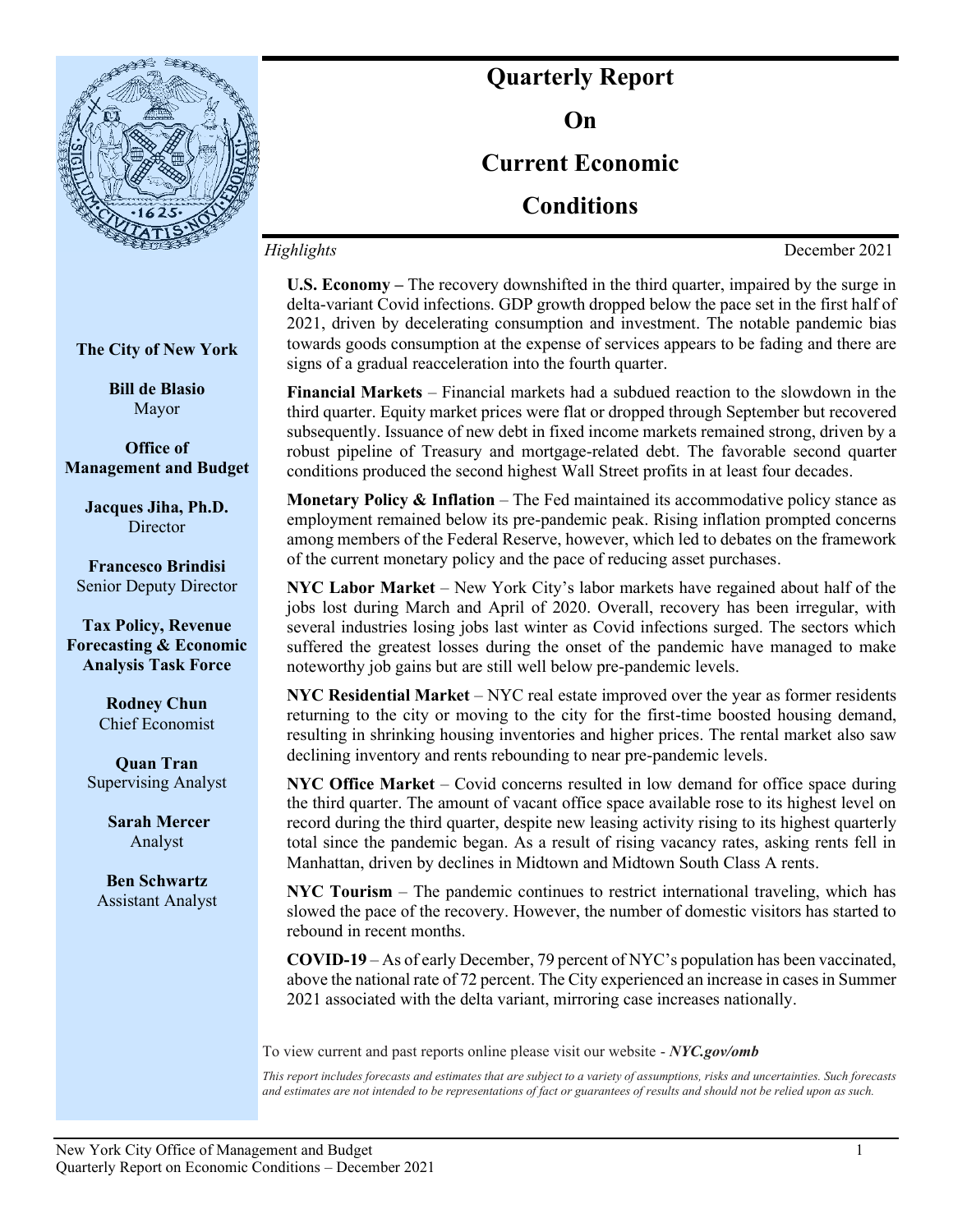# **The U.S. Economy**

The U.S. recovery from the Coronavirus recession slowed in the third quarter, with real GDP growth decelerating to 2.1 percent, down from over six percent annual growth in the first half of 2021. The weakness was caused by the confluence of several factors including the fourth wave of (delta-variant) Coronavirus infections, the drawdown of federal stimulus and unemployment programs, and supply chain disruptions due to shifting consumptions patterns – which has triggered a bout of inflation.

Real consumption dropped from double digit annualized growth in the first and second quarters to just 1.7 percent in the third. As a result, spending accounted for just over half (1.2 percentage points, ppt) of the overall 2.1 percent points of growth, lower than the historic contribution of roughly two-thirds. However, the recent GDP report contained some optimistic signs. One noteworthy trend is that consumption spending is starting to normalize towards pre-pandemic patterns. After the first wave of Covid-19 infections, spending on high-contact service activities sank over 15 percent, while purchases of durable and non-durable goods recovered quickly after a brief pause. Services typically accounts for two-thirds of all consumption spending but by the third wave in early 2021, had dropped to just 60 percent. Since then services has gradually rebounded and had almost climbed back to late 2019 levels by the third quarter, contributing nearly 3.3 ppt to growth. At the same time, durable goods spending slowed, subtracting 2.5 ppt from GDP in the third quarter. However, just one subcategory was largely responsible for the slowdown – motor vehicles and parts removed 2.2 ppt from third quarter growth as chip shortages impaired new auto production.

The wave of delta-variant infections was reflected in measures of consumer confidence. Both the University of Michigan's Consumer Sentiment index and the Conference Board's index of U.S. Consumer Confidence have been weakening since mid-year, down 21 and 15 percent, respectively, through November. However, personal saving rates have dropped to near-normal levels, declining to 7.3 percent in October, down from an annual peak of 27

Recovery Plan funds were disbursed. Notably, households have amassed excess savings of about \$2.5 trillion, mostly from several rounds of Federal stimulus. As a result, a rebound of consumption spending is anticipated at the end of 2021 and early next year as households spend down some of these precautionary savings. **Fig. 1: Real GDP and Employment Growth** *Real GDP slowed in the third quarter due to the delta-variant wave. However, despite monthly volatility, employment* 



percent in March when the bulk of the American

The growth contribution of fixed investment also flagged in the third quarter. Nonresidential fixed investment accounted for just 0.2 percentage points of growth, while residential investment was a drag on growth (-0.4 ppt) for a second consecutive quarter. Changes in private inventories provided the largest boost, adding 2.1 ppt to growth as firms shored up inventories depleted by the spending spree on non-service consumption goods. Like consumption, the investment slowdown is likely a transitory pause. Most indicators of business activity show brisk demand, which should spur stronger investment spending as input and skilled worker shortages become less constraining sometime next year. The ISM manufacturing index hit a 37 year high of 64.7 in March 2021 before settling back to a still-elevated level around 61 in over the last three months. The ISM services (non-manufacturing) index turned up sharply in October and November hitting an all-time high of 69.1 in the latest month.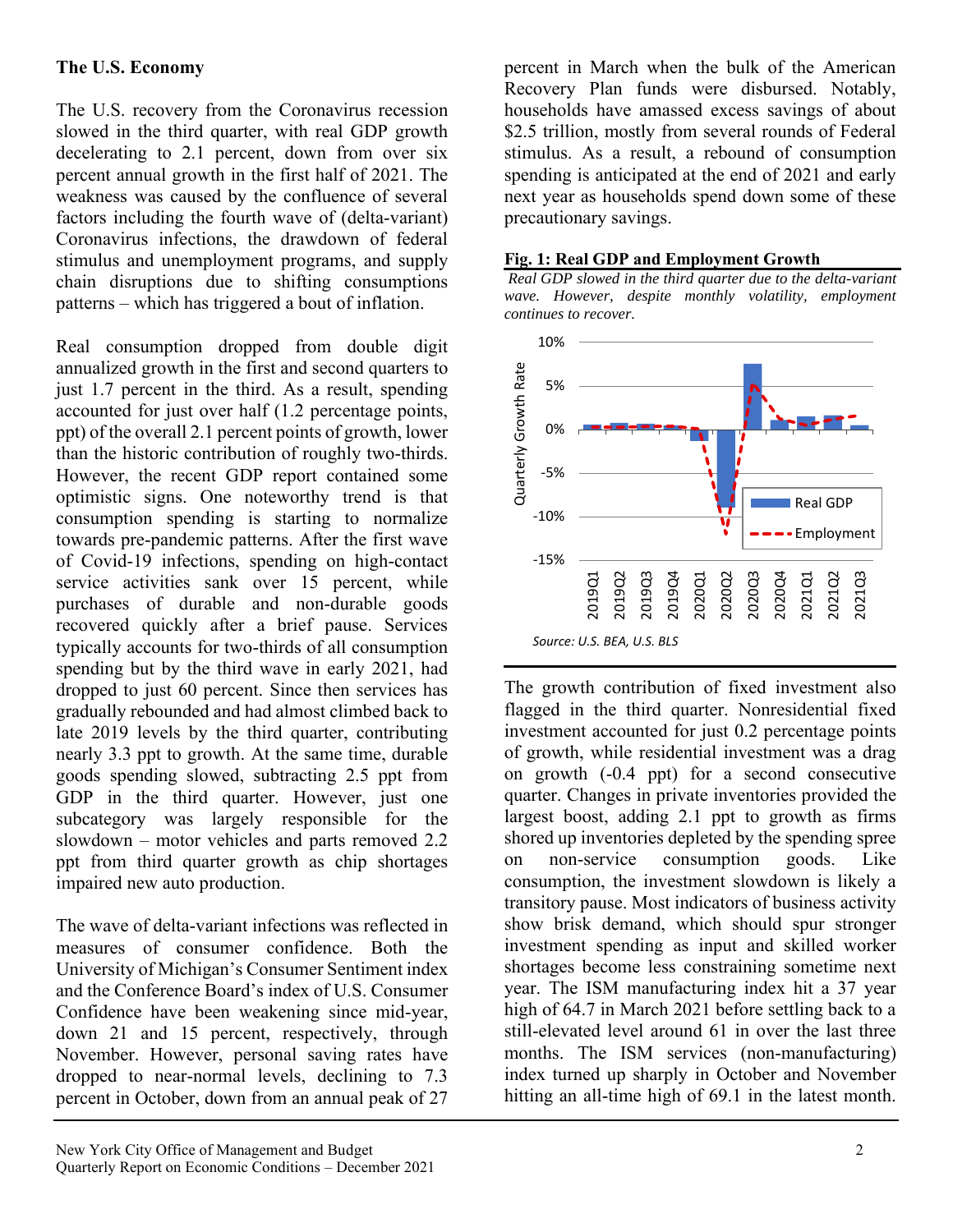Both ISM measures are diffusion indexes with values above 50 indicating expansion. Durable goods orders peaked in the second quarter, but still grew 17 percent year-over-year (YoY) in the third. Core durable goods – non-defense capital goods orders excluding aircraft (a proxy for business capital expenditures) – was up  $14.5$  percent in the third quarter, subsiding from a record pace of 22.7 percent in the second quarter. In addition, after moving sideways in the third quarter, oil prices jumped with the West Texas benchmark rising to \$84/bbl at the end of October, up 11 percent for the month. Although softening a bit in November, the elevated prices will likely boost investment in the energy sector. The Baker Hughes drilling survey shows that the oil and gas rigs rose over 10 percent from September through November, but levels are still more than 40 percent below the 2019 average.

The national labor market is suggesting that the U.S. economy is suffering a choppy recovery after the delta-induced slowdown. U.S. nonfarm payroll employment gains averaged 640,000 jobs per month through July, decelerating to 379,000 in September. With the number of infections waning in October, hiring rebounded to 546,000 but slowed to just 210,000 in November. Through November, the U.S. had regained 83 percent of the 22.4 million jobs lost in the pandemic lead by finance (111 percent recovered), trade, transportation, and utilities (96 percent), and professional and business services (97 percent). Leisure and hospitality payrolls declined by half during the pandemic, but the industry has recouped 84 percent of losses through November.

Rebounding consumption spending has resulted in tighter labor markets in many sectors due to the induced labor demand. The national unemployment rate dropped to 4.2 percent in November, shedding 1.7 ppts since mid-year. Continued unemployment claims dropped below two million in mid-November, down from 2.7 million at the end of September. Should the ranks of the insured unemployed continue falling at the current pace, levels will pass below the 1.7 million pre-pandemic average by late December. Small businesses continue to face difficulties filling

positions. In September, 51 percent of firms participating in the NFIB small business survey reported openings that they could not fill, a record in 34 years of data. In response, nearly a third of the firms indicated plans to increase compensation – also an all-time high. In May, the number of job openings surpassed the number of unemployed workers and, by October, there were 1.5 openings for every potential worker, the highest share since the start of the BLS JOLTS survey in 2000. Quit rates accelerated to 3.0 percent in September with over 4 million workers leaving their jobs, also a record, before slowing to 2.8 percent in October. The pattern of separations is consistent with workers searching for more desirable positions – the highest quit rates occur in low paid sectors such as accommodation and food services (6.0 percent) and retail (4.4 percent).

While labor demand has been strong, the pandemic caused large labor supply shifts – some of which have long-term implications. The onset of the pandemic resulted in a record drop in the labor force participation rate, which had been rising due to the long expansion that ended in 2020. Over 8 million workers exited the labor market in the first wave of the pandemic. Subsequently, the U.S. labor force regained 5.6 million (69% of losses) by November 2021 but still remained 1.5 percent smaller than the end of 2019. The rebound, however, has not been uniform across groups. While the male labor force recouped 74 percent of losses, both female (64 percent recovery) and workers older than 55 years (57 percent) have lagged. In this latter group, research by the St. Louis Fed suggests that the pandemic induced roughly three million workers to retire earlier than expected and will likely be a lasting impediment to labor force growth. $<sup>1</sup>$ </sup>

<sup>&</sup>lt;sup>1</sup> Miguel Faria e Castro, "The COVID Retirement Boom," Federal Reserve Bank of St. Louis Economic Synopses, No. 25, October 15, 2021. https://doi.org/10.20955/es.2021.25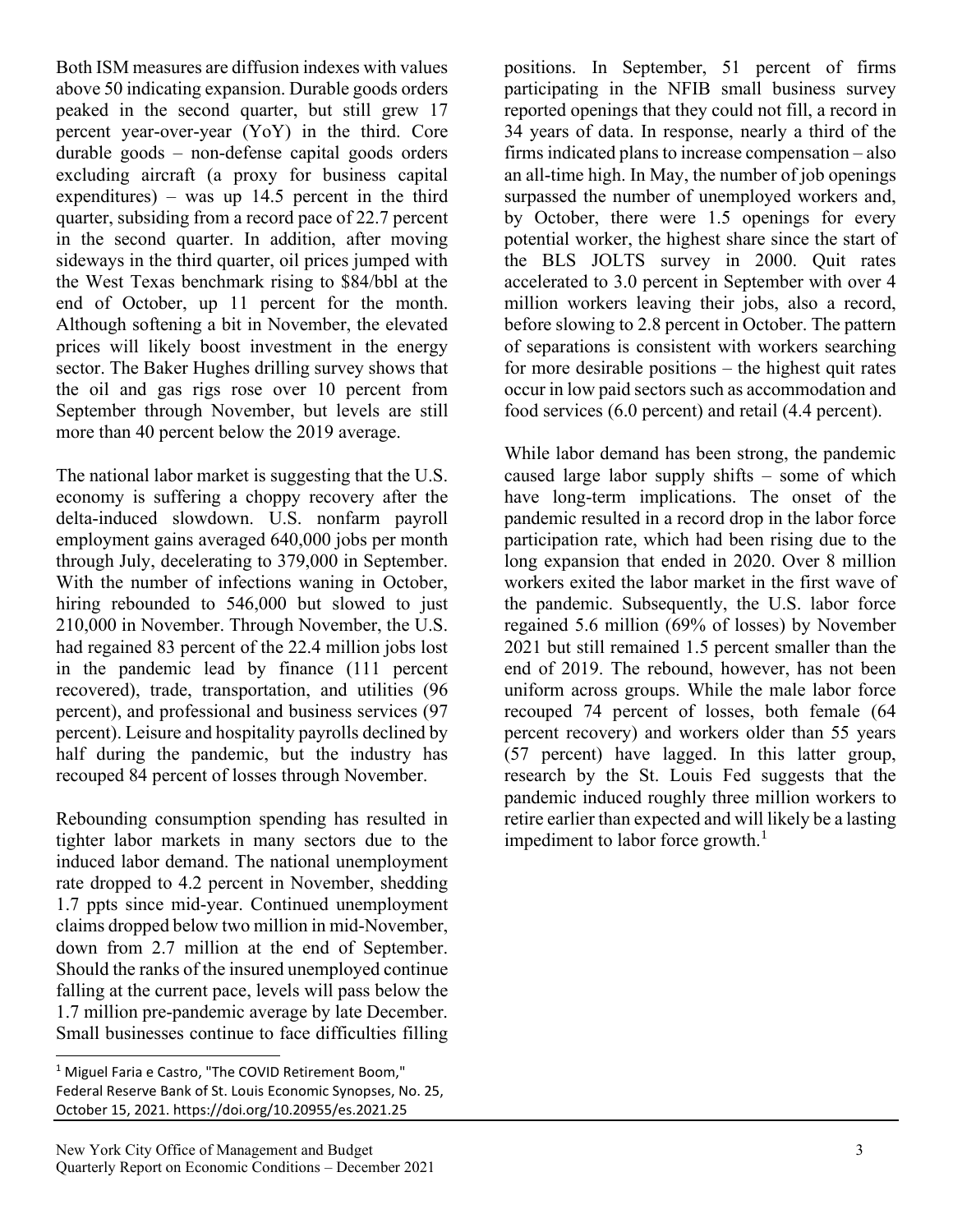# **Financial Markets**

Financial markets had a subdued reaction to the slowdown created by the fourth wave of Coronavirus infections. The S&P 500 index slowed to just 0.2 percent growth in the third quarter, down from 5.8 and 8.2 percent in the first and second quarters, respectively. At the same time, the Dow and Nasdaq indexes were both down -1.9 and -0.4 percent. However, all three staged strong rebounds as infections waned, returning to record highs by late October. Trading volatility was muted, with the trading-day ratio – the proportion of days over a given period with absolute price movements in excess of one percent – dropping to 14 percent, down from 30 and 17 percent in the first and second quarters, respectively. Expected volatility measured by the CBOE VIX index, moved sideways at 18.3 in the third quarter, up marginally from 18 in the second.

Year-to-date (YTD) through the end of November the S&P 500 has appreciated by nearly 22 percent, the third strongest performance since the 2008 financial crisis. This upswing and the high saving rate have reversed the outflow of funds from equitybased mutual funds and ETFs. According to Investment Company Institute (ICI) data, investors withdrew nearly \$200 and \$400 billion from equitybased funds in 2019 and 2020, respectively. However, this trend reversed this year, with a net inflow of \$265 billion through November. The strongest purchases occurred in March (\$75 billion), when the bulk of the American Recovery Plan stimulus funds were distributed and in October (\$32 billion), corresponding to the highest monthly advance in the S&P 500 since the 2020 election bump. Investors are also putting precautionary savings into bond funds with inflows of \$589 billion YTD through November, about 60 percent higher than the same period last year.

On the supply side of the debt market, new securities underwriting was up 7.5 percent YTD through November compared to the same year-ago period. 2020 was a record for debt issuance, with heavy borrowing driven by corporations, housing refinance

and purchases, and the Federal deficit, so new securities issuance will likely set another record this year. The two main drivers of bond supply so far in 2021 has been record volumes of Treasury sales and a robust underwriting of mortgage-related securities. However, after hitting a record \$2.3 trillion in 2020 when large firms tapped capital markets to help ride out the pandemic, corporate debt issuance is down 16 percent over the first eleven months of 2021. However, because last year's activity was so strong, this still puts 2021 on track for the second strongest year in 25 years of data.

With the Fed gradually tightening monetary policy, corporate borrowing will likely remain brisk as firms lock in current low borrowing costs in anticipation of higher rates next year. Another factor that is expected to support corporate borrowing is an artifact of the bank regulatory reforms following the 2009 Financial Crisis. The intent of the Total Loss-Absorbing Capacity Rule was to push financial companies towards longer-term debt in place of the fickle short-term sources like financial paper and deposits. Thus, the funding of a large bank's balance sheet must satisfy a minimum ratio of long-term obligations to total liabilities. As bank deposits swelled due to the Fed's accommodative monetary policy and historically high saving rates, financial institutions have been forced to increase their corporate debt levels to satisfy the regulatory rule. The largest banks have already issued over \$300 billion of new corporate debt this year to match rapid deposit growth. The paradox is that the influx of short-term cash is forcing banks to raise unnecessary long-term funding.<sup>2</sup>

Another of symptom of the surplus liquidity resulting from the Fed's aggressive response to the pandemic has been the jump in the use of the Fed's reverse repo facility. While the Fed continues to expand reserves via asset purchases, it simultaneously reduces reserves via short-term Treasury repurchase agreements with financial institutions. These agreements place a floor under the short-term fed funds policy target since the minimum rate for the reverse repo facility is 0.05 percent. At the end of

<sup>2</sup> Ben Eisen, "Bank's Bond-Issuing Spree Leads Market," *Wall Street Journal*, October 27, 2021, p. B11.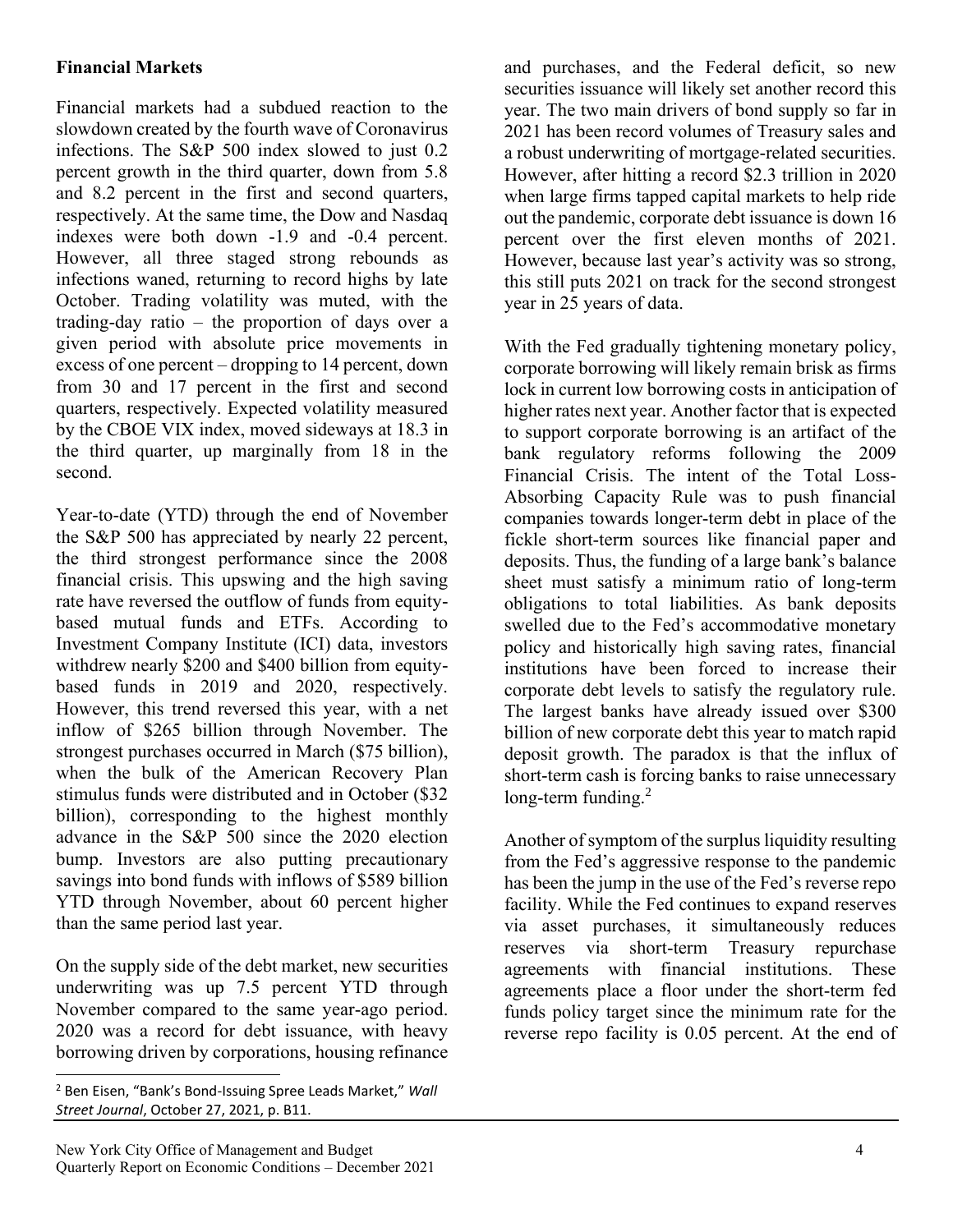September daily transaction volume hit a record \$1.6 trillion up from \$992 billion at the end of the second quarter. While there is typically an increase in activity at the end of the quarter, volumes remained high in November, averaging \$1.4 trillion.

### **Fig. 2: Yield Curve**

*The Treasury yield curve has steepened over the last year, with maturities in excess of one year moving higher in anticipation of tighter monetary policy.*



The Fed has been preparing financial markets for a pullback in its asset purchase program for several months, starting with the minutes of the July FOMC meeting that revealed that most of the participants "judged that it could be appropriate to start reducing the pace of asset purchases this year." The goal was to avoid financial market turmoil like the 2013 taper tantrum which was triggered after then-Fed Chief Ben Bernanke testified before Congress that the Fed would start to taper asset purchases in the central bank's quantitative easing program. The result was a full percentage point jump in the 10-Year Treasury yield between May and December 2013. The Fed's current efforts appear have been successful. In mid-August when the July FOMC minutes were released, Treasury rates were roughly 1.3 percent. On November 3, when the FOMC formally announced the implementation of the taper, rates had only increased to 1.6 percent. However, there was larger reaction in shorter-term yields. Two-year Treasury

yields doubled over the same period, jumping from 0.23 percent in August to 0.47 percent in early November. Moreover, the bond market analog of the VIX volatility index – the ICE BofA MOVE index – has been slowing rising, hitting an annual high of 89 in November, a sign that investors are expecting an extended period of higher volatility.

From Wall Street's perspective, a choppy period often presents an opportunity, with elevated trading activity and increased fixed-income borrowing as corporations bolster cash buffers. In addition, the current environment features several novel factors that are providing an added lift. Rising interest rates are helping increase net interest income, particularly for financial institutions that fund activities cheaply using bank deposits. In addition, last year banks set aside billions of dollars as reserves against expected losses which never materialized. As a result, banks are now releasing reserves, which are providing a transitory boost to profits. Moreover, record high equity prices have triggered a wave of mergers and acquisitions and initial public offerings, which are boosting investment bank revenues.

NYSE-member firms booked profits of \$13 billion in the second quarter, down 22.5 percent from the frenetic second quarter a year ago, which produced the third highest quarterly profit in 40 years of data. While trading was down from the elevated activity seen at the onset of the pandemic, some of the slack was picked up by a surge of mergers-andacquisitions (M&A) and initial public offering (IPO) activity that has continued through the third quarter. Both YTD M&A and IPO deal counts are at all-time highs, surpassing tech boom levels. Not unexpectedly, Wall Street profits for the first half 2021 are up 12.5 percent over the first six months of 2020 – which, for the full-year, was the second strongest profits in the available data.

While the NYSE data for the third quarter has not been published yet, the major banks have already released their third quarter earnings reports, revealing that the wave of delta-variant infections and growing inflation pressure did not derail Wall Street profitability. The earnings at the investment banking units of the Big-5 banks were up 43 percent in the third quarter over year-ago levels, pushing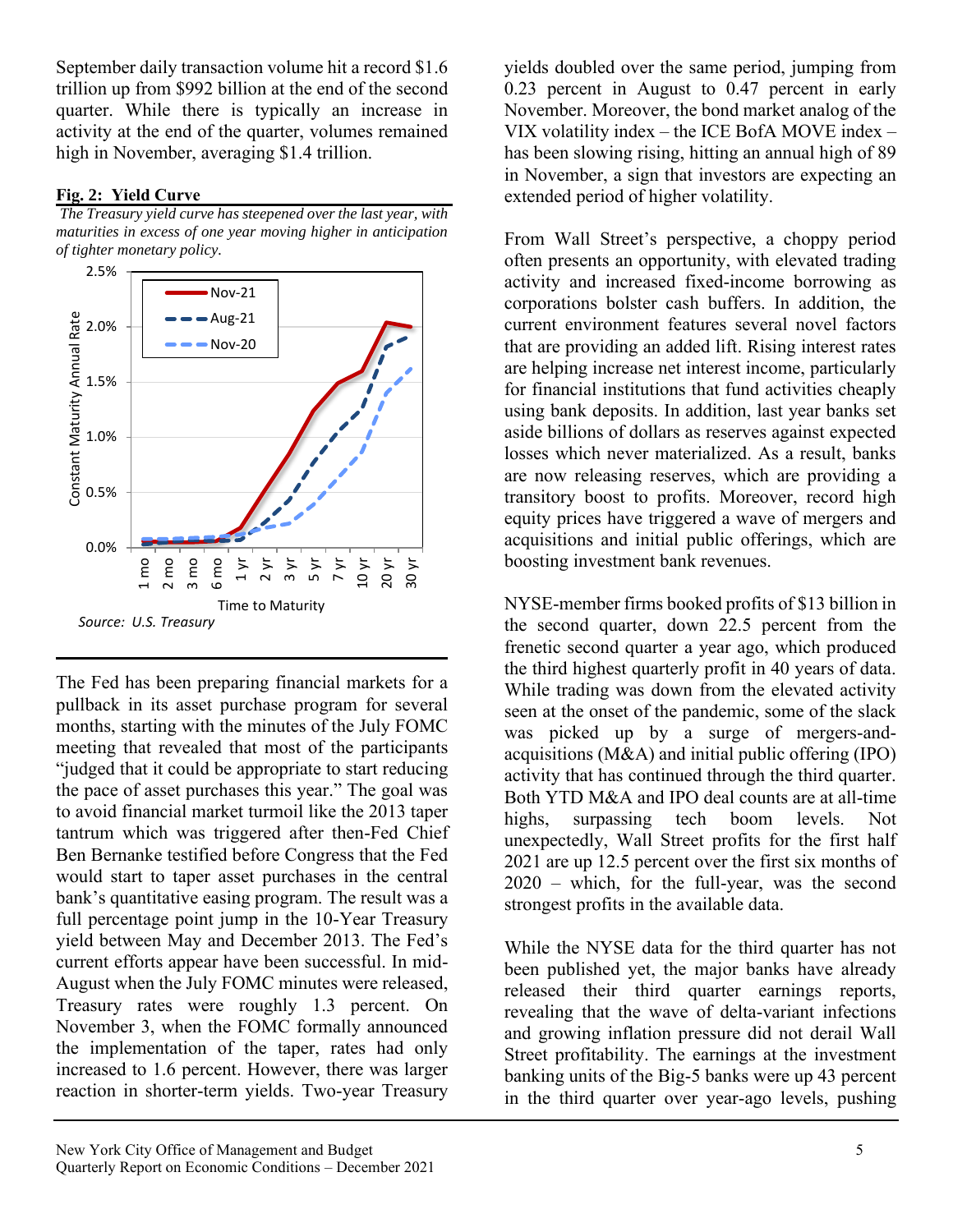year-to-date earnings up 74 percent  $\text{Yo} \text{Y}$ .<sup>3</sup> However, excluding releases of credit reserves, third quarter earnings growth drops to 3.3 percent YoY and the YTD pace slips to 19.3 percent. The path of net interest income has mirrored the gradual increase of interest rates since the end of the recession. After five consecutive quarters of contraction, net interest income turned the corner in the second quarter with a 2.1 percent quarterly growth rate, which accelerated to a 20.2 percent in the third.

# **Monetary Policy & Inflation**

The Federal Reserve (the Fed) reiterated its commitment to support the economy and the flow of credit to businesses and households as the recent rise in COVID-19 cases and supply-chain bottlenecks impeded economic activity. In November, the Federal Open Market Committee (FOMC) agreed to maintain its accommodative stance of monetary policy by keeping the federal fund rate near zero. However, members of the FOMC agreed to reduce their purchases of Treasury securities and agency mortgage-backed securities (MBS) in an attempt to lower inflationary pressures. Federal Reserve Chairman Jerome Powell suggested in November that the FOMC would prepare to adjust the monetary policy stance when necessary, considering labor market conditions, inflation pressures, and inflation expectations, as well as public health data.

Overall, employment has yet to completely recover, but inflation continues to rise, posing a unique challenge to policymakers. Some labor market indicators remained below their pre-pandemic level. The US economy added 210,000 jobs in November, bringing the unemployment rate down to 4.2 percent — still higher than the pre-pandemic rate of 3.5 percent in February 2020 and above the full-year 2019 average rate of 3.7 percent. At the same time, the labor force participation rate has languished around 61.5 percent for over a year, below the prepandemic rate of 63.3 percent in February 2020. Under these conditions, Chairman Powell affirmed that the federal fund rate would remain unchanged until further notice and indicated he wants to see a more robust labor market recovery in the hard-hit service sectors – including leisure, hospitality, and entertainment industries – before considering raising rates.

The federal funds rate remains in the target range of zero to 0.25 percent as of November with the effective federal funds rate (EFFR) at a low 0.08 percent in November, well down from a prepandemic rate of around 1.60 percent in February 2020. The latest Fed median projection of the yearend federal fund rate for 2021 through 2024 was revised to slightly higher as of September, suggesting possible rate hikes in the next three years. In addition, the Chicago Mercantile Exchange (CME) projected a possible rise in the federal fund rate next year, with a nearly 80 percent chance of an increase by June.

### **Fig. 3: U.S. Core Inflation Rates**

*The Federal Reserve's preferred measure of inflation (core PCE) has accelerated this year and has stayed above the 2 percent target since March.*



*Source: Federal Reserve Bank of St. Louis*

Under the current circumstances, officials have discussed revising the current monetary policy framework, keeping interest rates low but reducing asset purchases faster than the current pace, which is set to conclude by mid-2022. Speaking before the

<sup>3</sup> Bank of America, Citigroup, Goldman Sachs, JPMorgan, and Morgan Stanley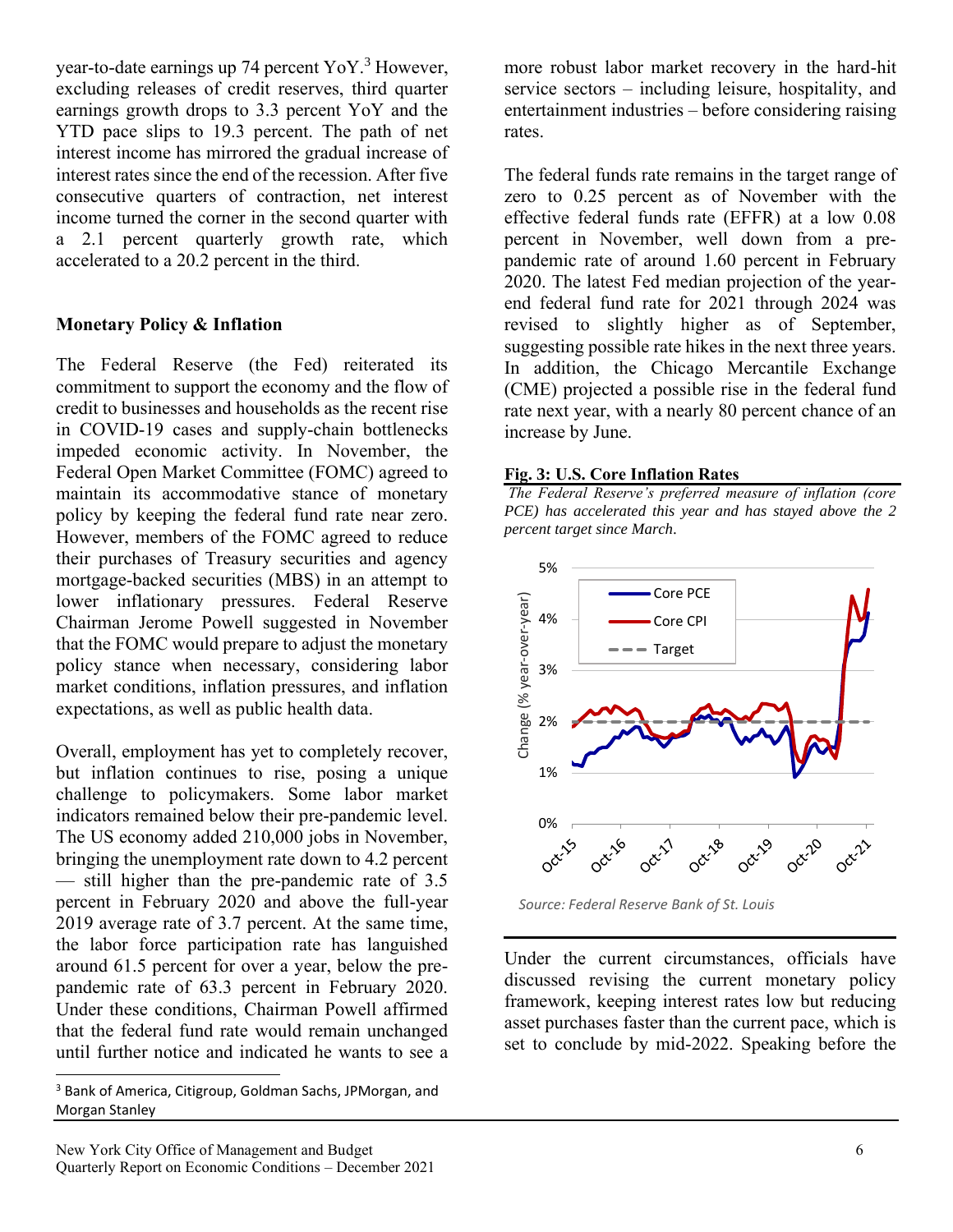Senate Finance Committee at the end of November, Chairman Powell stated that tapering may wrap up a few months sooner than currently planned. On a year-over-year basis, the core PCE (the Fed's preferred inflation measure, excluding volatile foods and energy costs) rose 4.1 percent in October, up from last year's pace of 1.4 percent and growing at its fastest pace since 1991. The Core Consumer Price Index (CPI) also jumped 5.0 percent in November, up from last year's rate of 1.7 percent. Overall, the majority of FOMC members agreed that inflation has been largely "transitional," citing supply-chain issues caused by the pandemic with price pressure waning once supply disruptions are resolved. However, Chairman Powell admitted in his recent Senate testimony that it was, "probably a good time to retire the word 'transitory' to describe inflation." As a first step towards a less accommodative policy, the Fed announced in November that it would reduce the pace of its monthly Treasury and mortgagebacked securities purchases to \$75 billion and \$35 billion, respectively. This is a reduction from its previous monthly pace of \$80 billion in Treasury and \$40 billion in mortgage-backed securities, resulting in a complete phase-out of asset purchases by July 2022. Nevertheless, the Fed also stated that it is prepared to make necessary adjustments to the pace of purchases if the economic outlook changes.

The Fed also revealed that recent price increases were mostly concentrated in a small-group of pandemic-affected industries. According to October's Beige Book, which reports regional economic conditions based on qualitative information obtained across the 12 Federal Reserve Districts, input costs in goods productions has been the key driver of inflation in recent months. Specifically, the price of steel, electronic components, lumber, aluminum, and freight-related services were significantly higher due to supply chain bottlenecks. Many firms across districts were able to pass the cost to consumers amid strong demand. In the District of New York, selling prices were higher for manufacturing goods and wholesale goods as a result of the rise in input cost. Nevertheless, the overall price expectations across districts were mixed, with some expecting prices to remain elevated in the near future, while others

expecting prices to moderate in the upcoming months.

# **New York City Labor Market**

New York City's labor markets continued on an uneven path to recovery after significant job losses in March and April of last year due to the COVID-19 pandemic. As of October 2021, New York City gained back 490,000 of the 933,000 jobs lost at the onset of the pandemic bringing the total employment level to 4.2 million, up 174,000 jobs (4.2 percent) from a year ago. However, total employment remained 443,000 jobs (9.4 percent) below the February 2020 high. In 2021, the private sector experienced positive job growth every month, averaging gains of 21,000 jobs per month, while government employment was volatile. The unemployment rate declined every month since February 2021 and, as of October 2021, dropped to 9.4 percent – well below the May 2020 high of 20.0 percent but still much higher than the average rate in 2019 (3.9 percent). The labor force participation rate was choppy, unexpectedly rising above the prepandemic levels in early in 2021 before declining to 60.7 percent in October.

The five sectors suffering the greatest percentage losses during the pandemic were leisure & hospitality, construction, retail, manufacturing, and other services. As of October 2021, all these sectors recouped at least 45 percent of losses. The private sector industries that fared better during the 2020 pandemic recession were finance, professional services, information, and health & education as they could more easily adapt to remote work. Each of these sectors declined by less than 15 percent between February and April of last year. The health & education sector saw the strongest rebound, recovering about three-quarters of jobs losses as of October.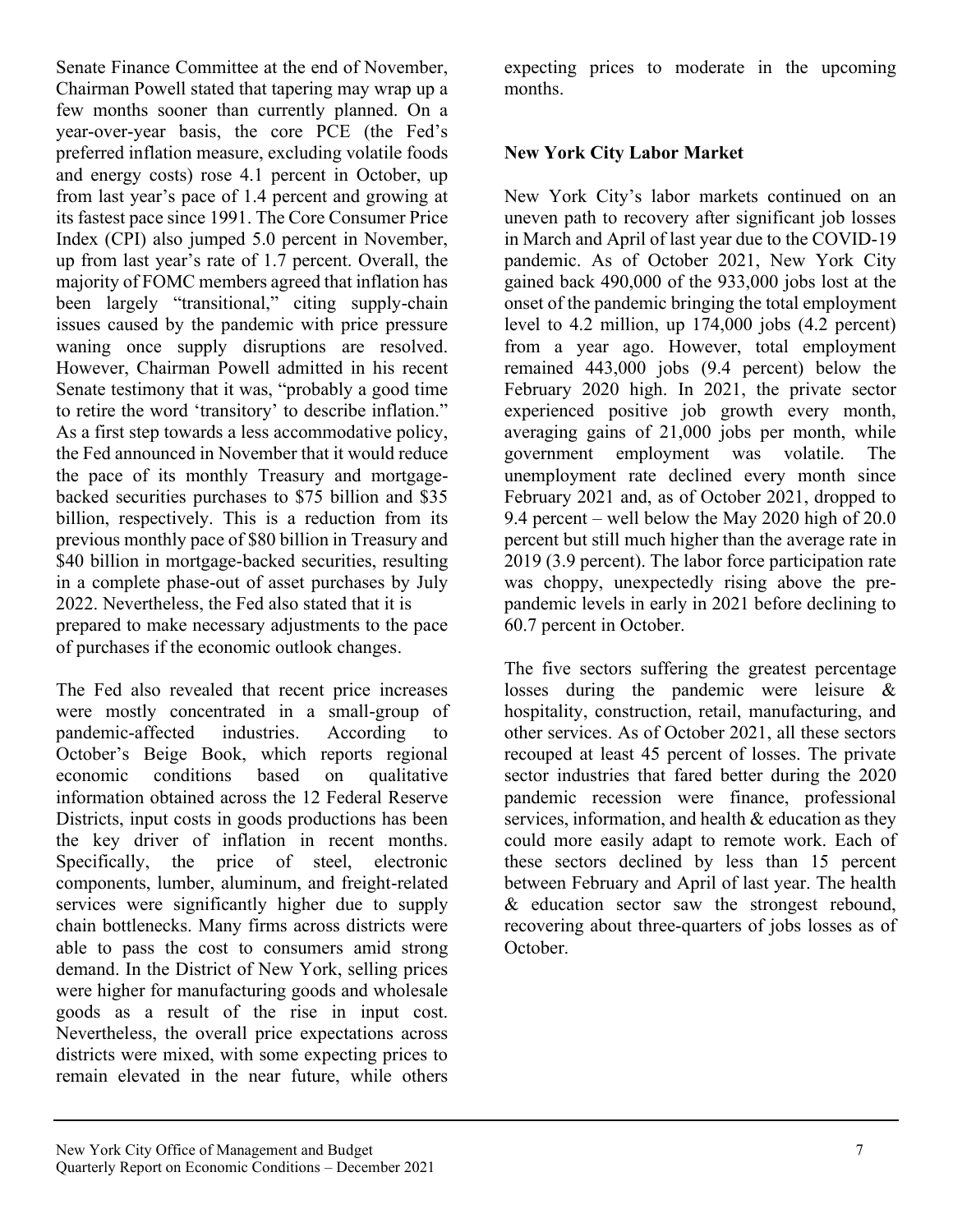### **Fig. 4: NYC Employment Recovery by Sector**

*Total employment in NYC fell by 933 thousand jobs in March and April 2020. Over half of the losses were recovered through the following eighteen months.*



Of all the major sectors, leisure & hospitality employment contracted most severely between February and April 2020 as in-person activities were suspended. The sector lost 309,000 jobs or approximately two-thirds of the industry employment. As of October, 162,000 jobs (52 percent of losses) were regained. Recovery was consistent, with leisure & hospitality employment posting monthly gains in all but two since April 2020. The only months where there was a decrease in employment were November and December 2020 due to the second wave of COVID-19 infections.

Within leisure  $\&$  hospitality, the accommodation  $\&$ food service component experienced a different recovery trajectory than the arts, entertainment, & recreation component. Through October, accommodation & food services recouped 52 percent (or  $139,000$ ) of the  $265,000$  jobs lost during the first wave of the pandemic with month-over-month decreases only occurring last winter. Due to continued COVID-related restrictions, employment in the arts, entertainment & recreation subsector was volatile during latter half of 2020 and the first few months of 2021. However, between May and October 2021 – as Broadway and other live performance venues prepared for a fall reopening – the industry added over 23,000 jobs, a gain of nearly

54 percent. As of October, 52.5 percent of the 44,000 arts, entertainment & recreation jobs lost during March and April of 2020 were recouped.

The largest office-using sector, professional & business services, shed 90,000 jobs between February and April of 2020. Most of these jobs were in the administrative services subsector, which contracted by 55,000 (21 percent). In contrast, the non-administrative subsector lost 35,000 jobs (6.7 percent) since this subsector was able to better adapt to telework. Since then, the sector as a whole gained back 40,000 jobs (45 percent of losses) through October 2021. Recovery was driven largely by employment services, a component of administrative services dominated by temporary positions. In total, administrative jobs comprised 59 percent of the professional & business service sector's postrecession gains.

Compared to other private sectors, finance sector employment fared well during the first wave of the pandemic. Between February and July of 2020, the industry lost 12,000 jobs, just a 3.3 percent decrease. However, the job gains many other private sectors realized this past year bypassed the finance sector: year-to-date (YTD), the industry shed 6,000 jobs. The securities subsector, which was also stable during the pandemic recession, accounted for about two-thirds of the YTD decline. In July of 2021, finance employment levels dropped to 330,000 jobs, the lowest number since 2015.

After almost a decade of steady growth, employment in the real estate sector was hit hard by the pandemic, falling to  $122,000$  in June  $2020$  (an  $11.8$  percent decrease) – the lowest value since 2014. Since then, employment remained near these depressed levels. In total, the real estate sector recovered just 20 percent of jobs lost during the spring of 2020. However, the recent upturn in residential real estate activity may provide the impetus for stronger hiring going forward.

Education & health, the largest employment sector in NYC, lost 134,000 jobs, or 12.5 percent, in March and April 2020. Since then, 102,000 jobs were regained or 76 percent of losses – the highest recovery percentage of all major sectors. Recovery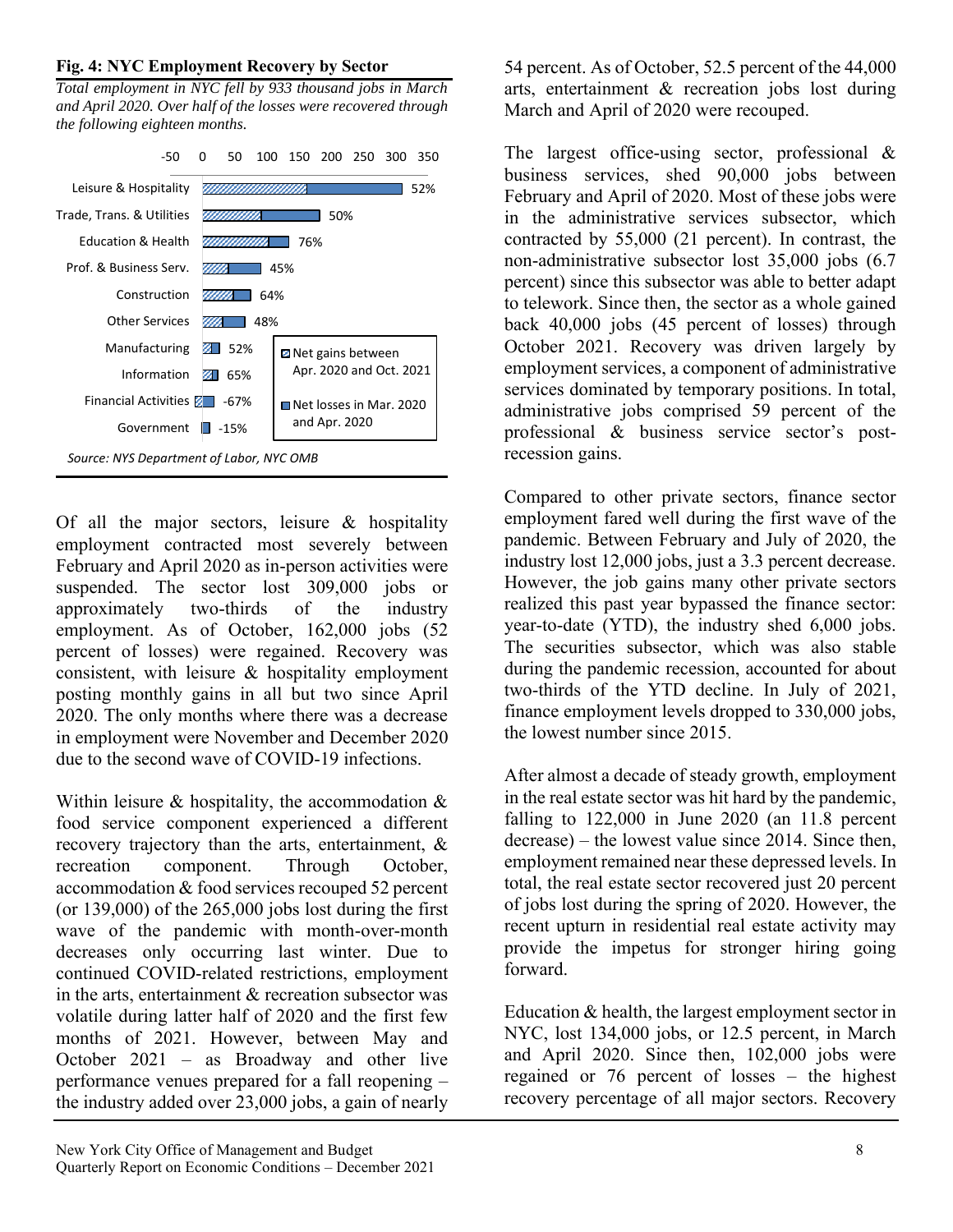in the health subsector in 2020 was steady, with positive month-over-month increases occurring from May to December. Health employment dropped slightly in January 2021 as COVID-19 cases surged and elective health services were put on hold. Since then, health care employment expanded by 32,000. The education subsector lost approximately 35,000 jobs over the course of 2020 due to limited in-person operations. So far in 2021, education employment was volatile but increased by 15,000 jobs YTD. Over the summer, education jobs grew 8.1 percent as schools and higher education institutions prepared for more in-person instruction in the fall.

Construction jobs declined by 74,000 (46 percent) between February and April of last year since many projects were deferred. As projects resumed over the course of 2020, the sector was able to recover 49,000 jobs. In 2021, construction job growth stagnated with a year-to-date loss of 1,000 jobs. As of October 2021, the industry regained 64 percent of pandemic job losses.

After falling by 34,000 (14.8 percent) between February and August of 2020, information sector employment increased by over 9,000 by the end of the year. So far in 2021, employment was on a choppy but overall positive recovery path. Year-todate, 16,000 jobs were added, despite sporadic weakness. As of October, the information sector recovered 76 percent of pandemic losses, the second highest recovery share.

After recording 182,000 job losses between February and April 2020, the trade, transportation & utilities sector gained 71,000 jobs in the remainder of 2020. So far in 2021, job growth slowed, with just 20,000 jobs being added YTD. Of the components, the retail trade subsector contributed the most to YTD job growth due to resumption of in-person shopping and pent-up demand. YTD, retail trade added 17,000 jobs.

In the second quarter of 2021, total wage earnings were up 12.3 percent from a year earlier, with the private sector growing 14.1 percent and the public sector increasing 1.2 percent. Wage earnings in every major industry rose on a year-over-year basis. Due to the large rebound in headcount (up 61.2 percent YoY), the leisure & hospitality sector experienced the largest percentage increase in wage earnings (up 63.0 percent YoY). Notable growth in wage earnings also occurred in the construction and retail sectors, advancing 36.4 percent and 27.4 percent on a yearly basis, respectively. Average wages were up 2.5 percent on an annual basis in the second quarter. The improvement in wages was driven by strong growth in high paying sectors such as financial activities (up 10.9 percent YoY) and information (up 10.5 percent YoY). These gains offset the downward bias on average wage rates due to low-wage workers rejoining the workforce after being laid off at the onset of the pandemic.

# **New York City Residential Market**

Over the course of the post-pandemic economic recovery, the New York City residential real estate market has recovered slower than most parts of the New York City economy. Recently, however, the housing market has begun to improve. Demand for real estate has increased throughout 2021 as individuals who left the city at the onset of the pandemic returned and as new residents were attracted to the City by cheaper housing. This increased demand has been accompanied by rising sales volumes and a subsequent fall in inventories for both rental and sales properties in recent months, which, in turn, has led to price increases.

NYC Department of Finance data indicate that the number of transactions advanced 8.8 percent between the second and third quarter of 2021, which is significantly greater than the 10-year prepandemic average for the third quarter of 2.5 percent. In the third quarter, sales were up 111.8 percent on a yearly basis and 36.8 percent compared to 2019 third quarter sales. YTD 2021 sales totaled 44,431 through the third quarter, a 26.1 percent increase from the first three quarters of 2019. All property types strengthened, reflecting rising vaccination rates, low mortgage rates, and pent-up demand. The number of transactions for condos and co-ops more than doubled compared to the third quarter of 2020, gaining 165 and 145 percent, respectively, while single-family homes gained 68 percent. Sales volumes had nearly returned to pre-pandemic levels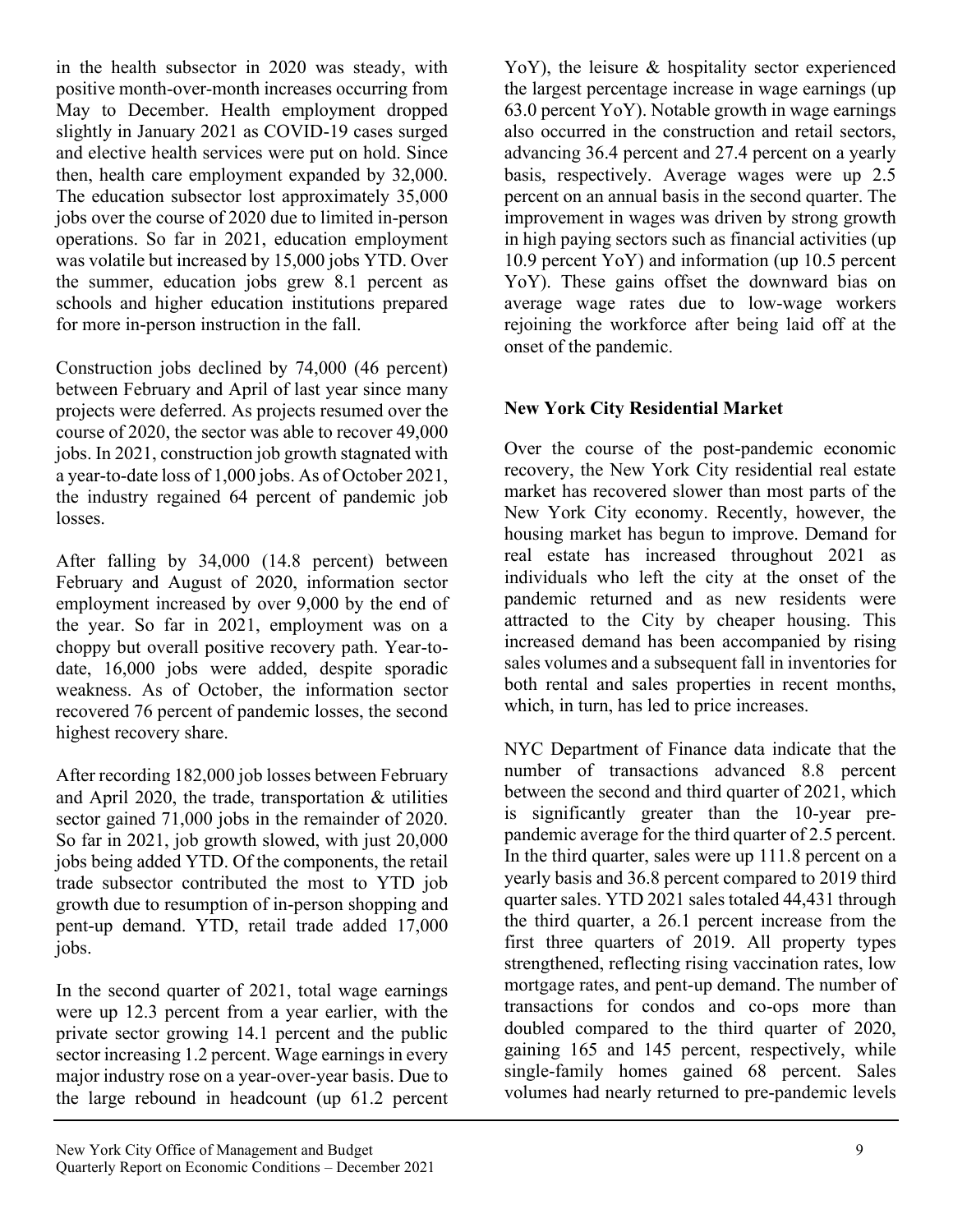by the fourth quarter of 2020 and have continued to increase since then, reaching a 14-year high in the third quarter of 2021, despite falling inventories.



*Brooklyn are showing signs of improvement, while prices in Queens have increased over the last two quarters.*



After peaking in April and May of this year, inventory growth decelerated on a YoY basis in June and July and became negative in August. The decline in the StreetEasy NYC Sales Inventory in August marked the first YoY decline in 13 months. The number of homes available for sale fell even further in September, declining by more than seven percent YoY. Since May of this year, monthly inventories have been within two percent of the corresponding 2019 values, indicating inventories have returned to their pre-pandemic levels. However, in September, sales inventories in Manhattan and Brooklyn fell by 14.9 and 8.5 percent YoY, respectively, while Queens inventories grew by 13.9 percent YoY. The pandemic has had a much more muted effect on sales inventories in Queens than it has in Manhattan and Brooklyn. Manhattan and Brooklyn inventories jumped in 2020, hitting peaks in October, and subsequently declining in 2021. Queens inventories have been more stable and have been growing in 2021.

According to the Douglas Elliman Manhattan Report, the average YTD price in Manhattan has declined 5.7 percent compared to last year's average YTD price through the third quarter. The median YTD price, however, has increased 4.4 percent compared to last year at this time. The reason for this disparity is two-fold. First, high inventories and low demand earlier in the year combined with a decline in average sales size over the past two quarters has led to a fall in average prices over the year. Second, an invigorated Manhattan luxury market, which had a 226 percent YoY increase in sales in the third quarter, has shifted the median price higher. By controlling for price variations due to compositional shifts, the Manhattan repeat-sales index from StreetEasy shows that average prices in 2021 through October fell 3.5 percent compared to the same period a year-ago. However, over the past seven months the Manhattan price index has seen month-over-month gains, indicating prices are beginning to climb back to pre-pandemic levels.

Brooklyn has experienced a similar pricing trend as Manhattan, with the Brooklyn repeat price index increasing 3.4 percent from March to September. Despite a summer lull, YoY declines in the price index have been approaching zero, reaching -0.4 percent in September. Queens, however, is out of sync with Manhattan and Brooklyn. The Queens sales market was less harmed by the pandemic. Thus, while the average YTD prices through September for Manhattan and Brooklyn have fallen 4.2 and 3.5 percent, respectively, compared to the same period in 2020, the Queens price index has experienced a marginal increase of 0.3 percent. This subdued pandemic-effect is likely due to the relatively greater share of lower density housing in Queens, which supported demand and prevented prices from falling in the same way they did in Manhattan and Brooklyn. Through the third quarter, Brooklyn and Queens have experienced a similar upswing in the luxury market to Manhattan, with the number of luxury sales increasing 353 and 145.6 percent YoY, respectively.

The rental market has also been strengthening over the course of the year. According to StreetEasy, apart from blips in January and March, rental inventories have been falling month-over-month since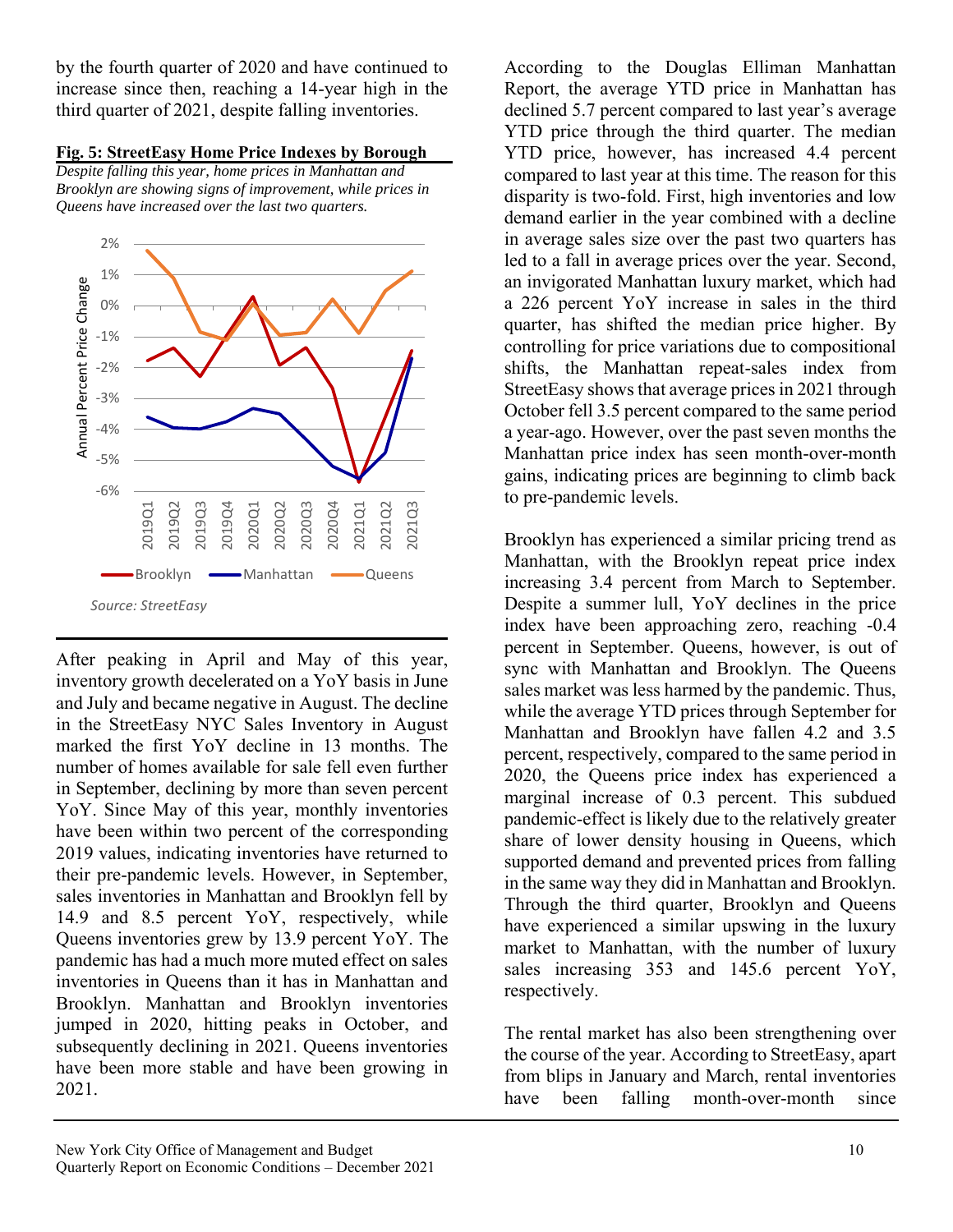September of last year due to rising demand. Recently, as inventories have fallen, prices have begun to edge back towards pre-pandemic levels, with a particularly large upswing beginning in June and carrying through September. The average YTD value for StreetEasy's NYC repeat rent index, based on activity in Manhattan, Queens and Brooklyn, has fallen nearly nine percent compared to the average value last year at this time. However, in September, the NYC repeat rent index was two percent greater than its September 2020 value. Moreover, prices in September were 4.7 percent below two year-ago levels, stronger than -8.7 and -6.8 percent in July and August, respectively. Thus, for New York City as a whole, rent indicators point to normalizing conditions in the rental market.

Despite the overall improvement, the pandemic had qualitatively different effects on the Queens and Brooklyn rental markets compared to Manhattan. While peak rental inventory in Brooklyn and Manhattan occurred in August of last year, rental inventory in Queens did not start to consistently decline until April of this year. Furthermore, rents in Brooklyn and Queens did not fall nearly as far as Manhattan at the beginning of the pandemic and, as of September, Queens has not experienced the dramatic upswing in prices seen in Manhattan. While the Manhattan rent index has increased 9.7 percent YTD, the Queens rent index has only increased 2.8 percent. The most likely reason for the greater stability is the shift towards lower density housing, which helped Queens avoid the volatile swings in demand that occurred in Manhattan. A similar pattern occurred in Brooklyn, with rents dropping less than Manhattan at the onset of the pandemic. Demand remains strong, with Brooklyn rents increasing 6.3 percent YTD through September.

According to the U.S. Census Bureau, NYC building permit filings led to the authorization of 15,916 new residential units in the first ten months of 2021, on par with activity in 2020. The Bronx and Brooklyn were the main drivers of new development, accounting for 66 percent of the permits through October. Notably, Queens was the only borough to report an annual decrease—registering 50.4 percent fewer units YTD than through the same period of 2020.

# **New York City Office Market**

A protracted return to the office, spurred by increased concerns over the delta-variant, meant demand for office space did not grow as much as expected during the third quarter. In June, the Partnership for New York City reported that Manhattan employers expected 62 percent of their workers to be back in the office by September. However, as of early October, only 30 percent of New Yorker workers had returned to their desks. Although the return to the office has been slower than expected, there is reason for optimism as COVID-19 rates fall and booster vaccines become more widely available. Many companies now expect employees to return to the office sometime at the beginning of 2022. As a result, leasing activity has been improving.

According to Cushman & Wakefield, leasing activity in Manhattan totaled nearly 5.3 million square feet (msf) in the third quarter, marking the highest quarterly total since the first quarter of 2020. Through September, total new leasing activity was 11.2 msf. This represented an increase of 2.9 percent YoY—the first YoY increase since August 2019. New leasing in Midtown and Downtown each registered six-quarter highs during the third quarter, while Midtown South surpassed one msf of new leasing for the first time since the fourth quarter of 2019.

Despite the increase in leasing activity, new inventory still outpaced demand as the overall vacancy rate for Manhattan grew 70 basis points (bps) in the third quarter, reaching an all-time high of 19 percent. Overall available space in Manhattan, including sublease space, grew to an estimated 77.2 msf in the third quarter, far greater than the third quarter totals of 42.5 msf in 2019 and 54.0 msf in 2020. The largest new listing at 295 Fifth Avenue added more than 672,000 sf of vacant space to the Midtown South office market. Total subleaseavailable spaces fell six percent over the third quarter, driven by greater subleasing absorption and the withdrawal of multiple spaces from the market.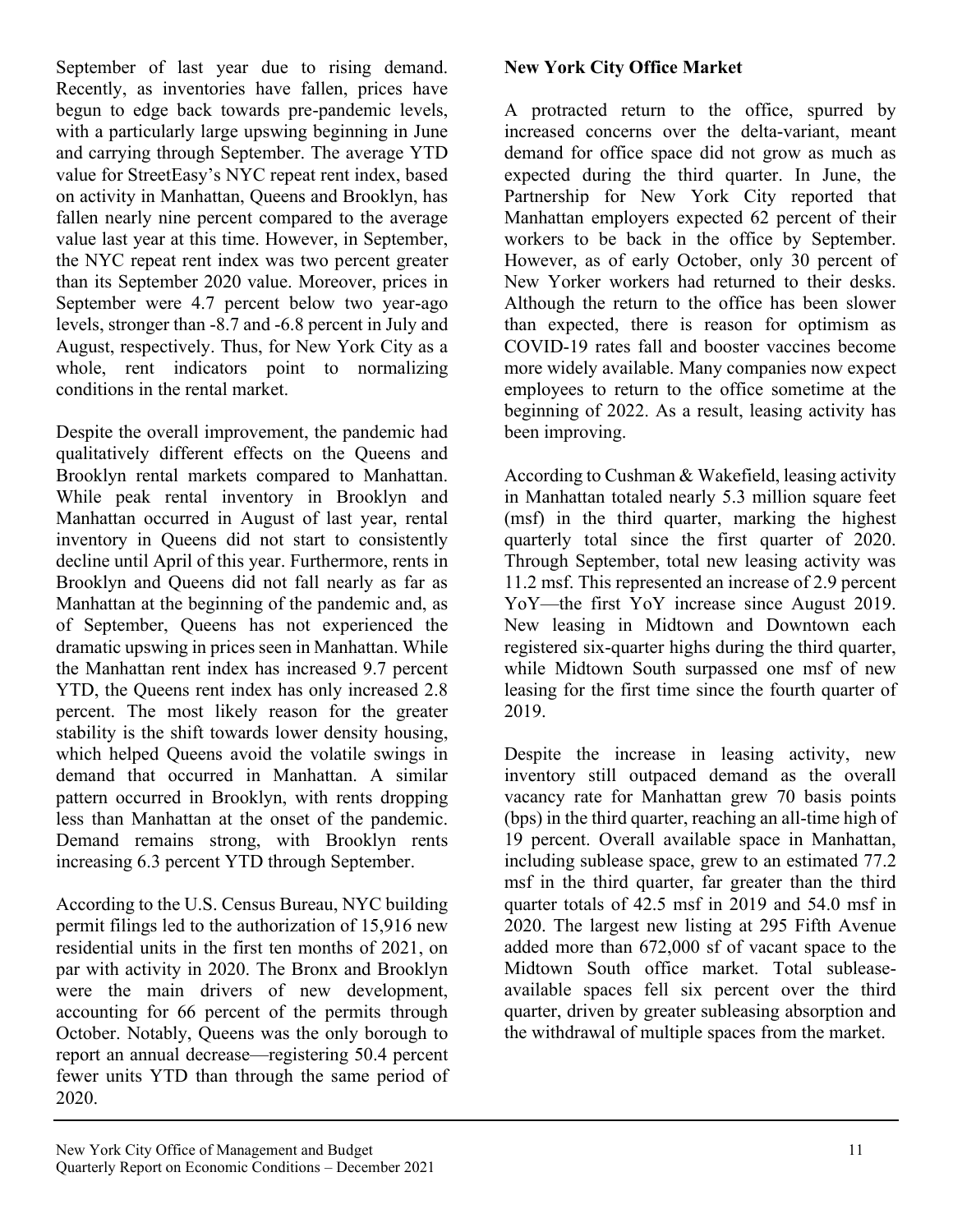### **Fig. 6: Manhattan Leasing Activity and Vacancies**

*Total vacant office space reached its highest level on record despite growing leasing activity.*



Overall Midtown and Midtown South asking rents fell by \$0.12 and \$0.17 to \$73.67 and \$68.79 per square feet (psf), respectively, in the third quarter. Meanwhile, asking rents were unchanged in the Downtown market, remaining at \$60.15 psf. The weaker rents in Midtown and Midtown South pulled the Manhattan overall asking rent down \$0.17 psf to \$70.10 psf over the quarter. Notably, the fall in asking rents was driven by Class A prices, which dropped \$0.27 psf on average over the quarter, while Class B and C rents saw average quarterly gains. According to Avison & Young, the decline in Class A rents was impelled by heightened concessions packages and supply outpacing demand.<sup>4</sup> However, Class A rents increased in the Downtown market, largely due to the removal of sublease space, which tends to be relatively cheaper, from the market. The upward trend for Class A rents in Downtown Manhattan helps explain the discrepancy between the declining Midtown and Midtown South rents and the stable Downtown rents.

4 "Manhattan Office Insight Report Q3 2021." *Avison Young*, October 2021.

https://www.avisonyoung.us/documents/92404/1115504/3Q

More recently, the Manhattan office market showed signs of recovery in October. YTD new leasing activity through October was 12.9 msf, which represented a YoY increase of 15.3 percent, up from 2.9 percent at the end of September. The overall vacancy rate also showed signs of improvement in October, falling month-over-month for the first time since the pandemic began. Overall Manhattan asking rents rebounded in October, increasing \$0.12 psf, driven by a \$0.28 psf increase in Midtown rents. Despite the gains made in October, the Manhattan commercial real estate market is still far from fully recovered. Compared to pre-pandemic years, total new leasing activity through October was only 45 percent of 2019 levels and 43 percent of 2018 levels. Moreover, the 10-year pre-pandemic average vacancy rate for October is under ten percent, while the current vacancy rate is nearly twice that amount. Finally, overall asking rents are still more than four percent below the 2019 full-year average of roughly \$73 psf.

### **New York City Tourism**

While local economic indicators show that New York City's tourism industry is recovering, the pace of the rebound has been slower than anticipated amid uncertainties surrounding the COVID-19 pandemic. The number of international visitors remains depressed, with international lagging domestic travel. According to NYC & Company, the total number of visitors to the city in 2020 was estimated at 22.3 million, just a third of the 2019 record of 66.6 million. Notably, 2020 saw a disproportionate decline in the number of international visitors due to travel restrictions. The share of international travelers dropped to less than 11 percent in 2020, down from more than 20 percent the prior year. NYC & Company projected that the total number of international visitors will remain below the prepandemic peak until 2025. However, the number of visitors from neighboring countries is expected to rebound faster than other international markets partly because of the federal government's lifting of travel restrictions on fully vaccinated visitors.

21+Manhattan+Market+Report/b883274f-097f-4d13-a1d8- 2c36f828732c.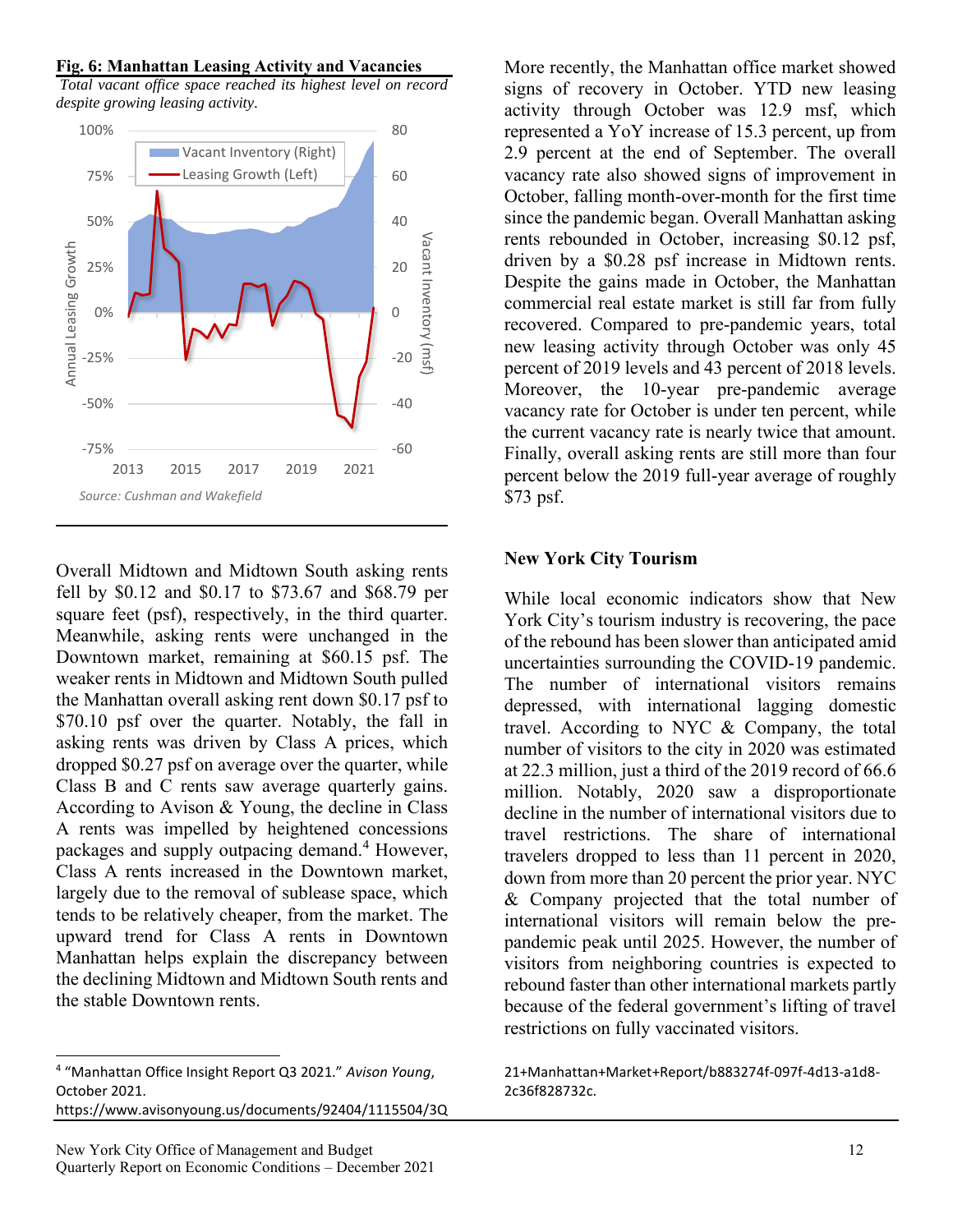Since international markets remain constrained, domestic travel has become the key driver of the City's tourism recovery. Monthly air passenger data from the Port Authority of New York and New Jersey, which is usually a good predictor of visitation, showed a rebound in the number of domestic travelers arriving at major airports in the New York metropolitan area. The year-to-date total number of air passengers reached 34.4 million as of July 2021, a 19.5 percent increase over the 2020 totals for the same period, but well below the 2019 total of 105.9 million over the same period. Of these totals, domestic passenger volume accounted for a total of 25.6 million passengers, a 32.7 percent increase compared to the same period in 2020. Meanwhile, the number of international air passengers continues to languish, accounting for a total of 8.8 million passengers year-to-date, a 7.5 percent decrease compared to the same period in 2020. The November end to bans on international travel from 33 countries should push numbers higher in the fourth quarter.

Hotel demand continued to improve. According to data from NYC & Company, the average hotel occupancy rate in late October of 2021 was 66.7 percent, which is below the 2019 occupancy level of more than 90 percent, but higher than the year-ago October occupancy rate of 36 percent. Furthermore, hotel room rates in late October of 2021 recovered to a daily rate of approximately \$242, between the 2020 October rate of \$139 and the 2019 rate of \$336. The supply of hotel rooms is projected to grow as demand continues to rebound; the total number of hotel rooms in October of 2021 was estimated to be around 114,000. NYC & Company projected that more offline hotels will reopen and a full pipeline of new development will eventually bring inventory back to its pre-pandemic level of more than 124,000 active rooms.

# **COVID-19**

The COVID-19 pandemic is a global and asynchronous shock to economic activity, with the

onset and progression of outbreaks varying by region. As of December 14, 2021, New York City has recorded a cumulative total of 1,197,135 COVID cases, 126,095 hospitalizations and 34,992 deaths. 5

**Fig. 7: COVID Hospitalizations – New York City**



Cases increased rapidly in March 2020 during the onset of the pandemic, generating a surge in hospitalizations and deaths. In response, New York State and New York City put in place strict social distancing measures to slow the pace of infection, generating a deceleration and peak in hospitalizations in April 2020.

Since the first wave, the City has experienced two subsequent virus resurgences, first in the Fall/Winter of 2020-2021 and subsequently during the Summer of 2021. The Summer 2021 virus resurgence was associated with widespread transmission of a more infectious virus strain, the "delta variant". Although the delta variant generated case increases in New York City, the rate of increase was low relative to prior waves and to the delta experience nationally.

<sup>5</sup> New York City Department of Health and Mental Hygiene (DOHMH). COVID-19: Data. "Trends and Totals". Updated December 14, 2021.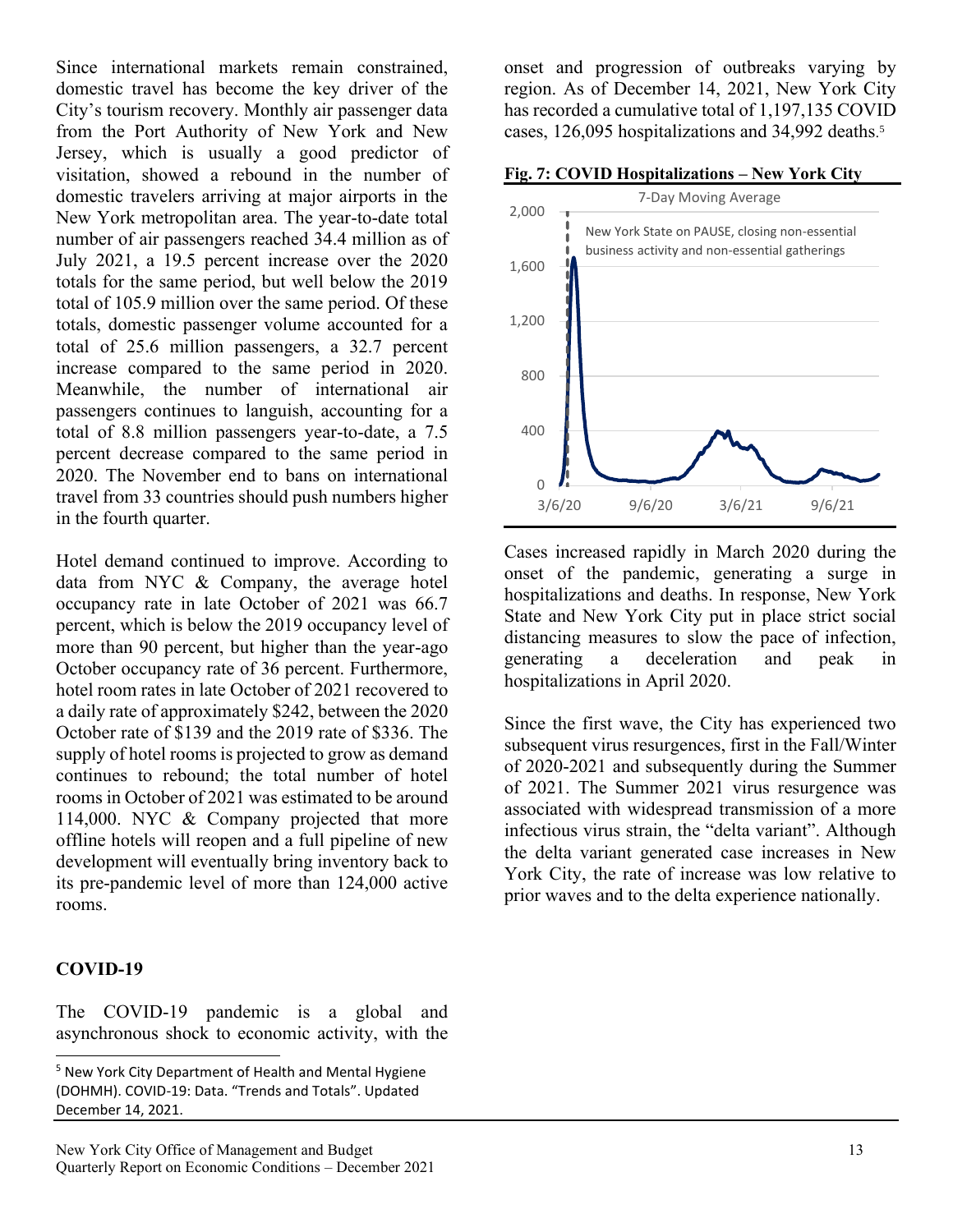**Fig. 8: Summer Resurgence: COVID Cases Per 1 Million**



## **COVID-19 Vaccinations**

Through December 14, 2021, New York City has vaccinated 6.6 million New Yorkers, covering 79 percent of the resident population and 90 percent of the adult population. During the vaccination campaign, New York City has instituted a series of interventions to increase vaccinations, including vaccination requirements for indoor entertainment, recreation, dining and fitness settings, vaccination mandates for city government employees, and a monetary incentive for individuals to receive their first dose. New York City's vaccination coverage of 79 percent is above the national rate of 72 percent.<sup>67</sup>

## **Future Outlook**

As cases in New York City and New York State have remained below historical levels, the City and State have implemented a significant relaxation of COVID-19 limits and resumption of government services.

- May 17, 2021: NYC subway resumes 24-hour service
- **June 15, 2021:** Governor lifts restrictions on social distancing, cleaning and health screening for many business establishments
- **September 13, 2021:** New York City public schools reopen with full in-person teaching and all Mayoral agency employees are required to return to office on a full-time basis.

The future course of the pandemic is uncertain and will be determined by the interplay of several factors, including:

- Vaccine uptake rates
- The durability of vaccine-induced immunity and prior infection immunity at preventing infections, hospitalizations and deaths
- Public adherence to disease mitigation measures, such as social distancing and masking
- The potential emergence of a virus strain that can evade immunity

In November 2021, the World Health Organization identified a new COVID virus strain, the "omicron variant", as a virus of concern. Public health officials are closely monitoring trends in omicron cases to determine whether it is more transmissible than previous virus strains. $8$ 

<sup>8</sup> CDC. "Omicron Variant: What You Need to Know." Updated December 13, 2021.

<sup>6</sup> CDC COVID Data Tracker. "COVID-19 Vaccinations in the United States". Updated December 13, 2021.

 $7$  Vaccination figures refer to percent of population receiving at least one dose of a COVID-19 vaccine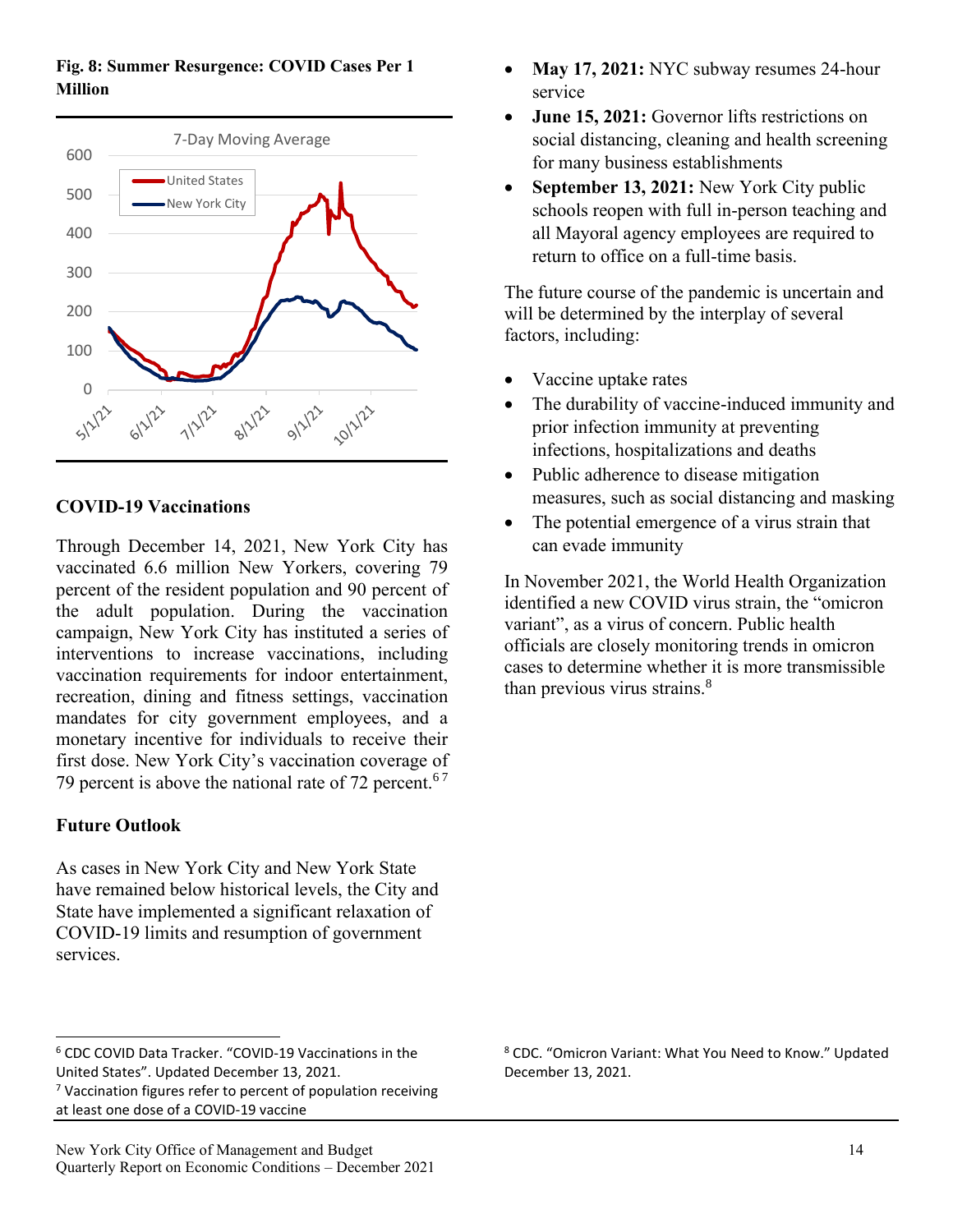| U.S. General Economic Indicators         |          |          |          |           |          |          |          |          |          |          |             |           |           |           |          |           |            |
|------------------------------------------|----------|----------|----------|-----------|----------|----------|----------|----------|----------|----------|-------------|-----------|-----------|-----------|----------|-----------|------------|
| GDP                                      | 2017 III | 2017 IV  | 2018 I   | $2018$ II | 2018 III | 2018 IV  | 2019 I   | 2019 II  | 2019 III | 2019 IV  | 2020 1      | $2020$ II | 2020 III  | 2020 IV   | $2021$ I | 2021 II   | $2021$ III |
| Nominal GDP                              | 19558.7  | 19883.0  | 20143.7  | 20492.5   | 20659.1  | 20813.3  | 21001.6  | 21289.3  | 21505.0  | 21694.5  | 21481.4     | 19477.4   | 21138.6   | 21477.6   | 22038.2  | 22741.0   | 23187.0    |
| Real GDP                                 | 18126.2  | 18296.7  | 18436.3  | 18590.0   | 18679.6  | 18721.3  | 18833.2  | 18982.5  | 19112.7  | 19202.3  | 18952.0     | 17258.2   | 18560.8   | 18767.8   | 19055.7  | 19368.3   | 19469.4    |
| $(\%$ ch. a.r.)                          | 2.9      | 3.8      | 3.1      | 3.4       | 1.9      | 0.9      | 2.4      | 3.2      | 2.8      | 1.9      | $-5.1$      | $-31.2$   | 33.8      | 4.5       | 6.3      | 6.7       | 2.1        |
| (vear $%$ ch.)                           | 2.3      | 2.7      | 3.0      | 3.3       | 3.1      | 2.3      | 2.2      | 2.1      | 2.3      | 2.6      | 0.6         | $-9.1$    | $-2.9$    | $-2.3$    | 0.5      | 12.2      | 4.9        |
| Final Sales of Domestic Product          | 18043.5  | 18238.3  | 18363.5  | 18558.0   | 18577.9  | 18615.8  | 18704.8  | 18881.4  | 19027.1  | 19164.4  | 18940.1     | 17471.0   | 18508.0   | 18664.8   | 19076.1  | 19449.3   | 19447.7    |
| $(\%$ ch. a.r.)                          | 1.9      | 4.4      | 2.8      | 4.3       | 0.4      | 0.8      | 1.9      | 3.8      | 3.1      | 2.9      | $-4.6$      | $-27.6$   | 25.9      | 3.4       | 9.1      | 8.1       | 0.0        |
| (year $%$ ch.)                           | 1.9      | 2.8      | 2.7      | 3.3       | 3.0      | 2.1      | 1.9      | 1.7      | 2.4      | 2.9      | 1.3         | $-7.5$    | $-2.7$    | $-2.6$    | 0.7      | 11.3      | 5.1        |
| Final Sales to Domestic Purchasers       | 18815.7  | 19031.4  | 19166.3  | 19345.3   | 143.7    | 19506.1  | 19578.0  | 19781.9  | 19928.0  | 20000.2  | 19777.4     | 18264.4   | 19498.9   | 19738.3   | 20233.6  | 20625.1   | 20680.8    |
| $(\%$ ch. a.r.)                          | 1.5      | 4.7      | 2.9      | 3.8       | 2.1      | 1.3      | 1.5      | 4.2      | 3.0      | 1.5      |             | $-27.3$   | 29.9      | 5.0       | 10.4     | 8.0       | 1.1        |
| (year % ch.)                             | 2.1      | 2.8      | 2.8      | 3.2       | 3.3      | 2.5      | 2.1      | 2.3      | 2.5      | 2.5      | -4.4<br>1.0 | $-7.7$    | $-2.2$    | $-1.3$    | 2.3      | 12.9      | 6.1        |
| Personal Consumption Expenditures        | 12500.4  | 12632.0  | 12707.6  | 12816.4   | 12900.6  | 12955.5  | 12975.1  | 13088.8  | 13192.3  | 13249.0  | 13014.5     | 11756.4   | 12820.8   | 12927.9   | 13282.7  | 13665.6   | 13723.7    |
| $(\%$ ch. a.r.)                          | 2.3      | 4.3      | 2.4      | 3.5       | 2.7      | 1.7      | 0.6      | 3.5      | 3.2      | 1.7      | $-6.9$      | $-33.4$   | 41.4      | 3.4       | 11.4     | 12.0      | 1.7        |
| (vear $%$ ch.)                           | 2.3      | 2.8      | 2.7      | 3.1       | 3.2      | 2.6      | 2.1      | 2.1      | 2.3      | 2.3      | 0.3         | $-10.2$   | $-2.8$    | $-2.4$    | 2.1      | 16.2      | 7.0        |
| Durable Goods                            | 1576.2   | 1633.3   | 1647.8   | 1676.3    | 1692.0   | 1696.7   | 1693.6   | 1737.5   | 1773.1   | 1794.7   | 1738.3      | 1731.8    | 2030.6    | 2036.4    | 2253.5   | 2316.2    | 2159.5     |
| $(\%$ ch. a.r.)                          | 9.7      | 15.3     | 3.6      | 7.1       | 3.8      | 1.1      | $-0.7$   | 10.8     | 8.5      | 5.0      | $-12.0$     | $-1.5$    | 89.0      | 1.2       | 50.0     | 11.6      | $-24.4$    |
| (year % ch.)                             | 5.6      | 7.9      | 8.1      | 8.8       | 7.3      | 3.9      | 2.8      | 3.7      | 4.8      | 5.8      | 2.6         | $-0.3$    | 14.5      | 13.5      | 29.6     | 33.8      | 6.3        |
| Nondurable Goods                         | 2839.6   | 2872.9   | 2875.3   | 2895.3    | 2912.6   | 2931.3   | 2948.7   | 2985.4   | 3008.2   | 3010.1   | 3061.8      | 2949.1    | 3159.9    | 3151.1    | 3269.3   | 3377.2    | 3398.8     |
| $(\%$ ch. a.r.)                          | 1.8      | 4.8      | 0.3      | 2.8       | 2.4      | 2.6      | 2.4      | 5.1      | 3.1      | 0.3      | 7.1         | $-13.9$   | 31.8      | $-1.1$    | 15.9     | 13.9      | 2.6        |
| (vear $%$ ch.)                           | 2.6      | 3.7      | 2.8      | 2.4       | 2.6      | 2.0      | 2.6      | 3.1      | 3.3      | 2.7      | 3.8         | $-1.2$    | 5.0       | 4.7       | 6.8      | 14.5      | 7.6        |
| <b>Gross Private Domestic Investment</b> | 3241.0   | 3278.4   | 3346.3   | 3352.5    | 3430.9   | 3449.6   | 3503.4   | 3526.0   | 3535.9   | 3477.1   | 3430.1      | 2901.9    | 3371.0    | 3561.9    | 3541.3   | 3506.0    | 3603.7     |
| $(\%$ ch. a.r.)                          | 6.2      | 4.7      | 8.5      | 0.7       | 9.7      | 2.2      | 6.4      | 2.6      | 1.1      | $-6.5$   | $-5.3$      | $-48.8$   | 82.1      | 24.7      | $-2.3$   | $-3.9$    | 11.6       |
| (year % ch.)                             | 5.6      | 4.2      | 6.6      | 5.0       | 5.9      | 5.2      | 4.7      | 5.2      | 3.1      | 0.8      | $-2.1$      | $-17.7$   | $-4.7$    | 2.4       | 3.2      | 20.8      | 6.9        |
| Nonresidential                           | 2538.7   | 2590.5   | 2654.0   | 2698.0    | 2716.7   | 2749.0   | 2780.7   | 2826.0   | 2846.5   | 2834.7   | 2775.5      | 2535.7    | 2646.9    | 2726.2    | 2810.4   | 2873.1    | 2884.1     |
| $(\%$ ch. a.r.)                          | 1.2      | 8.4      | 10.2     | 6.8       | 2.8      | 4.8      | 4.7      | 6.7      | 2.9      | $-1.7$   | $-8.1$      | $-30.3$   | 18.7      | 12.5      | 12.9     | 9.2       | 1.5        |
| (year % ch.)                             | 3.3      | 4.7      | 5.9      | 6.6       | 7.0      | 6.1      | 4.8      | 4.7      | 4.8      | 3.1      | $-0.2$      | $-10.3$   | $-7.0$    | $-3.8$    | 1.3      | 13.3      | 9.0        |
| Residential                              | 612.7    | 623.2    | 616.5    | 621.5     | 612.2    | 599.0    | 599.1    | 605.2    | 610.6    | 612.2    | 641.2       | 584.9     | 657.8     | 708.2     | 730.6    | 708.2     | 693.1      |
| $(\%$ ch. a.r.)                          | $-1.9$   | 7.0      | $-4.2$   | 3.3       | $-5.8$   | $-8.3$   | 0.1      | 4.1      | 3.6      | 1.1      | 20.4        | $-30.7$   | 59.9      | 34.4      | 13.3     | $-11.7$   | $-8.3$     |
| (year % ch.)                             | 4.0      | 4.5      | 0.8      | 0.9       | $-0.1$   | $-3.9$   | $-2.8$   | $-2.6$   | $-0.3$   | 2.2      | 7.0         | $-3.3$    | 7.7       | 15.7      | 13.9     | 21.1      | 5.4        |
| Net Exports of Goods & Services          | $-790.3$ | $-816.3$ | $-826.4$ | $-807.2$  | $-896.9$ | $-926.5$ | $-906.7$ | $-935.3$ | $-931.5$ | $-847.6$ | $-841.9$    | $-774.8$  | $-1021.3$ | $-1132.8$ | 1226.1   | $-1244.5$ | $-1312.2$  |
| $(\%$ ch. a.r.)                          | $-8.5$   | 13.8     | 5.0      | $-9.0$    | 52.5     | 13.9     | $-8.3$   | 13.2     | $-1.6$   | $-31.4$  | $-2.7$      | $-28.3$   | 201.9     | 51.4      | 37.2     | 6.2       | 23.6       |
| (vear $%$ ch.)                           | 8.2      | 2.8      | 5.5      | $-0.1$    | 13.5     | 13.5     | 9.7      | 15.9     | 3.9      | $-8.5$   | $-7.1$      | $-17.2$   | 9.6       | 33.7      | 45.6     | 60.6      | 28.5       |
| Government Consumption & Investment      | 3160.7   | 3183.0   | 3189.7   | 3212.2    | 3220.0   | 3213.4   | 3235.2   | 3274.9   | 3291.7   | 3316.3   | 3346.3      | 3378.1    | 3360.2    | 3356.0    | 3390.9   | 3373.8    | 3381.3     |
| $(\%$ ch. a.r.)                          | $-0.3$   | 2.8      | 0.9      | 2.8       | 1.0      | $-0.8$   | 2.7      | 5.0      | 2.1      | 3.0      | 3.7         | 3.9       | $-2.1$    | $-0.5$    | 4.2      | $-2.0$    | 0.9        |
| (year % ch.)                             | 0.2      | 0.7      | 1.1      | 1.5       | 1.9      | 1.0      | 1.4      | 2.0      | 2.2      | 3.2      | 3.4         | 3.2       | 2.1       | 1.2       | 1.3      | $-0.1$    | 0.6        |
| Change in Private Inventories            | 83.4     | 45.6     | 63.5     | 11.1      | 101.0    | 87.3     | 131.7    | 84.3     | 68.3     | 16.3     | $-30.4$     | $-252.8$  | 25.3      | 88.8      | $-88.3$  | $-168.5$  | $-73.2$    |
| (dif)                                    | 64.9     | $-37.7$  | 17.8     | $-52.3$   | 89.9     | $-13.8$  | 44.4     | $-47.4$  | $-16.0$  | $-52.0$  | $-46.7$     | $-222.4$  | 278.1     | 63.5      | $-177.1$ | $-80.2$   | 95.4       |
| <b>Additional U.S. Indicators</b>        |          |          |          |           |          |          |          |          |          |          |             |           |           |           |          |           |            |
| GDP Implicit Price Deflator (% ch. a.r.) | 2.0      | 2.9      | 2.2      | 3.6       | 1.3      | 2.1      | 1.2      | 2.3      | 1.3      | 1.6      | 1.3         | $-1.7$    | 3.7       | 1.9       | 4.3      | 6.2       | 5.9        |
| (vear $%$ ch.)                           | 1.9      | 2.1      | 2.1      | 2.7       | 2.5      | 2.3      | 2.1      | 1.7      | 1.7      | 1.6      | 1.6         | 0.6       | 1.2       | 1.3       | 2.0      | 4.0       | 4.6        |
| Corporate Profits                        | 2153.0   | 2193.4   | 2240.1   | 2264.4    | 2320.3   | 2395.0   | 2297.2   | 2387.0   | 2381.8   | 2405.1   | 2169.5      | 1942.6    | 2435.4    | 2427.5    | 2551.4   | 2819.2    | 2940.6     |
| $(\%$ ch.)                               | 2.7      | 1.9      | 2.1      | 1.1       | 2.5      | 3.2      | $-4.1$   | 3.9      | $-0.2$   | 1.0      | $-9.8$      | $-10.5$   | 25.4      | $-0.3$    | 5.1      | 10.5      | 4.3        |
| (year % ch.)                             | 5.8      | 5.9      | 8.1      | 8.0       | 7.8      | 9.2      | 2.5      | 5.4      | 2.7      | 0.4      | $-5.6$      | $-18.6$   | 2.3       | 0.9       | 17.6     | 45.1      | 20.7       |
| <b>ECI Private: Total Compensation</b>   | 130.0    | 130.7    | 131.8    | 132.8     | 133.7    | 134.6    | 135.4    | 136.3    | 137.3    | 138.2    | 139.2       | 139.9     | 140.7     | 141.8     | 143.2    | 144.3     | 146.3      |
| $(\%$ ch. a.r.)                          | 3.1      | 2.2      | 3.4      | 3.1       | 2.7      | 2.7      | 2.4      | 2.7      | 3.0      | 2.6      | 2.9         | 2.0       | 2.3       | 3.2       | 4.0      | 3.1       | 5.7        |
| (vear $%$ ch.)                           | 2.6      | 2.6      | 2.8      | 2.9       | 2.8      | 3.0      | 2.7      | 2.6      | 2.7      | 2.7      | 2.8         | 2.6       | 2.5       | 2.6       | 2.9      | 3.1       | 4.0        |
| NonFarm Business Productivity            | 104.3    | 104.8    | 105.1    | 105.5     | 105.8    | 105.8    | 106.7    | 107.8    | 108.1    | 108.2    | 107.7       | 110.6     | 111.9     | 110.9     | 112.1    | 112.8     | 111.3      |
| $(\%$ ch. a.r.)                          | 3.2      | 1.7      | 1.2      | 1.6       | 1.1      | 0.1      | 3.4      | 4.3      | 0.8      | 0.6      | $-1.8$      | 11.2      | 4.6       | $-3.4$    | 4.3      | 2.4       | $-5.0$     |
| (vear $%$ ch.)                           | 1.4      | 1.2      | 1.5      | 1.9       | 1.4      | 1.0      | 1.6      | 2.2      | 2.1      | 2.3      | 1.0         | 2.6       | 3.6       | 2.5       | 4.1      | 1.9       | $-0.5$     |
| Unit Labor Costs                         | 108.2    | 109.3    | 109.6    | 109.4     | 110.5    | 111.0    | 112.5    | 111.7    | 111.6    | 112.5    | 115.6       | 118.4     | 115.4     | 119.1     | 118.2    | 118.5     | 120.9      |
| $(\%$ ch. a.r.)                          | 1.8      | 4.0      | 1.1      | $-0.4$    | 4.1      | 1.6      | 5.6      | $-2.8$   | $-0.5$   | 3.5      | 11.3        | 10.3      | $-9.9$    | 13.3      | $-2.8$   | 1.1       | 8.3        |
| (year $%$ ch.)                           | 2.5      | 3.0      | 2.4      | 1.6       | 2.2      | 1.6      | 2.7      | 2.1      | 0.9      | 1.4      | 2.7         | 6.0       | 3.4       | 5.8       | 2.3      | 0.1       | 4.8        |
|                                          |          |          |          |           |          |          |          |          |          |          |             |           |           |           |          |           |            |

Data: Real GDP & Components in Bil. 2012 \$, SAAR<br>Data: Profits with IDA & CCAdj in Bil \$, SA<br>Data: ECI All Workers, Index Dec 2005=100, SA<br>Data: Prod & Unit Labor All Persons, Index 1992=100, SA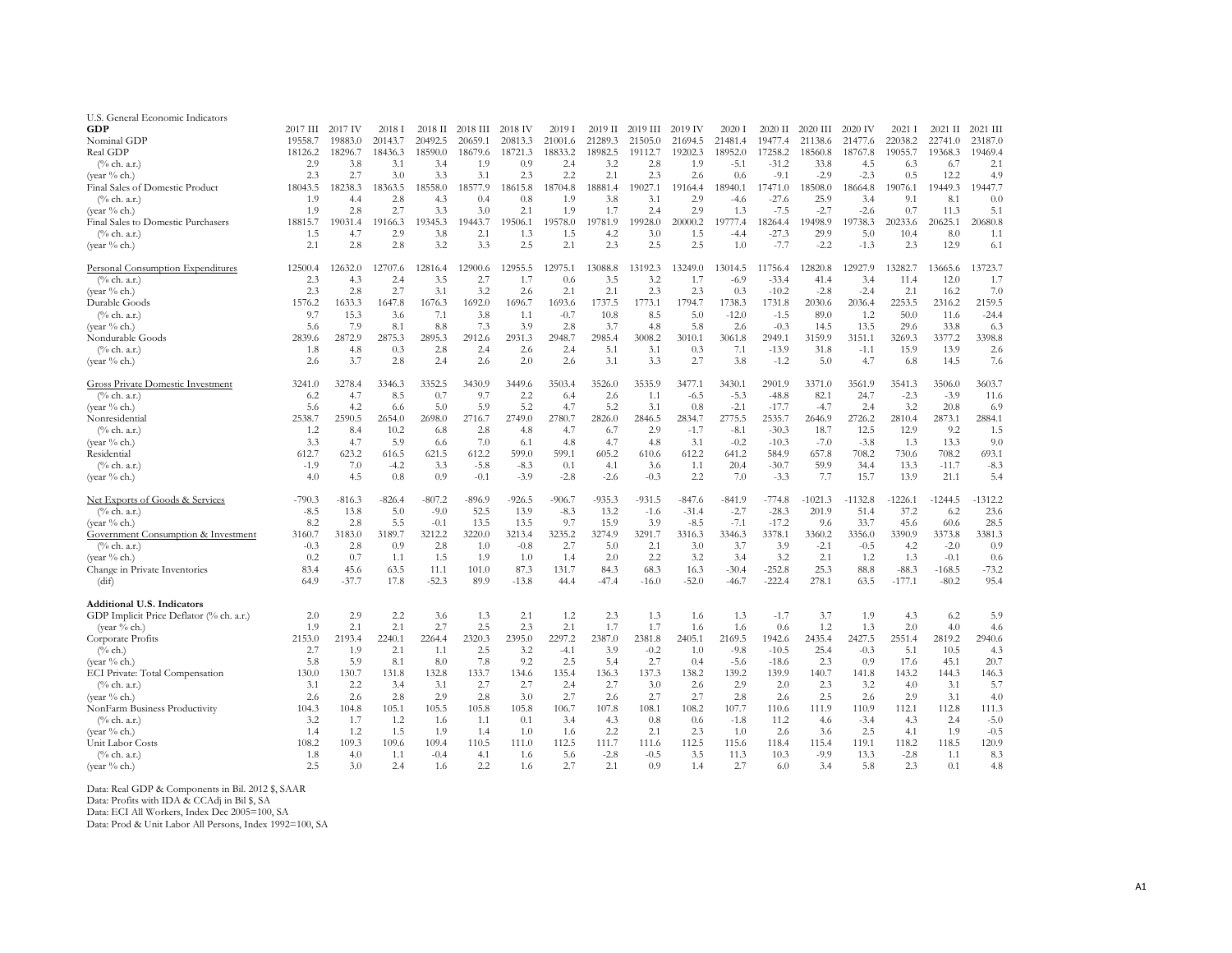| U.S. Employment                                     |                         |            |                         |                         |                        |                         |                 |                         |               |                         |                                 |                 |                         |            |                 |               |                 |
|-----------------------------------------------------|-------------------------|------------|-------------------------|-------------------------|------------------------|-------------------------|-----------------|-------------------------|---------------|-------------------------|---------------------------------|-----------------|-------------------------|------------|-----------------|---------------|-----------------|
| Payroll Survey: Current Employment Statistics (CES) | $ ul-20$                | Aug-20     | $Sep-20$                |                         | Oct-20 $Nov-20$ Dec-20 |                         |                 | Jan-21 Feb-21 Mar-21    |               |                         | Apr-21 May-21                   | $\text{Jun-21}$ | Jul-21                  | Aug-21     | $Sep-21$        |               | $Oct-21$ Nov-21 |
| Total                                               | 139,566                 | 141,149    |                         | 141,865 142,545 142,809 |                        | 142,503                 | 142,736 143,272 |                         |               |                         | 144,057 144,326 144,940 145,902 |                 | 146,993                 | 147,476    | 147,855 148,401 |               | 148,611         |
| (dif)                                               | 1,726                   | 1,583      | 716                     | 680                     | 264                    | $-306$                  | 233             | 536                     | 785           | 269                     | 614                             | 962             | 1091                    | 483        | 379             | 546           | 210             |
| Private                                             | 118,010                 | 119,076    | 120,008                 | 120,962                 | 121,321                | 121,047                 | 121,169         | 121,791                 | 122,515       | 122,741                 | 123,296                         | 124,104         | 124,920                 | 125,424    | 125,848         | 126,476       | 126,711         |
| (dif)                                               | 1,523                   | 1,066      | 932                     | 954                     | 359                    | $-274$                  | 122             | 622                     | 724           | 226                     | 555                             | 808             | 816                     | 504        | 424             | 628           | 235             |
| <b>Financial Activities</b>                         | 8,646                   | 8,674      | 8,712                   | 8,746                   | 8,756                  | 8,774                   | 8,781           | 8,774                   | 8,787         | 8,804                   | 8,806                           | 8,806           | 8,837                   | 8,854      | 8,866           | 8,892         | 8,905           |
| (dif)                                               | 12                      | 28         | 38                      | 34                      | 10                     | 18                      | 7               | $-7$                    | 13            | 17                      | $\overline{2}$                  | $\theta$        | 31                      | 17         | 12              | 26            | 13              |
| Finance & Insurance                                 | 6,480                   | 6,493      | 6,509                   | 6,526                   | 6,533                  | 6,539                   | 6,545           | 6,543                   | 6,543         | 6,546                   | 6,540                           | 6,534           | 6,545                   | 6,550      | 6,549           | 6,561         | 6,570           |
| (dif)                                               | 5                       | 13         | -16                     | 17                      | 6                      | 7                       | 6               | $-3$                    | -1            | 3                       | -6                              | $-5$            | 11                      | -5         | $-1$            | 12            | 9               |
| Securities                                          | 965                     | 966        | 970                     | 972                     | 972                    | 973                     | 978             | 978                     | 978           | 984                     | 990                             | 991             | 996                     | 999        | 998             | 1008          | 1,017           |
| (dif)                                               |                         |            | $\overline{4}$          | $\overline{2}$          | $\theta$               | -1                      | 5               | $-1$                    |               | 6                       | 6                               | -1              | 5                       | 2          | $-1$            | 11            | 9               |
| Banking                                             | 2,643<br>$\overline{2}$ | 2,649      | 2,653<br>$\overline{4}$ | 2,663                   | 2,669                  | 2,670<br>$\overline{2}$ | 2,669           | 2,673<br>$\overline{4}$ | 2,666         | 2,670<br>$\overline{4}$ | 2,664                           | 2,661           | 2,666                   | 2,668<br>2 | 2,666           | 2,664         | 2,662<br>$-2$   |
| (dif)<br>Real Estate & Rental & Leasing             | 2,165                   | 6<br>2,181 | 2,203                   | 10<br>2,220             | 6<br>2,224             | 2,235                   | $-2$<br>2,236   | 2,231                   | $-7$<br>2,244 | 2,258                   | -6<br>2,267                     | $-3$<br>2,272   | $\overline{4}$<br>2,292 | 2,304      | $-2$<br>2,317   | $-2$<br>2,331 | 2,334           |
| (dif)                                               | 7                       | 16         | 22                      | 17                      | $\overline{4}$         | 11                      | $\overline{2}$  | $-5$                    | 13            | 14                      | $\Omega$                        | 5               | 20                      | 12         | 13              | 14            | $\mathfrak{Z}$  |
| Information                                         | 2,592                   | 2,617      | 2,659                   | 2,650                   | 2,650                  | 2,659                   | 2,672           | 2,678                   | 2,683         | 2,694                   | 2,714                           | 2,726           | 2,745                   | 2,778      | 2,782           | 2,793         | 2,791           |
| (dif)                                               | $-10$                   | 25         | 42                      | $-9$                    | $\Omega$               | 9                       | 13              | 6                       | 5             | 11                      | 20                              | 12              | 19                      | 33         | $\overline{4}$  | 11            | $-2$            |
| Professional & Business Services                    | 19,715                  | 19,915     | 20,055                  | 20,296                  | 20,391                 | 20,550                  | 20,640          | 20,733                  | 20,807        | 20,728                  | 20,778                          | 20,848          | 20,939                  | 21,078     | 21,189          | 21,310        | 21,400          |
| (dif)                                               | 147                     | 200        | 140                     | 241                     | 95                     | 159                     | 90              | 93                      | 74            | $-79$                   | 50                              | 70              | 91                      | 139        | 111             | 121           | 90              |
| Educational & Health Services                       | 22,885                  | 23,084     | 23,152                  | 23,235                  | 23,278                 | 23,249                  | 23,235          | 23,292                  | 23,396        | 23,419                  | 23,465                          | 23,537          | 23,621                  | 23,693     | 23,709          | 23,768        | 23,772          |
| (dif)                                               | 214                     | 199        | 68                      | 83                      | 43                     | $-29$                   | $-14$           | 57                      | 104           | 23                      | 46                              | 72              | 84                      | 72         | 16              | 59            | $\overline{4}$  |
| Leisure & Hospitality                               | 12,824                  | 12,963     | 13,357                  | 13,622                  | 13,632                 | 13,134                  | 13,117          | 13,530                  | 13,757        | 14,085                  | 14,404                          | 14,801          | 15,209                  | 15,280     | 15,388          | 15,558        | 15,581          |
| (dif)                                               | 666                     | 139        | 394                     | 265                     | 10                     | $-498$                  | $-17$           | 413                     | 227           | 328                     | 319                             | 397             | 408                     | 71         | 108             | 170           | 23              |
| Other Services                                      | 5,316                   | 5,390      | 5,440                   | 5,488                   | 5,485                  | 5,469                   | 5,480           | 5,502                   | 5,539         | 5,576                   | 5,589                           | 5,665           | 5,709                   | 5,745      | 5,741           | 5,777         | 5,787           |
| (dif)                                               | 163                     | 74         | 50                      | 48                      | $-3$                   | $-16$                   | 11              | 22                      | 37            | 37                      | 13                              | 76              | 44                      | 36         | $-4$            | 36            | 10              |
| Trade, Transportation & Utilities                   | 26,205                  | 26,553     | 26,662                  | 26,847                  | 26,983                 | 26,984                  | 27,023          | 27,081                  | 27,186        | 27,116                  | 27,205                          | 27,344          | 27,409                  | 27,491     | 27,603          | 27,714        | 27,751          |
| (dif)                                               | 271                     | 348        | 109                     | 185                     | 136                    |                         | 39              | 58                      | 105           | $-70$                   | 89                              | 139             | 65                      | 82         | 112             | 111           | 37              |
| Manufacturing                                       | 12,037                  | 12,068     | 12,123                  | 12,155                  | 12,196                 | 12,231                  | 12,213          | 12,248                  | 12,299        | 12,264                  | 12,300                          | 12,332          | 12,389                  | 12,438     | 12,467          | 12,515        | 12,546          |
| (dif)                                               | 38                      | 31         | 55                      | 32                      | 41                     | 35                      | $-18$           | 35                      | 51            | $-35$                   | 36                              | 32              | 57                      | 49         | 29              | 48            | 31              |
| Construction                                        | 7,197                   | 7,223      | 7,256                   | 7,329                   | 7,353                  | 7,400                   | 7,412           | 7,355                   | 7,448         | 7,439                   | 7,415                           | 7,413           | 7,425                   | 7,424      | 7,459           | 7,502         | 7,533           |
| $\int \mathrm{d}\mathbf{i} f$                       | 26                      | 26         | 33                      | 73                      | 24                     | 47                      | 12              | $-57$                   | 93            | $-9$                    | $-24$                           | -2              | 12                      | $-1$       | 35              | 43            | 31              |
| Government                                          | 21,556                  | 22,073     | 21,857                  | 21,583                  | 21,488                 | 21,456                  | 21,567          | 21,481                  | 21,542        | 21,585                  | 21,644                          | 21,798          | 22,073                  | 22,052     | 22,007          | 21,925        | 21,900          |
| (dif)                                               | 203                     | 517        | $-216$                  | $-274$                  | -95                    | $-32$                   | 111             | $-86$                   | 61            | 43                      | 59                              | 154             | 275                     | $-21$      | $-45$           | $-82$         | $-25$           |
| Other Employment Data                               |                         |            |                         |                         |                        |                         |                 |                         |               |                         |                                 |                 |                         |            |                 |               |                 |
| Unemployment Rate                                   | 10.2                    | 8.4        | 7.8                     | 6.9                     | 6.7                    | 6.7                     | 6.3             | 6.2                     | 6.0           | 6.1                     | 5.8                             | 5.9             | 5.4                     | 5.2        | 4.8             | 4.6           | 4.2             |
| (dif)                                               | $-0.9$                  | $-1.8$     | $-0.6$                  | $-0.9$                  | $-0.2$                 | 0.0                     | $-0.4$          | $-0.1$                  | $-0.2$        | 0.1                     | $-0.3$                          | 0.1             | $-0.5$                  | $-0.2$     | $-0.4$          | $-0.2$        | $-0.4$          |
| Avg. Weekly Hours: Private                          | 34.6                    | 34.7       | 34.8                    | 34.8                    | 34.8                   | 34.7                    | 35.0            | 34.6                    | 34.9          | 34.9                    | 34.8                            | 34.7            | 34.7                    | 34.6       | 34.8            | 34.7          | 34.8            |
| (dif)                                               | 0.0                     | 0.1        | 0.1                     | 0.0                     | 0.0                    | $-0.1$                  | 0.3             | $-0.4$                  | 0.3           | 0.0                     | $-0.1$                          | $-0.1$          | 0.0                     | $-0.1$     | 0.2             | $-0.1$        | 0.1             |
| Avg. Wk. Earnings: Private                          | 1016                    | 1023       | 1027                    | 1027                    | 1030                   | 1038                    | 1047            | 1038                    | 1046          | 1053                    | 1055                            | 1056            | 1060                    | 1061       | 1073            | 1074          | 1080            |
| (dif)                                               | 0.7                     | 6.4        | 4.0                     | 0.7                     | 3.1                    | 7.5                     | 9.3             | $-9.2$                  | 8.0           | 7.0                     | 1.9                             | 1.5             | 3.8                     | 1.1        | 12.0            | 0.7           | 5.9             |
| Initial Claims, SA                                  | 5537                    | 4593       | 3404                    | 3946                    | 2941                   | 3292                    | 4244            | 3218                    | 2886          | 2484                    | 2222                            | 1576            | 1964                    | 1425       | 1362            | 1470          | 955             |
| (dif)                                               | $-368$                  | $-944$     | -1189                   | 542                     | $-1005$                | 351                     | 952             | $-1026$                 | $-332$        | $-402$                  | $-262$                          | -646            | 388                     | $-539$     | -63             | 108           | $-515$          |
| Continued Claims, SA                                | 66675                   | 70242      | 47319                   | 39142                   | 23962                  | 21538                   | 24625           | 17601                   | 15434         | 14693                   | 18275                           | 13791           | 15702                   | 11430      | 11073           | 11632         | 6128            |
| (dif)                                               | $-4738$                 | 3567       | -22923                  | $-8177$                 | $-15180$               | $-2424$                 | 3087            | $-7024$                 | $-2167$       | $-741$                  | 3582                            | $-4484$         | 1911                    | -4272      | $-357$          | 559           | -5504           |
| ISM Employment Diffusion Index, SA                  | 44.3                    | 46.4       | 49.6                    | 52.1                    | 48.3                   | 51.7                    | 52.6            | 54.4                    | 59.6          | 55.1                    | 50.9                            | 49.9            | 52.9                    | 49.0       | 50.2            | 52.0          | 53.3            |
| (dif)                                               | 2.2                     | 2.1        | 3.2                     | 2.5                     | $-3.8$                 | 3.4                     | 0.9             | 1.8                     | 5.2           | $-4.5$                  | $-4.2$                          | $-1.0$          | 3.0                     | $-3.9$     | 1.2             | 1.8           | 1.3             |
| ISM Non-Mfg. Emp. Index, SA                         | 42.1                    | 47.9       | 51.8                    | 50.1                    | 51.5                   | 48.7                    | 55.2            | 52.7                    | 57.2          | 58.8                    | 55.3                            | 49.3            | 53.8                    | 53.7       | 53.0            | 51.6          | 56.5            |
| (dif)                                               | $-1.0$                  | 5.8        | 3.9                     | $-1.7$                  | 1.4                    | $-2.8$                  | 6.5             | $-2.5$                  | 4.5           | 1.6                     | $-3.5$                          | $-6.0$          | 4.5                     | $-0.1$     | $-0.7$          | $-1.4$        | 4.9             |

Data: CES and Claims in Ths.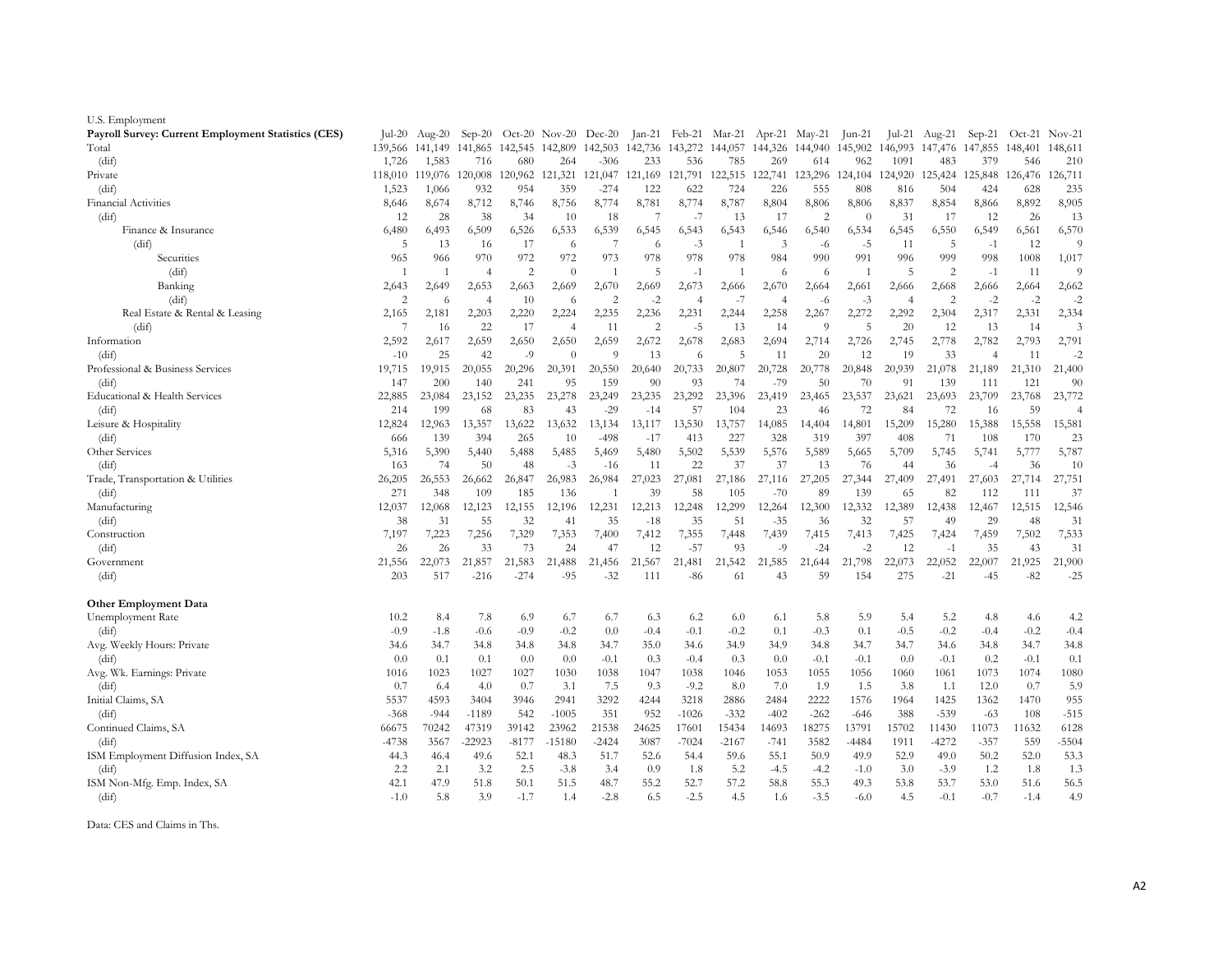| The U.S. Consumer & Housing Market                        |                 |          |           |          |          |          |          |          |         |         |          |                 |         |         |         |          |                      |
|-----------------------------------------------------------|-----------------|----------|-----------|----------|----------|----------|----------|----------|---------|---------|----------|-----------------|---------|---------|---------|----------|----------------------|
| Personal Income, Consumption and Credit                   | $\text{Jun-20}$ | $ ul-20$ | Aug- $20$ | $Sep-20$ | $Oct-20$ | $Nov-20$ | $Dec-20$ | $Jan-21$ | Feb-21  | Mar-21  | $Apr-21$ | $\text{May-}21$ | Jun-21  | Jul-21  | Aug-21  | $Sep-21$ | $Oct-21$             |
| Total Personal Income                                     | 19948.5         | 20123.1  | 19533.9   | 19675.3  | 19628.8  | 19435.0  | 19562.2  | 21504.5  | 19955.1 | 24142.4 | 20924.5  | 20514.7         | 20570.5 | 20824.6 | 20893.6 | 20689.9  | 20783.3              |
| $(\%$ ch.)                                                | $-0.9$          | 0.9      | $-2.9$    | 0.7      | $-0.2$   | $-1.0$   | 0.7      | 9.9      | $-7.2$  | 21.0    | $-13.3$  | $-2.0$          | 0.3     | 1.2     | 0.3     | $-1.0$   | 0.5                  |
| (year % ch.)                                              | 8.6             | 9.4      | 5.7       | 6.2      | 5.6      | 4.0      | 4.8      | 13.9     | 5.0     | 29.5    | $-0.2$   | 1.9             | 3.1     | 3.5     | 7.0     | 5.2      | 5.9                  |
| Disposable Personal Income                                | 17805.6         | 17960.6  | 17349.6   | 17476.8  | 17398.9  | 17175.6  | 17272.2  | 19120.3  | 17546.6 | 21698.9 | 18429.9  | 17980.6         | 18001.7 | 18227.5 | 18277.7 | 18045.3  | 18108.3              |
| $(\%$ ch.)                                                | $-1.2$          | 0.9      | $-3.4$    | 0.7      | $-0.4$   | $-1.3$   | 0.6      | 10.7     | $-8.2$  | 23.7    | $-15.1$  | $-2.4$          | 0.1     | 1.3     | 0.3     | $-1.3$   | 0.3                  |
| (year % ch.)                                              | 10.3            | 11.0     | 6.6       | 7.1      | 6.3      | 4.4      | 5.0      | 15.0     | 4.9     | 32.0    | $-2.6$   | $-0.2$          | 1.1     | 1.5     | 5.3     | 3.3      | 4.1                  |
| Wage Rate (\$)                                            | 66815           | 66711    | 66764     | 66942    | 67910    | 68597    | 69280    | 69215    | 68703   | 68826   | 69762    | 70246           | 70535   | 70760   | 70840   | 71278    | 71605                |
| $(\%$ ch.)                                                | $-1.2$          | $-0.2$   | 0.1       | 0.3      | 1.4      | 1.0      | 1.0      | $-0.1$   | $-0.7$  | 0.2     | 1.4      | 0.7             | 0.4     | 0.3     | 0.1     | 0.6      | 0.5                  |
| (year % ch.)                                              | 8.5             | 8.4      | 8.0       | 8.3      | 9.3      | 9.8      | 10.7     | 9.4      | 7.7     | 9.9     | 4.0      | 3.9             | 5.6     | 6.1     | 6.1     | 6.5      | 5.4                  |
| Personal Consumption Expenditures (PCE)                   | 13889.3         | 14129.2  | 14270.5   | 14481.7  | 14546.0  | 14467.3  | 14389.5  | 14857.9  | 14699.6 | 15458.9 | 15618.7  | 15624.4         | 15802.0 | 15804.8 | 15975.8 | 16076.4  | 16290.7              |
| $(\%$ ch.)                                                | 6.4             | 1.7      | 1.0       | 1.5      | 0.4      | $-0.5$   | $-0.5$   | 3.3      | $-1.1$  | 5.2     | 1.0      | 0.0             | 1.1     | 0.0     | 1.1     | 0.6      | 1.3                  |
| (year % ch.)                                              | $-3.7$          | $-2.5$   | $-1.8$    | $-0.6$   | $-0.4$   | $-1.4$   | $-2.0$   | 0.6      | $-0.6$  | 12.3    | 29.9     | 19.7            | 13.8    | 11.9    | 11.9    | 11.0     | 12.0                 |
| Consumer Installment Credit: Total Outstanding            | 4144.8          | 4157.8   | 4146.7    | 4163.4   | 4163.3   | 4174.0   | 4184.9   | 4183.3   | 4203.5  | 4222.9  | 4239.0   | 4271.7          | 4307.1  | 4323.7  | 4337.5  | 4367.4   | $\sim$               |
| $(\%$ ch. a.r.)                                           | 5.9             | 3.8      | $-3.2$    | 5.0      | 0.0      | 3.1      | 3.2      | $-0.5$   | 6.0     | 5.7     | 4.7      | 9.7             | 10.4    | 4.7     | 3.9     | 8.6      | $\sim$               |
| (year % ch.)                                              | 1.1             | 0.9      | 0.4       | 0.4      | 0.1      | 0.2      | $-0.2$   | $-0.4$   | $-0.3$  | 0.5     | 2.4      | 3.6             | 3.9     | 4.0     | 4.6     | 4.9      | $\ddot{\phantom{a}}$ |
| Personal Saving as a % of Disposable Personal Income, (%) | 19.3            | 18.7     | 15.0      | 14.3     | 13.6     | 13.0     | 14.0     | 19.9     | 13.5    | 26.6    | 12.6     | 10.4            | 9.5     | 10.6    | 9.9     | 8.2      | 7.3                  |
| <b>Retail Sales</b>                                       |                 |          |           |          |          |          |          |          |         |         |          |                 |         |         |         |          |                      |
| Total Retail Sales & Food Services                        | 526.2           | 533.5    | 538.0     | 549.2    | 548.7    | 542.6    | 536.0    | 576.5    | 560.0   | 623.1   | 628.8    | 620.1           | 625.4   | 615.3   | 622.4   | 627.5    | 638.2                |
| $(\%$ ch.)                                                | 8.7             | 1.4      | 0.8       | 2.1      | $-0.1$   | $-1.1$   | $-1.2$   | 7.6      | $-2.9$  | 11.3    | 0.9      | $-1.4$          | 0.9     | $-1.6$  | 1.2     | 0.8      | 1.7                  |
| (year % ch.)                                              | 2.0             | 2.7      | 3.1       | 5.9      | 5.3      | 3.8      | 2.3      | 9.4      | 6.5     | 29.7    | 53.4     | 28.0            | 18.9    | 15.3    | 15.7    | 14.3     | 16.3                 |
| excl. Food Services & Drinking Places                     | 475.7           | 481.3    | 483.4     | 493.4    | 492.7    | 488.7    | 484.8    | 520.2    | 504.5   | 559.9   | 562.3    | 550.8           | 554.4   | 543.2   | 550.3   | 555.1    | 565.8                |
| $(\%$ ch.)                                                | 7.0             | 1.2      | 0.4       | 2.1      | $-0.1$   | $-0.8$   | $-0.8$   | 7.3      | $-3.0$  | 11.0    | 0.4      | $-2.0$          | 0.7     | $-2.0$  | 1.3     | 0.9      | 1.9                  |
| (year % ch.)                                              | 5.5             | 6.0      | 5.9       | 9.0      | 8.2      | 6.8      | 5.8      | 12.9     | 9.8     | 28.9    | 48.0     | 23.9            | 16.5    | 12.9    | 13.8    | 12.5     | 14.8                 |
| excl. Autos & Gasoline Stations                           | 381.3           | 388.1    | 391.7     | 397.9    | 398.4    | 393.9    | 382.4    | 415.5    | 402.0   | 441.2   | 441.6    | 438.6           | 445.1   | 439.4   | 449.1   | 451.2    | 457.6                |
| $(\%$ ch.)                                                | 7.8             | 1.8      | 0.9       | 1.6      | 0.1      | $-1.1$   | $-2.9$   | 8.6      | $-3.2$  | 9.8     | 0.1      | $-0.7$          | 1.5     | $-1.3$  | 2.2     | 0.5      | 1.4                  |
| (year % ch.)                                              | 3.0             | 4.2      | 4.9       | 6.9      | 6.6      | 5.6      | 2.0      | 9.8      | 6.2     | 20.0    | 40.0     | 24.0            | 16.7    | 13.2    | 14.7    | 13.4     | 14.9                 |
| <b>TCB Consumer Confidence Index</b>                      |                 |          |           |          |          |          |          |          |         |         |          |                 |         |         |         |          |                      |
| Overall                                                   | 98.3            | 91.7     | 86.3      | 101.3    | 101.4    | 92.9     | 87.1     | 87.1     | 95.2    | 114.9   | 117.5    | 120.0           | 128.9   | 125.1   | 115.2   | 109.8    | 111.6                |
| (dif)                                                     | 12.4            | $-6.6$   | $-5.4$    | 15.0     | 0.1      | $-8.5$   | $-5.8$   | 0.0      | 8.1     | 19.7    | 2.6      | 2.5             | 8.9     | $-3.8$  | $-9.9$  | $-5.4$   | -1.8                 |
| <b>Present Situation</b>                                  | 86.7            | 95.9     | 85.8      | 98.9     | 106.2    | 105.9    | 87.2     | 85.5     | 95.0    | 119.4   | 131.9    | 148.7           | 159.6   | 157.2   | 148.9   | 144.3    | 145.5                |
| (dif)                                                     | 18.3            | 9.2      | $-10.1$   | 13.1     | 7.3      | $-0.3$   | $-18.7$  | $-1.7$   | 9.5     | 24.4    | 12.5     | 16.8            | 10.9    | $-2.4$  | $-8.3$  | $-4.6$   | -1.2                 |
| Expectations                                              | 106.1           | 88.9     | 86.6      | 102.9    | 98.2     | 84.3     | 87.0     | 88.1     | 95.4    | 111.9   | 107.9    | 100.9           | 108.5   | 103.8   | 92.8    | 86.7     | 89.0                 |
| (dif)                                                     | 8.5             | $-17.2$  | $-2.3$    | 16.3     | $-4.7$   | $-13.9$  | 2.7      | -1.1     | 7.3     | 16.5    | $-4.0$   | $-7.0$          | 7.6     | $-4.7$  | $-11.0$ | $-6.1$   | 2.3                  |
| The Reuters/UM Index of Consumer Sentiment                |                 |          |           |          |          |          |          |          |         |         |          |                 |         |         |         |          |                      |
| Overall                                                   | 78.1            | 72.5     | 74.1      | 80.4     | 81.8     | 76.9     | 80.7     | 79.0     | 76.8    | 84.9    | 88.3     | 82.9            | 85.5    | 81.2    | 70.3    | 72.8     | 71.7                 |
| (dif)                                                     | 5.8             | $-5.6$   | 1.6       | 6.3      | 1.4      | $-4.9$   | 3.8      | $-1.7$   | $-2.2$  | 8.1     | 3.4      | $-5.4$          | 2.6     | $-4.3$  | $-10.9$ | 2.5      | $-1.1$               |
| Expectations                                              | 72.3            | 65.9     | 68.5      | 75.6     | 79.2     | 70.5     | 74.6     | 74.0     | 70.7    | 79.7    | 82.7     | 78.8            | 83.5    | 79.0    | 65.1    | 68.1     | 67.9                 |
| (dif)                                                     | 6.4             | $-6.4$   | 2.6       | 7.1      | 3.6      | $-8.7$   | 4.1      | $-0.6$   | $-3.3$  | 9.0     | 3.0      | $-3.9$          | 4.7     | $-4.5$  | $-13.9$ | 3.0      | $-0.2$               |
| <b>Housing Market</b>                                     |                 |          |           |          |          |          |          |          |         |         |          |                 |         |         |         |          |                      |
| New Single-Family Homes Sold                              | 839             | 972      | 977       | 971      | 969      | 865      | 943      | 993      | 823     | 873     | 796      | 733             | 683     | 704     | 693     | 742      | 745                  |
| $(\%$ ch.)                                                | 19.2            | 15.9     | 0.5       | $-0.6$   | $-0.2$   | $-10.7$  | 9.0      | 5.3      | $-17.1$ | 6.1     | $-8.8$   | $-7.9$          | $-6.8$  | 3.1     | $-1.6$  | 7.1      | 0.4                  |
| Existing Single-Family Homes Sold                         | 4310            | 5320     | 5340      | 5770     | 6010     | 5880     | 5920     | 5910     | 5540    | 5300    | 5130     | 5070            | 5140    | 5290    | 5190    | 5590     | 5660                 |
| $(\%$ ch.)                                                | 18.1            | 23.4     | 0.4       | 8.1      | 4.2      | $-2.2$   | 0.7      | $-0.2$   | $-6.3$  | $-4.3$  | $-3.2$   | $-1.2$          | 1.4     | 2.9     | $-1.9$  | 7.7      | 1.3                  |
| Housing Starts                                            | 1273            | 1497     | 1376      | 1448     | 1514     | 1551     | 1661     | 1625     | 1447    | 1725    | 1514     | 1594            | 1657    | 1562    | 1573    | 1530     | 1520                 |
| $(\%$ ch.)                                                | 21.7            | 17.6     | $-8.1$    | 5.2      | 4.6      | 2.4      | 7.1      | $-2.2$   | $-11.0$ | 19.2    | $-12.2$  | 5.3             | 4.0     | $-5.7$  | 0.7     | $-2.7$   | $-0.7$               |
| Housing Permits                                           | 1296            | 1542     | 1522      | 1589     | 1595     | 1696     | 1758     | 1883     | 1726    | 1755    | 1733     | 1683            | 1594    | 1630    | 1721    | 1586     | 1653                 |
| $(\%$ ch.)                                                | 4.0             | 19.0     | $-1.3$    | 4.4      | 0.4      | 6.3      | 3.7      | 7.1      | $-8.3$  | 1.7     | $-1.3$   | $-2.9$          | $-5.3$  | 2.3     | 5.6     | $-7.8$   | 4.2                  |
| Median New Single-Family Home Price                       | 341.1           | 329.8    | 325.5     | 344.4    | 346.9    | 350.8    | 365.3    | 373.2    | 362.0   | 359.6   | 376.6    | 390.4           | 374.7   | 406.0   | 407.6   | 404.7    | 407.7                |
| $(\%$ ch.)                                                | 7.6             | $-3.3$   | $-1.3$    | 5.8      | 0.7      | 1.1      | 4.1      | 2.2      | $-3.0$  | $-0.7$  | 4.7      | 3.7             | $-4.0$  | 8.4     | 0.4     | $-0.7$   | 0.7                  |
| Median Existing Single-Family Home Price                  | 297.9           | 309.5    | 314.8     | 316.0    | 317.8    | 315.6    | 313.7    | 308.0    | 315.1   | 331.5   | 346.2    | 356.8           | 370.1   | 366.6   | 364.7   | 357.9    | 360.8                |
| $(\%$ ch.)                                                | 3.9             | 3.9      | 1.7       | 0.4      | 0.6      | $-0.7$   | $-0.6$   | $-1.8$   | 2.3     | 5.2     | 4.4      | 3.1             | 3.7     | $-0.9$  | $-0.5$  | $-1.9$   | 0.8                  |
| Data: Income & Consumption in Bil. \$, SAAR               |                 |          |           |          |          |          |          |          |         |         |          |                 |         |         |         |          |                      |

Data: Income & Consumption in Bil. \$, SAAR Data: Credit & Retail Sales in Bil. \$, SA Data: Home Sales, Starts & Permits in Ths., SAAR

Data: Home Prices in Ths. \$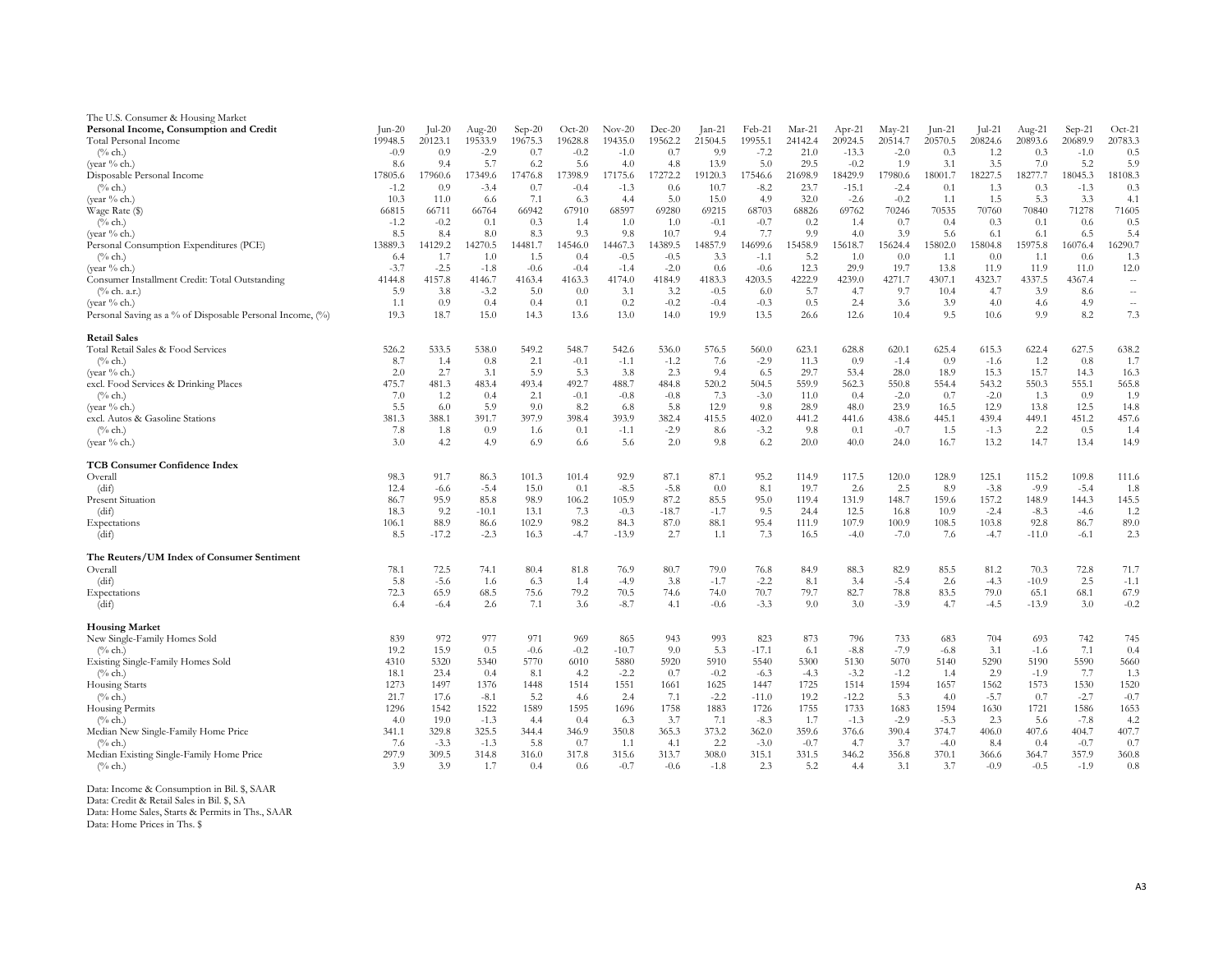| U.S. Price and Production                                        |         |         |        |        |        |                                                         |        |        |        |       |        |               |        |        |        |          |                          |
|------------------------------------------------------------------|---------|---------|--------|--------|--------|---------------------------------------------------------|--------|--------|--------|-------|--------|---------------|--------|--------|--------|----------|--------------------------|
| Consumer Price Index, (1982-84=100, SA)                          | Jun-20  | Jul-20  |        |        |        | Aug-20 Sep-20 Oct-20 Nov-20 Dec-20 Jan-21 Feb-21 Mar-21 |        |        |        |       |        | Apr-21 May-21 | Jun-21 | Jul-21 | Aug-21 | $Sep-21$ | $Oct-21$                 |
| All Items                                                        | 257.3   | 258.6   | 259.5  | 260.1  | 260.5  | 260.9                                                   | 261.6  | 262.2  | 263.2  | 264.8 | 266.8  | 268.6         | 271.0  | 272.3  | 273.0  | 274.1    | 276.7                    |
| $(\%$ ch.)                                                       | 0.5     | 0.5     | 0.4    | 0.2    | 0.1    | 0.2                                                     | 0.2    | 0.3    | 0.4    | 0.6   | 0.8    | 0.6           | 0.9    | 0.5    | 0.3    | 0.4      | 0.9                      |
| (year % ch.)                                                     | 0.7     | 1.0     | 1.3    | 1.4    | 1.2    | 1.1                                                     | 1.3    | 1.4    | 1.7    | 2.6   | 4.2    | 4.9           | 5.3    | 5.3    | 5.2    | 5.4      | 6.2                      |
| Core (All Items Less Food & Energy)                              | 266.3   | 267.7   | 268.7  | 269.2  | 269.4  | 269.8                                                   | 269.9  | 270.0  | 270.3  | 271.2 | 273.7  | 275.7         | 278.1  | 279.1  | 279.3  | 280.0    | 281.7                    |
| $(\%$ ch.)                                                       | 0.2     | 0.5     | 0.3    | 0.2    | 0.1    | 0.2                                                     | 0.0    | 0.0    | 0.1    | 0.3   | 0.9    | 0.7           | 0.9    | 0.3    | 0.1    | 0.2      | 0.6                      |
| (year % ch.)                                                     | 1.2     | 1.6     | 1.7    | 1.7    | 1.6    | 1.7                                                     | 1.6    | 1.4    | 1.3    | 1.6   | 3.0    | 3.8           | 4.5    | 4.2    | 4.0    | 4.0      | 4.6                      |
| Commodities                                                      | 182.9   | 184.0   | 185.4  | 186.2  | 186.5  | 186.6                                                   | 187.6  | 189.0  | 190.0  | 191.8 | 193.8  | 195.9         | 199.2  | 200.7  | 201.8  | 203.1    | 206.2                    |
| $(\%$ ch.)                                                       | 1.0     | 0.6     | 0.8    | 0.4    | 0.1    | 0.1                                                     | 0.6    | 0.7    | 0.5    | 0.9   | 1.1    | 1.1           | 1.7    | 0.8    | 0.6    | 0.6      | 1.5                      |
| (year $%$ ch.)                                                   | $-1.2$  | $-0.8$  | 0.1    | 0.6    | 0.3    | 0.1                                                     | 0.7    | 1.4    | 2.2    | 4.1   | 6.7    | 8.1           | 8.9    | 9.1    | 8.9    | 9.0      | 10.6                     |
| Services                                                         | 330.9   | 332.5   | 332.7  | 333.1  | 333.6  | 334.3                                                   | 334.5  | 334.5  | 335.4  | 336.8 | 338.8  | 340.1         | 341.6  | 342.6  | 342.8  | 343.8    | 345.8                    |
|                                                                  |         |         |        |        |        |                                                         |        |        |        |       |        |               |        |        |        |          |                          |
| $(\%$ ch.)                                                       | 0.3     | 0.5     | 0.1    | 0.1    | 0.1    | 0.2                                                     | 0.0    | 0.0    | 0.3    | 0.4   | 0.6    | 0.4           | 0.4    | 0.3    | 0.1    | 0.3      | 0.6                      |
| (year % ch.)                                                     | 1.9     | 2.1     | 2.0    | 1.9    | 1.7    | 1.7                                                     | 1.6    | 1.3    | 1.4    | 1.8   | 2.6    | 3.1           | 3.2    | 3.0    | 3.0    | 3.2      | 3.7                      |
| <b>Personal Consumption Expenditures</b>                         |         |         |        |        |        |                                                         |        |        |        |       |        |               |        |        |        |          |                          |
| PCE C-W Price Index, $(2009 = 100, SA)$                          | 110.9   | 111.2   | 111.6  | 111.7  | 111.8  | 111.8                                                   | 112.2  | 112.6  | 112.9  | 113.5 | 114.2  | 114.8         | 115.4  | 115.8  | 116.3  | 116.7    | 117.4                    |
| $(\%$ ch.)                                                       | 0.5     | 0.3     | 0.3    | 0.2    | 0.0    | 0.0                                                     | 0.4    | 0.3    | 0.3    | 0.6   | 0.6    | 0.5           | 0.5    | 0.4    | 0.4    | 0.4      | 0.6                      |
| (year $%$ ch.)                                                   | 0.9     | 1.0     | 1.3    | 1.4    | 1.2    | 1.1                                                     | 1.3    | 1.4    | 1.6    | 2.5   | 3.6    | 4.0           | 4.0    | 4.1    | 4.2    | 4.4      | 5.0                      |
| PCE C-W Price Index Less Food & Energy, (2009 = 100, SA)         | 113.3   | 113.6   | 114.0  | 114.1  | 114.1  | 114.1                                                   | 114.5  | 114.7  | 114.9  | 115.4 | 116.1  | 116.8         | 117.3  | 117.7  | 118.0  | 118.3    | 118.8                    |
| $(\%$ ch.)                                                       | 0.4     | 0.3     | 0.3    | 0.1    | 0.0    | 0.0                                                     | 0.3    | 0.2    | 0.1    | 0.4   | 0.6    | 0.6           | 0.5    | 0.3    | 0.3    | 0.2      | 0.4                      |
| (year $%$ ch.)                                                   | 1.1     | 1.3     | 1.5    | 1.6    | 1.4    | 1.4                                                     | 1.5    | 1.5    | 1.5    | 2.0   | 3.1    | 3.5           | 3.6    | 3.6    | 3.6    | 3.7      | 4.1                      |
| <b>Producer Price Index</b>                                      |         |         |        |        |        |                                                         |        |        |        |       |        |               |        |        |        |          |                          |
| Final Demand (Nov. 2009=100, SA)                                 | 117.6   | 118.2   | 118.4  | 118.7  | 119.4  | 119.4                                                   | 119.8  | 121.2  | 122.0  | 123.0 | 124.2  | 125.3         | 126.4  | 127.3  | 128.2  | 128.9    | 129.7                    |
| $(\%$ ch.)                                                       | 0.3     | 0.5     | 0.2    | 0.3    | 0.6    | 0.0                                                     | 0.3    | 1.2    | 0.7    | 0.8   | 1.0    | 0.9           | 0.9    | 0.7    | 0.7    | 0.5      | 0.6                      |
| (year % ch.)                                                     | $-0.6$  | $-0.3$  | $-0.2$ | 0.3    | 0.6    | 0.8                                                     | 0.8    | 1.7    | 2.9    | 4.2   | 6.4    | 6.9           | 7.5    | 7.7    | 8.3    | 8.6      | 8.6                      |
| Final Demand Less Food, Energy & Trade Svcs. (Aug. 2013=100, SA) | 110.7   | 111.1   | 111.3  | 111.7  | 111.9  | 112.1                                                   | 112.5  | 113.6  | 114.0  | 114.7 | 115.6  | 116.2         | 116.9  | 117.9  | 118.3  | 118.4    | 118.9                    |
| $(\%$ ch.)                                                       | 0.3     | 0.4     | 0.2    | 0.4    | 0.2    | 0.2                                                     | 0.4    | 1.0    | 0.4    | 0.6   | 0.8    | 0.5           | 0.6    | 0.9    | 0.3    | 0.1      | 0.4                      |
| (year % ch.)                                                     | 0.1     | 0.3     | 0.4    | 0.7    | 0.9    | 1.0                                                     | 1.2    | 1.8    | 2.3    | 3.1   | 4.8    | 5.3           | 5.6    | 6.1    | 6.3    | 6.0      | 6.3                      |
| West Texas Intermediate Oil Price, (\$ per Bbl)                  | 38.3    | 40.7    | 42.3   | 39.6   | 39.4   | 40.9                                                    | 47.0   | 52.0   | 59.0   | 62.3  | 61.7   | 65.2          | 71.4   | 72.5   | 67.7   | 71.7     | 81.5                     |
| $(\%$ ch.)                                                       | 34.1    | 6.3     | 4.0    | $-6.4$ | $-0.6$ | 3.9                                                     | 14.9   | 10.6   | 13.5   | 5.6   | $-1.0$ | 5.6           | 9.5    | 1.6    | $-6.6$ | 5.8      | 13.7                     |
| Production                                                       |         |         |        |        |        |                                                         |        |        |        |       |        |               |        |        |        |          |                          |
| Industrial Production, (Index 2002=100, SA)                      | 91.2    | 94.9    | 95.9   | 95.6   | 96.6   | 97.2                                                    | 98.3   | 99.4   | 96.4   | 99.2  | 99.2   | 99.9          | 100.4  | 101.3  | 101.3  | 100.0    | 101.6                    |
| $(\%$ ch.)                                                       | 6.2     | 4.1     | 1.1    | $-0.3$ | 1.1    | 0.5                                                     | 1.2    | 1.1    | $-3.0$ | 2.9   | 0.1    | 0.7           | 0.5    | 0.8    | 0.0    | $-1.3$   | 1.6                      |
| Purchasing Managers Index                                        | 52.2    | 53.7    | 55.6   | 55.7   | 58.8   | 57.7                                                    | 60.5   | 58.7   | 60.8   | 64.7  | 60.7   | 61.2          | 60.6   | 59.5   | 59.9   | 61.1     | 60.8                     |
| (dif)                                                            | 9.1     | 1.5     | 1.9    | 0.1    | 3.1    | $-1.1$                                                  | 2.8    | $-1.8$ | 2.1    | 3.9   | $-4.0$ | 0.5           | $-0.6$ | $-1.1$ | 0.4    | 1.2      | $-0.3$                   |
| <b>Business Activity</b>                                         | 66.0    | 67.2    | 62.4   | 63.0   | 61.1   | 59.6                                                    | 60.5   | 59.9   | 55.5   | 69.4  | 62.7   | 66.2          | 60.4   | 67.0   | 60.1   | 62.3     | 69.8                     |
| (dif)                                                            | 25.0    | 1.2     | $-4.8$ | 0.6    | $-1.9$ | $-1.5$                                                  | 0.9    | $-0.6$ | $-4.4$ | 13.9  | $-6.7$ | 3.5           | $-5.8$ | 6.6    | $-6.9$ | 2.2      | 7.5                      |
| <b>Total New Orders</b>                                          | 199.2   | 218.7   | 223.1  | 226.7  | 228.8  | 233.8                                                   | 237.4  | 243.2  | 246.3  | 249.5 | 247.6  | 255.5         | 257.7  | 258.8  | 262.3  | 261.3    | 260.1                    |
| $(\%$ ch.)                                                       | 11.3    | 9.8     | 2.0    | 1.6    | 1.0    | 2.2                                                     | 1.5    | 2.4    | 1.3    | 1.3   | $-0.7$ | 3.2           | 0.8    | 0.5    | 1.3    | $-0.4$   | $-0.5$                   |
| (year % ch.)                                                     | $-18.6$ | $-12.4$ | $-9.2$ | $-7.6$ | $-8.7$ | $-0.1$                                                  | $-1.2$ | 6.2    | 6.7    | 36.3  | 53.0   | 42.8          | 29.3   | 18.3   | 17.6   | 15.3     | 13.7                     |
| <b>Excluding Defense</b>                                         | 187.5   | 205.3   | 210.2  | 215.6  | 215.8  | 220.4                                                   | 226.3  | 227.5  | 230.5  | 235.7 | 236.9  | 243.6         | 246.0  | 244.8  | 249.1  | 244.5    | 246.4                    |
| $(\%$ ch.)                                                       | 12.8    | 9.5     | 2.4    | 2.6    | 0.1    | 2.1                                                     | 2.7    | 0.5    | 1.3    | 2.3   | 0.5    | 2.8           | 1.0    | $-0.5$ | 1.8    | $-1.9$   | 0.8                      |
| (year $%$ ch.)                                                   | -20.6   | $-13.0$ | $-8.9$ | $-5.7$ | $-6.8$ | $-1.4$                                                  | 2.8    | 5.2    | 7.5    | 41.3  | 58.6   | 46.6          | 31.2   | 19.2   | 18.5   | 13.4     | 14.2                     |
|                                                                  |         |         |        |        |        |                                                         |        |        |        |       |        |               |        |        |        |          |                          |
| Inventory/Sales Ratios, SA                                       |         |         |        |        |        |                                                         |        |        |        |       |        |               |        |        |        |          |                          |
| <b>Total Business</b>                                            | 1.4     | 1.4     | 1.4    | 1.4    | 1.4    | 1.4                                                     | 1.4    | 1.3    | 1.3    | 1.3   | 1.3    | 1.3           | 1.3    | 1.3    | 1.3    | 1.3      | $\overline{\phantom{a}}$ |
| Manufacturing                                                    | 1.6     | 1.5     | 1.5    | 1.5    | 1.5    | 1.5                                                     | 1.5    | 1.5    | 1.5    | 1.5   | 1.5    | 1.5           | 1.5    | 1.5    | 1.5    | 1.5      | $\sim$                   |

Data: Orders in Bil. \$, SA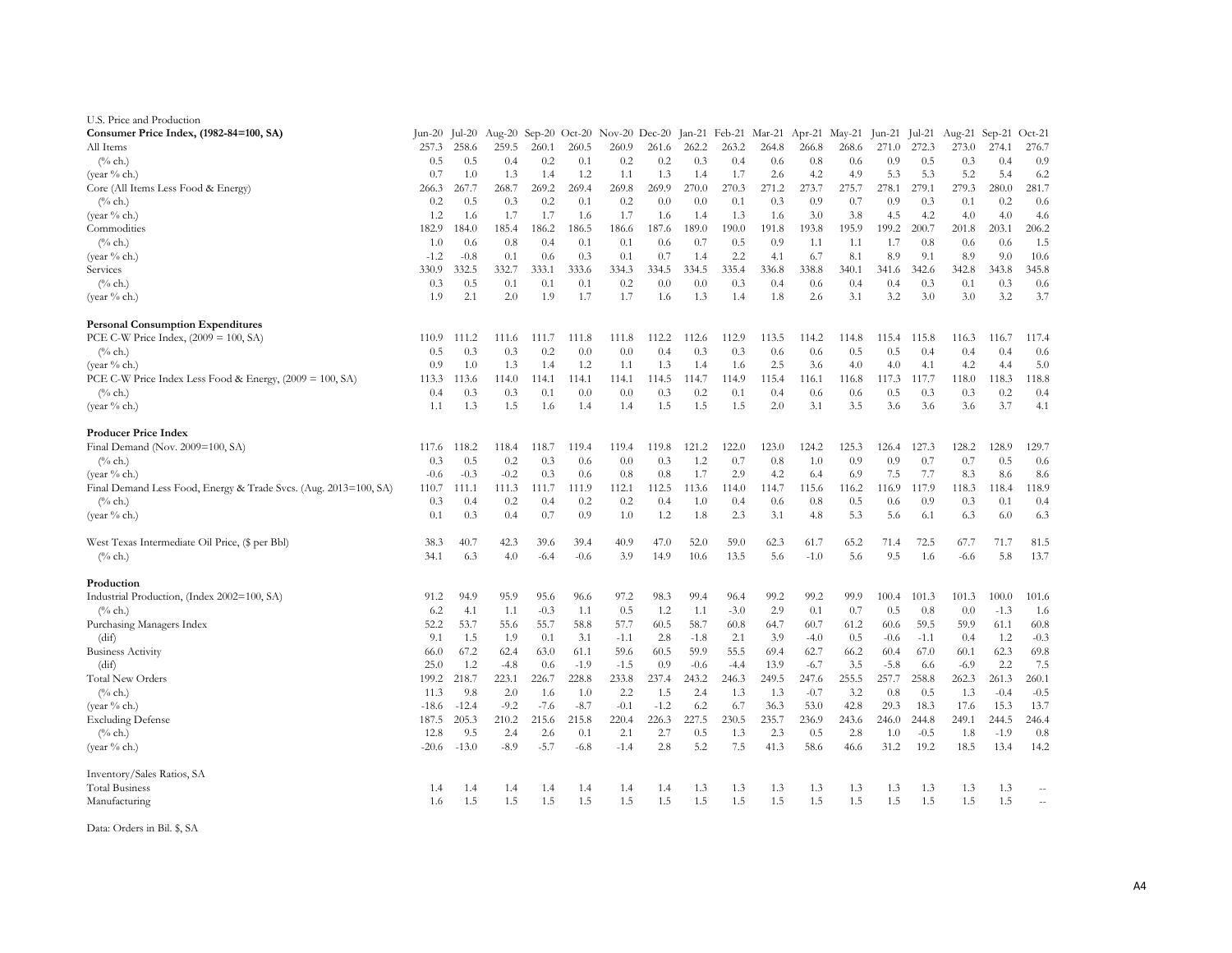| Rates & Trade                                                                      |                 |               |                                 |                                 |                                 |                                 |                                 |               |                   |                                 |                                 |                                 |                 |                                 |               |                  |                                 |
|------------------------------------------------------------------------------------|-----------------|---------------|---------------------------------|---------------------------------|---------------------------------|---------------------------------|---------------------------------|---------------|-------------------|---------------------------------|---------------------------------|---------------------------------|-----------------|---------------------------------|---------------|------------------|---------------------------------|
| Rates                                                                              | $\text{Jun-20}$ | Jul-20        | Aug- $20$                       | $Sep-20$                        | $Oct-20$                        | $Nov-20$                        | $Dec-20$                        | Jan-21        | Feb-21            | Mar-21                          | $Apr-21$                        | $May-21$                        | Jun-21          | $ ul-21$                        | Aug-21        | $Sep-21$         | $Oct-21$                        |
| M2 Money Stock, (Bil. \$, SA)                                                      | 18175.7         | 18316.6       | 18378.5                         | 18601.6                         | 18747.9                         | 18958.7                         | 19129.5                         | 19393.2       | 19665.4           | 19913.3                         | 20138.3                         | 20402.2                         | 20428.8         | 20578.1                         | 20831.5       | 20994.2          | 21187.1                         |
| (year % ch.)                                                                       | 22.9            | 23.3          | 23.1                            | 23.8                            | 23.7                            | 24.3                            | 24.8                            | 25.9          | 27.1              | 24.4                            | 18.2                            | 14.0                            | 12.4            | 12.3                            | 13.3          | 12.9             | 13.0                            |
| Discount Rate, (% P.A.)                                                            | 0.3             | 0.3           | 0.3                             | 0.3                             | 0.3                             | 0.3                             | 0.3                             | 0.3           | 0.3               | 0.3                             | 0.3                             | 0.3                             | 0.3             | 0.3                             | 0.3           | 0.3              | 0.3                             |
| Federal Funds Target Rate, (%)                                                     | 0.1             | 0.1           | 0.1                             | 0.1                             | 0.1                             | 0.1                             | 0.1                             | 0.1           | 0.1               | 0.1                             | 0.1                             | 0.1                             | 0.1             | 0.1                             | 0.1           | 0.1              | 0.1                             |
| Federal Funds Effective Rate, (% P.A.)                                             | 0.1             | 0.1           | 0.1                             | 0.1                             | 0.1                             | 0.1                             | 0.1                             | 0.1           | 0.1               | 0.1                             | 0.1                             | 0.1                             | 0.1             | 0.1                             | 0.1           | 0.1              | 0.1                             |
| Prime Rate, (% P.A.)                                                               | 3.3             | 3.3           | 3.3                             | 3.3                             | 3.3                             | 3.3                             | 3.3                             | 3.3           | 3.3               | 3.3                             | 3.3                             | 3.3                             | 3.3             | 3.3                             | 3.3           | 3.3              | 3.3                             |
| 3-Month T-Bill Auction Average, (%)                                                | 0.2             | 0.1           | 0.1                             | 0.1                             | 0.1                             | 0.1                             | 0.1                             | 0.1           | 0.0               | 0.0                             | 0.0                             | 0.0                             | 0.0             | 0.1                             | 0.1           | 0.0              | 0.1                             |
| 10-Year T-Bond Nominal, (% P.A.)                                                   | 0.7             | 0.6           | 0.7                             | 0.7                             | 0.8                             | 0.9                             | 0.9                             | 1.1           | 1.3               | 1.6                             | 1.6                             | 1.6                             | 1.5             | 1.3                             | 1.3           | 1.4              | 1.6                             |
| 10-Year T-Bond minus FFunds Rate (Y.Curve)                                         | 65              | 53            | 55                              | 59                              | 70                              | 78                              | 84                              | 99            | 118               | 154                             | 157                             | 156                             | 144             | 122                             | 119           | 129              | 150                             |
| Moodys AAA Corporate, (% P.A.)                                                     | 2.4             | 2.1           | 2.3                             | 2.3                             | 2.4                             | 2.3                             | 2.3                             | 2.5           | 2.7               | 3.0                             | 2.9                             | 3.0                             | 2.8             | 2.6                             | 2.6           | 2.5              | 2.7                             |
| AAA minus 10-Year Bond                                                             | 171             | 152           | 160                             | 163                             | 156                             | 143                             | 133                             | 137           | 144               | 143                             | 126                             | 134                             | 127             | 125                             | 127           | 116              | 110                             |
| Municipal Bond Yield Average, (%, Seasoned)<br>New York Stock Exchange Vol. (Mil.) | 2.6<br>$\sim$   | 2.4<br>$\sim$ | 2.2<br>$\overline{\phantom{a}}$ | 2.3<br>$\overline{\phantom{a}}$ | 2.4<br>$\overline{\phantom{a}}$ | 2.4<br>$\overline{\phantom{a}}$ | 2.0<br>$\overline{\phantom{a}}$ | 2.1<br>$\sim$ | 1.9<br>$\sim$     | 2.2<br>$\overline{\phantom{a}}$ | 2.1<br>$\overline{\phantom{a}}$ | 2.2<br>$\overline{\phantom{a}}$ | 2.1<br>$\sim$   | 2.1<br>$\overline{\phantom{a}}$ | 2.2<br>$\sim$ | 2.2<br>$\ddotsc$ | 2.4<br>$\overline{\phantom{a}}$ |
| Dow Jones Industrials, (Index 1920=100, Monthly End)                               | 25813           | 26428         | 28430                           | 27782                           | 26502                           | 29639                           | 30606                           | 29983         | 30932             | 32982                           | 33875                           | 34529                           | 34503           | 34935                           | 35361         | 33844            | 35820                           |
| S&P 500 Stock Price (Index 1941-43=10, Monthly Avg)                                | 3105            | 3208          | 3392                            | 3366                            | 3419                            | 3549                            | 3695                            | 3794          | 3883              | 3911                            | 4141                            | 4168                            | 4238            | 4364                            | 4454          | 4446             | 4461                            |
| Nasdaq Composite Index, (Index Feb 05 1971=100)                                    | 9840            | 10500         | 11212                           | 11089                           | 11435                           | 11794                           | 12619                           | 13187         | 13737             | 13169                           | 13900                           | 13520                           | 14097           | 14639                           | 14857         | 15024            | 14879                           |
| Trade, (Bil. \$, SA)                                                               |                 |               |                                 |                                 |                                 |                                 |                                 |               |                   |                                 |                                 |                                 |                 |                                 |               |                  |                                 |
| <b>Total Exports</b>                                                               | 158.8           | 170.9         | 174.3                           | 178.1                           | 182.7                           | 185.2                           | 190.9                           | 194.4         | 190.4             | 205.0                           | 206.8                           | 208.7                           | 210.1           | 212.7                           | 214.0         | 207.6            | $\sim$                          |
| $(\%$ ch.)                                                                         | 8.7             | 7.6           | 2.0                             | 2.2                             | 2.6                             | 1.3                             | 3.1                             | 1.8           | $-2.0$            | 7.6                             | 0.9                             | 0.9                             | 0.6             | 1.2                             | 0.6           | $-3.0$           | $\overline{\phantom{a}}$        |
| (year % ch.)                                                                       | $-24.6$         | $-19.2$       | $-17.2$                         | $-14.7$                         | $-13.0$                         | $-11.7$                         | $-9.1$                          | $-5.2$        | $-7.0$            | 9.3                             | 37.8                            | 42.9                            | 32.3            | 24.5                            | 22.8          | 16.6             | $\overline{a}$                  |
| <b>Total Imports</b>                                                               | 209.5           | 231.7         | 238.0                           | 240.7                           | 246.4                           | 252.5                           | 256.7                           | 260.1         | 258.6             | 277.2                           | 273.5                           | 277.3                           | 283.3           | 283.0                           | 286.8         | 288.5            | $\overline{\phantom{a}}$        |
| $(\%$ ch.)                                                                         | 4.2             | 10.6          | 2.7                             | 1.1                             | 2.4                             | 2.5                             | 1.7                             | 1.3           | $-0.6$            | 7.2                             | $-1.3$                          | 1.4                             | 2.2             | $-0.1$                          | 1.3           | 0.6              | $\overline{\phantom{a}}$        |
| (year % ch.)                                                                       | $-19.7$         | $-11.4$       | $-8.8$                          | $-6.4$                          | $-2.6$                          | 0.9                             | 0.5                             | 3.8           | 4.9               | 18.1                            | 34.7                            | 37.9                            | 35.2            | 22.2                            | 20.5          | 19.9             | $\overline{\phantom{a}}$        |
| Total Trade Balance                                                                | $-50.7$         | $-60.7$       | $-63.7$                         | $-62.6$                         | $-63.7$                         | $-67.3$                         | $-65.8$                         | $-65.7$       | $-68.2$           | $-72.2$                         | $-66.7$                         | $-68.5$                         | $-73.2$         | $-70.3$                         | $-72.8$       | $-80.9$          | $\sim$ $\sim$                   |
| $(\%$ ch.)                                                                         | $-7.7$          | 19.9          | 4.9                             | $-1.7$                          | 1.7                             | 5.7                             | $-2.2$                          | $-0.2$        | 3.8               | 5.9                             | $-7.7$                          | 2.8                             | 6.8             | $-4.0$                          | 3.6           | 11.2             | $\overline{\phantom{a}}$        |
| (year $%$ ch.)                                                                     | 0.6             | 21.6          | 26.5                            | 29.8                            | 49.1                            | 65.8                            | 44.9                            | 44.5          | 63.7              | 53.2                            | 25.9                            | 24.8                            | 44.5            | 15.7                            | 14.2          | 29.2             | $\overline{\phantom{a}}$        |
| Import Price Index, (2000=100, NSA)                                                |                 |               |                                 |                                 |                                 |                                 |                                 |               |                   |                                 |                                 |                                 |                 |                                 |               |                  |                                 |
| <b>Total Imports</b>                                                               | 120.6           | 122.1         | 123.2                           | 123.4                           | 123.3                           | 123.4                           | 124.6                           | 126.5         | 128.0             | 129.9                           | 131.1                           | 132.8                           | 134.2           | 134.6                           | 134.3         | 134.9            | 136.5                           |
| $(\%$ ch.)                                                                         | 1.3             | 1.2           | 0.9                             | $0.2\,$                         | $-0.1$                          | 0.1                             | 1.0                             | 1.5           | 1.2               | 1.5                             | 0.9                             | 1.3                             | 1.1             | 0.3                             | $-0.2$        | 0.4              | 1.2                             |
| (year % ch.)                                                                       | $-4.0$          | $-2.8$        | $-1.4$                          | $-1.3$                          | $-1.0$                          | $-1.0$                          | $-0.3$                          | 1.0           | 3.0               | 7.1                             | 10.9                            | 11.6                            | 11.3            | 10.2                            | 9.0           | 9.3              | 10.7                            |
| <b>Excluding Fuels</b>                                                             | 116.0           | 116.2         | 117.0                           | 117.6                           | 117.6                           | 117.4                           | 117.9                           | 119.0         | 119.5             | 120.6                           | 121.6                           | 122.7                           | 123.5           | 123.5                           | 123.5         | 123.6            | 124.1                           |
| $(\%$ ch.)<br>(year $%$ ch.)                                                       | 0.3<br>$-0.2$   | 0.2<br>0.0    | 0.7<br>0.8                      | 0.5<br>1.4                      | 0.0<br>1.6                      | $-0.2$<br>1.6                   | 0.4<br>1.9                      | 0.9<br>2.6    | 0.4<br>2.8        | 0.9<br>3.8                      | 0.8<br>5.2                      | 0.9                             | 0.7<br>6.5      | 0.0<br>6.3                      | 0.0<br>5.6    | 0.1<br>5.1       | 0.4<br>5.5                      |
| Canada (% ch.)                                                                     | 13.8            | 3.3           | 5.0                             | $-0.1$                          | $-0.1$                          | $-0.3$                          | 4.0                             | 5.4           | 3.8               | 4.7                             | 1.8                             | 6.1<br>4.7                      | 3.4             | $-1.4$                          | $-3.3$        | $-0.4$           | 4.7                             |
| Mexico (% ch.)                                                                     | 0.9             | 0.3           | 1.0                             | 0.0                             | $-0.2$                          | $-0.9$                          | 0.2                             | $0.8\,$       | 0.8               | 0.9                             | 1.2                             | $-0.2$                          | 0.6             | 0.2                             | 0.7           | 0.8              | 0.7                             |
| European Union (% ch.)                                                             | 0.4             | 0.7           | 0.4                             | 0.9                             | 0.0                             | $-0.3$                          | 0.8                             | 0.8           | 0.9               | 1.1                             | 0.1                             | 0.7                             | 0.2             | 0.8                             | 0.1           | 0.1              | $-0.2$                          |
| Japan (% ch.)                                                                      | 0.3             | $-0.1$        | $0.0\,$                         | 0.1                             | 0.3                             | 0.0                             | 0.2                             | 0.3           | 0.1               | 0.2                             | 0.5                             | 0.1                             | 0.1             | 0.3                             | 0.1           | 0.0              | 0.0                             |
| China (% ch.)                                                                      | 0.0             | 0.2           | 0.1                             | 0.0                             | $-0.1$                          | 0.1                             | 0.4                             | 0.4           | 0.3               | 0.4                             | 0.4                             | 0.4                             | 0.4             | 0.7                             | 0.2           | 0.2              | 0.2                             |
| Export Price Index, (2000=100, NSA)                                                |                 |               |                                 |                                 |                                 |                                 |                                 |               |                   |                                 |                                 |                                 |                 |                                 |               |                  |                                 |
| <b>Total Exports</b>                                                               | 120.3           | 121.5         | 122.1                           | 122.8                           | 123.0                           | 124.0                           | 125.5                           | 128.9         | 131.0             | 134.3                           | 135.9                           | 139.0                           | 140.6           | 142.1                           | 142.5         | 143.1            | 145.2                           |
| $(\%$ ch.)                                                                         | 1.8             | 1.0           | 0.5                             | 0.6                             | 0.2                             | 0.8                             | 1.2                             | 2.7           | 1.6               | 2.5                             | 1.2                             | 2.3                             | 1.2             | 1.1                             | 0.3           | 0.4              | 1.5                             |
| (year % ch.)                                                                       | $-4.5$          | $-3.7$        | $-2.7$                          | $-1.8$                          | $-1.7$                          | $-1.0$                          | 0.4                             | 2.5           | 5.4               | 9.6                             | 15.0                            | 17.6                            | 16.9            | 17.0                            | 16.7          | 16.5             | 18.0                            |
| Yen Per U.S. \$                                                                    | 107.6           | 106.7         | 106.0                           | 105.6                           | 105.2                           | 104.4                           | 103.8                           | 103.8         | 105.4             | 108.7                           | 109.0                           | 109.1                           | 110.1           | 110.2                           | 109.9         | 110.2            | 113.1                           |
| \$ per EURO                                                                        | 1.1             | 1.1           | 1.2                             | 1.2                             | 1.2                             | 1.2                             | 1.2                             | 1.2           | 1.2               | 1.2                             | 1.2                             | 1.2                             | 1.2             | 1.2                             | 1.2           | 1.2              | 1.2                             |
| Total Surplus or Deficit, (\$Mil.)                                                 | $-864074$       | $-62992$      | $-200012 -124611$               |                                 |                                 | $-284071 - 145266$              | -143562                         |               | $-162832 -310922$ | $-659603$                       | $-225579$                       |                                 | -131953 -174161 | -302050                         | $-170635$     | $-61544$         | $-165055$                       |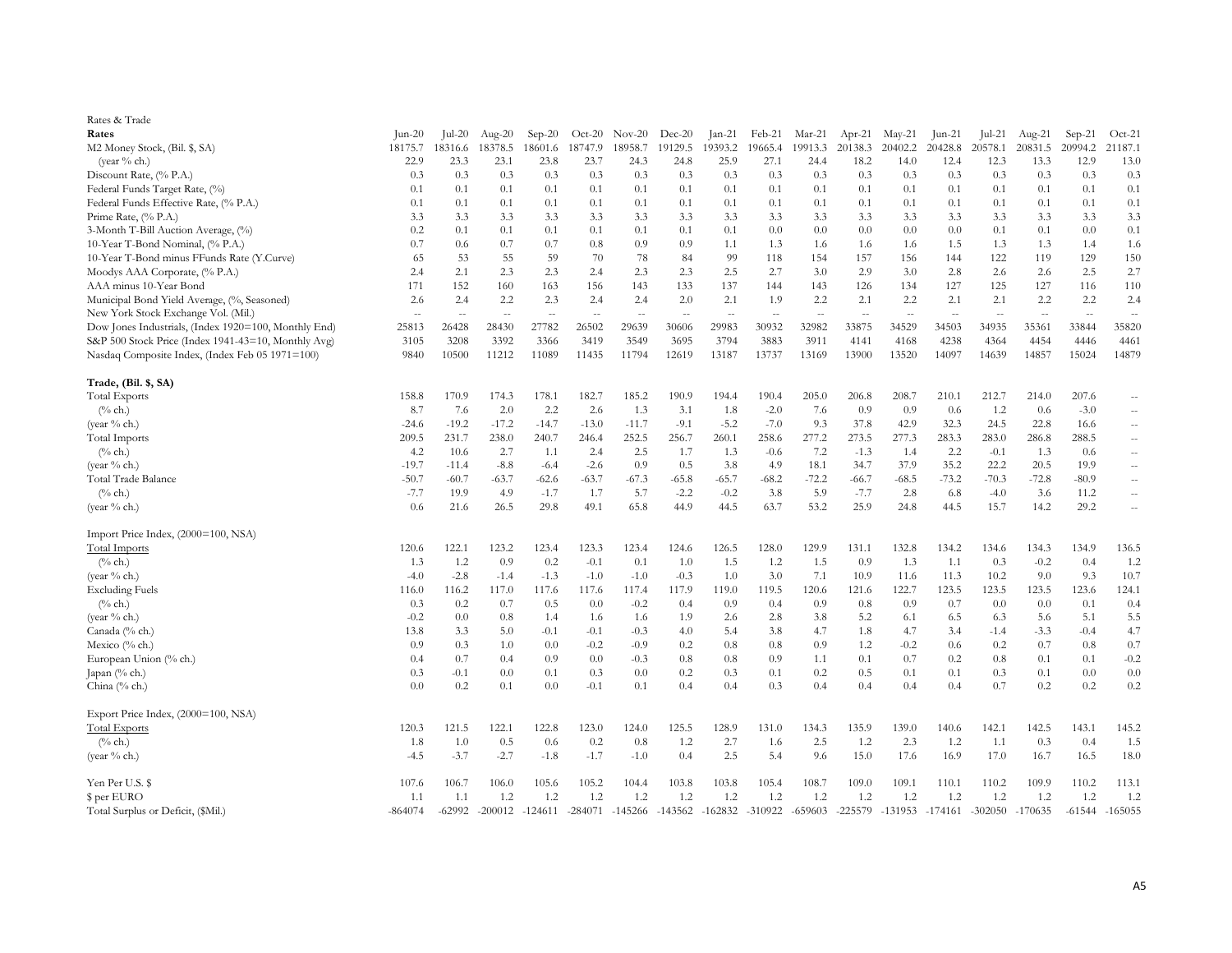| <b>NYC Economic Data</b>                | 2017 III | 2017 IV | 2018 I  | 2018 II | 2018 III | 2018 IV | 2019 I  | 2019 II | 2019 III | 2019 IV | 2020 1  | 2020 II | 2020 III | 2020 IV | 2021 I  | 2021 II | 2021 III |
|-----------------------------------------|----------|---------|---------|---------|----------|---------|---------|---------|----------|---------|---------|---------|----------|---------|---------|---------|----------|
| Wage Rate                               | 77,214   | 95,018  | 113,278 | 81,874  | 81,190   | 94,478  | 115,790 | 85,192  | 83,610   | 98,141  | 119,113 | 96,435  | 92,435   | 114,329 | 137,086 | 98,885  |          |
| (year $%$ ch.)                          | 0.2      | 8.3     | 3.3     | 5.6     | 5.2      | $-0.6$  | 2.2     | 4.1     | 3.0      | 3.9     | 2.9     | 13.2    | 10.6     | 16.5    | 15.1    | 2.5     | $-$      |
| Finance Wage Rate                       | 188,145  | 317,118 | 548,208 | 203,356 | 187,141  | 265,485 | 550,138 | 209,055 | 190,211  | 274,100 | 564,408 | 220,230 | 200,579  | 313.073 | 654,735 | 244,192 |          |
| (year % ch.)                            | 0.1      | 25.1    | 1.8     | 1.8     | $-0.5$   | $-16.3$ | 0.4     | 2.8     | 1.6      | 3.2     | 2.6     | 5.3     | 5.5      | 14.2    | 16.0    | 10.9    | $-1$     |
| Securities Wage Rate                    | 231,099  | 462,920 | 756,795 | 255,316 | 228,303  | 363,792 | 760,562 | 260,703 | 233,524  | 379,242 | 782,543 | 278,747 | 249,590  | 441,108 | 941,985 | 309,657 | $-1$     |
| (year % ch.)                            | $-1.2$   | 31.3    | 0.8     | 1.3     | $-1.2$   | $-21.4$ | 0.5     | 2.1     | 2.3      | 4.2     | 2.9     | 6.9     | 6.9      | 16.3    | 20.4    | 11.1    | $-1$     |
| Private Non-Finance Wage Rate           | 67,881   | 78,035  | 77.697  | 70,646  | 71,490   | 80,054  | 80,238  | 73,875  | 74,001   | 83,893  | 83,284  | 83,699  | 82,534   | 98,013  | 91,515  | 85,475  | $-$      |
| (year % ch.)                            | 0.3      | 3.6     | 3.6     | 4.8     | 5.3      | 2.6     | 3.3     | 4.6     | 3.5      | 4.8     | 3.8     | 13.3    | 11.5     | 16.8    | 9.9     | 2.1     | $-1$     |
| <b>Total Wage Earnings</b>              | 327.5    | 411.7   | 487.9   | 358.2   | 354.5    | 422.2   | 512     | 382.8   | 374.8    | 448.8   | 534.1   | 353.2   | 354.9    | 457.9   | 536.7   | 396.8   | $-$      |
| (year $%$ ch.)                          | 2.3      | 10.6    | 6.2     | 8.7     | 8.2      | 2.5     | 4.9     | 6.9     | 5.7      | 6.3     | 4.3     | $-7.7$  | $-5.3$   | 2.0     | 0.5     | 12.3    | $-$      |
| Finance Wage Earnings                   | 62.6     | 104.8   | 180.2   | 67.2    | 63.3     | 89.1    | 185.1   | 70.5    | 65.5     | 93      | 190.9   | 73.4    | 67.1     | 103.1   | 213.7   | 79.5    | $-$      |
| (year $%$ ch.)                          | 0.6      | 27.1    | 3.2     | 3.3     | 1.2      | $-15.0$ | 2.7     | 4.8     | 3.4      | 4.4     | 3.2     | 4.1     | 2.5      | 10.9    | 11.9    | 8.3     | $-$      |
| Securities Wage Earnings                | 40.7     | 80.4    | 131.9   | 44.9    | 41.5     | 64.9    | 134.3   | 46.2    | 42.6     | 67.5    | 138.9   | 48.9    | 44.4     | 77.2    | 163.4   | 53.8    | $-$      |
| (year % ch.)                            | $-1.2$   | 33.1    | 3.2     | 4.1     | 2.0      | $-19.2$ | 1.8     | 2.9     | 2.6      | 4.0     | 3.5     | 5.9     | 4.1      | 14.5    | 17.6    | 9.9     | $-$      |
| Private Non-Finance Wage Earnings       | 229.3    | 269.8   | 264.8   | 245.0   | 247.2    | 284.2   | 282.1   | 264.4   | 263.9    | 306.1   | 296.7   | 230.6   | 242.0    | 304.0   | 277.2   | 267.5   | $-$      |
| (year $%$ ch.)                          | 2.9      | 6.3     | 6.2     | 7.5     | 7.8      | 5.4     | 6.5     | 7.9     | 6.7      | 7.7     | 5.2     | $-12.8$ | $-8.3$   | $-0.7$  | -6.6    | 16.0    | $-$      |
| NYSE Member-Firm Profits, (Bil. \$)     | 5.5      | 6.7     | 6.7     | 7.0     | 6.9      | 6.7     | 6.9     | 8.2     | 7.4      | 5.5     | 10.7    | 16.8    | 10.0     | 13.3    | 18.0    | 13.0    |          |
| (dif)                                   | $-0.6$   | 1.2     | 0.0     | 0.3     | $-0.1$   | $-0.2$  | 0.2     | 1.3     | $-0.8$   | $-1.9$  | 5.2     | 6.1     | $-6.8$   | 3.3     | 4.6     | $-4.9$  | ٠.       |
| Total Employment, SA                    | 4473.5   | 4495.9  | 4517.9  | 4542.5  | 4556.2   | 4594.6  | 4621.9  | 4646.3  | 4655.0   | 4676.8  | 4673.0  | 3807.2  | 4008.9   | 4060.5  | 4083.5  | 4148.2  | 4213.4   |
| (year % ch.)                            | 1.9      | 2.2     | 2.0     | 2.1     | 1.8      | 2.2     | 2.3     | 2.3     | 2.2      | 1.8     |         | $-18.1$ | $-13.9$  | $-13.2$ | $-12.6$ | 9.0     | 5.1      |
| Private Employment, SA                  | 3889.2   | 3912.3  | 3933.3  | 3955.2  | 3976.6   | 4007.6  | 4037.5  | 4057.8  | 4070.4   | 4085.7  | 4077.2  | 3225.3  | 3420.0   | 3473.8  | 3496.8  | 3568.2  | 3616.8   |
| (year % ch.)                            | 2.2      | 2.5     | 2.3     | 2.4     | 2.2      | 2.4     | 2.7     | 2.6     | 2.4      | 1.9     | 1.0     | $-20.5$ | $-16.0$  | $-15.0$ | $-14.2$ | 10.6    | 5.8      |
| <b>Unemployment Rate</b>                | 4.6      | 4.4     | 4.2     | 4.1     | 4.0      | 4.2     | 4.2     | 3.9     | 3.8      | 3.6     | 3.7     | 18.1    | 16.0     | 12.0    | 12.4    | 11.0    | 10.2     |
| (dif)                                   | 0.0      | $-0.2$  | $-0.2$  | $-0.2$  | $-0.1$   | 0.2     | 0.0     | $-0.3$  | $-0.1$   | $-0.2$  | 0.1     | 14.4    | $-2.1$   | $-4.0$  | 0.4     | $-1.4$  | $-0.8$   |
| Consumer Price Index, (1982-84=100, SA) |          |         |         |         |          |         |         |         |          |         |         |         |          |         |         |         |          |
| All Items                               | 268.9    | 269.5   | 271.7   | 273.7   | 274.7    | 274.5   | 275.8   | 278.1   | 279.2    | 279.5   | 282.2   | 281.7   | 283.9    | 283.9   | 286.5   | 291.5   | 294.3    |
| (year % ch.)                            | 1.8      | 1.7     | 1.6     | 2.0     | 2.1      | 1.8     | 1.5     | 1.6     | 1.7      | 1.8     | 2.3     | 1.3     | 1.7      | 1.6     | 1.5     | 3.5     | 3.7      |
| Core (All Items Less Food & Energy)     | 282.9    | 283.6   | 285.5   | 286.3   | 287.1    | 287.9   | 290.2   | 292.0   | 293.5    | 294.3   | 297.6   | 296.9   | 299.4    | 299.5   | 301.0   | 305.5   | 307.2    |
| (year % ch.)                            | 1.3      | 1.1     | 1.2     | 1.3     | 1.5      | 1.5     | 1.7     | 2.0     | 2.2      | 2.2     | 2.6     | 1.7     | 2.0      | 1.8     | 1.1     | 2.9     | 2.6      |

| <b>NYC Real Estate</b>              | $Jun-20$ | <b>Jul-20</b> | Aug-20 | $Sep-20$ | $Oct-20$ | $Nov-20$ | $Dec-20$ | $Jan-21$ | Feb-21 | Mar-21 | Apr-21 | $Mav-21$ | $\text{Jun-21}$ | <b>Jul-21</b> | Aug-21 | $Sep-21$ | $Oct-21$ |
|-------------------------------------|----------|---------------|--------|----------|----------|----------|----------|----------|--------|--------|--------|----------|-----------------|---------------|--------|----------|----------|
| Primary Asking Rent (\$)            | 80.0     | 80.1          | 79.9   | 81.5     | 81.1     | 81.1     | 80.2     | 80.1     | 79.8   | 79.3   | 79.0   | 78.7     | 76.9            | 76.6          | 76.6   | 76.6     | 76.8     |
| (dif)                               | 0.4      | 0.1           | $-0.2$ | 1.6      | $-0.4$   | $-0.1$   | $-0.9$   | $-0.1$   | $-0.3$ | $-0.5$ | $-0.3$ | $-0.4$   | $-1.8$          | $-0.2$        | 0.0    | 0.0      | 0.2      |
| Midtown Asking Rent (Pri, \$)       | 83.7     | 83.8          | 83.8   | 85.7     | 85.4     | 85.3     | 84.5     | 84.3     | 83.9   | 83.4   | 83.0   | 82.2     | 80.2            | 80.1          | 80.0   | 79.8     | 80.0     |
| (dif)                               | 0.6      | 0.1           | 0.0    | 1.9      | $-0.3$   | $-0.1$   | $-0.8$   | $-0.3$   | $-0.4$ | $-0.4$ | $-0.5$ | $-0.7$   | $-2.0$          | $-0.1$        | $-0.1$ | $-0.2$   | 0.2      |
| Midtown North Asking Rent (Pri, \$) | 82.9     | 82.9          | 83.0   | 85.3     | 85.2     | 85.2     | 84.1     | 83.7     | 83.5   | 83.1   | 82.6   | 81.9     | 79.6            | 79.6          | 79.5   | 79.4     | 79.7     |
| (dif)                               | 0.6      | 0.1           | 0.1    | 2.3      | $-0.1$   | $-0.1$   | $-1.0$   | $-0.4$   | $-0.3$ | $-0.4$ | $-0.5$ | $-0.7$   | $-2.3$          | 0.0           | $-0.1$ | $-0.1$   | 0.3      |
| Midtown South Asking Rent (Pri, \$) | 94.8     | 94.7          | 95.4   | 90.4     | 87.2     | 87.3     | 88.3     | 89.1     | 87.4   | 86.8   | 86.2   | 86.2     | 86.7            | 86.1          | 85.1   | 84.2     | 83.3     |
| (dif)                               | 1.9      | $-0.2$        | 0.8    | $-5.0$   | $-3.2$   | 0.0      | 1.1      | 0.8      | $-1.7$ | $-0.6$ | $-0.6$ | $-0.1$   | 0.5             | $-0.6$        | $-1.1$ | $-0.8$   | $-0.9$   |
| Downtown Asking Rent (Pri, \$)      | 67.1     | 66.7          | 65.9   | 65.7     | 65.5     | 65.4     | 64.4     | 64.3     | 64.4   | 63.6   | 63.6   | 64.9     | 64.8            | 64.5          | 64.9   | 65.4     | 65.5     |
| (dif)                               | 1.1      | $-0.5$        | $-0.7$ | $-0.2$   | $-0.2$   | $-0.1$   | $-1.0$   | $-0.1$   | 0.1    | $-0.7$ | $-0.1$ | 1.4      | $-0.2$          | $-0.3$        | 0.4    | 0.5      | 0.1      |
| Primary Vacancy Rate                | 11.7     | 11.9          | 12.1   | 13.1     | 13.5     | 14.0     | 14.9     | 15.0     | 15.0   | 15.7   | 16.2   | 16.7     | 17.6            | 17.7          | 17.9   | 18.0     | 18.0     |
| Midtown Vacancy Rate (Pri)          | 11.5     | 11.8          | 12.0   | 13.1     | 13.4     | 14.0     | 14.8     | 15.1     | 15.1   | 15.8   | 16.3   | 16.8     | 17.5            | 17.4          | 17.6   | 17.8     | 17.9     |
| Midtown North Vacancy Rate (Pri)    | 12.0     | 12.3          | 12.6   | 13.6     | 13.8     | 14.3     | 15.0     | 15.2     | 15.2   | 15.9   | 16.5   | 17.2     | 17.9            | 17.9          | 18.1   | 18.3     | 18.4     |
| Midtown South Vacancy Rate (Pri)    | 7.4      | 7.9           | 7.4    | 9.2      | 10.2     | 11.1     | 13.5     | 14.0     | 14.0   | 14.9   | 14.8   | 13.3     | 13.7            | 13.4          | 13.8   | 13.4     | 13.4     |
| Downtown Vacancy Rate (Pri)         | 12.3     | 12.2          | 12.6   | 13.0     | 13.7     | 14.0     | 15.1     | 14.7     | 14.6   | 15.5   | 15.6   | 16.3     | 18.0            | 18.6          | 18.7   | 18.9     | 18.7     |
| NYC Housing Permits                 | 1907     | 1609          | 1452   | 2080     | 1187     | 1756     | 2195     | 2440     | 1631   | 831    | 1220   | 1416     | 2167            | 1656          | 2134   | 979      | 1442     |
| (dif)                               | 663      | $-298$        | $-157$ | 628      | $-893$   | 569      | 439      | 245      | $-809$ | $-800$ | 389    | 196      | 751             | $-511$        | 478    | $-1155$  | 463      |
| NY Metro Area CSW Index             | 204.3    | 205.4         | 208.2  | 212.0    | 216.5    | 221.0    | 224.3    | 226.9    | 228.9  | 231.6  | 234.7  | 238.0    | 240.5           | 243.1         | 244.2  | 245.4    | --       |
| (year $%$ ch.)                      | 1.8      | 2.3           | 3.5    | 5.0      | 6.7      | 8.9      | 10.4     | 11.8     | 12.3   | 13.4   | 14.8   | 16.6     | 17.7            | 18.4          | 17.3   | 15.8     | $- -$    |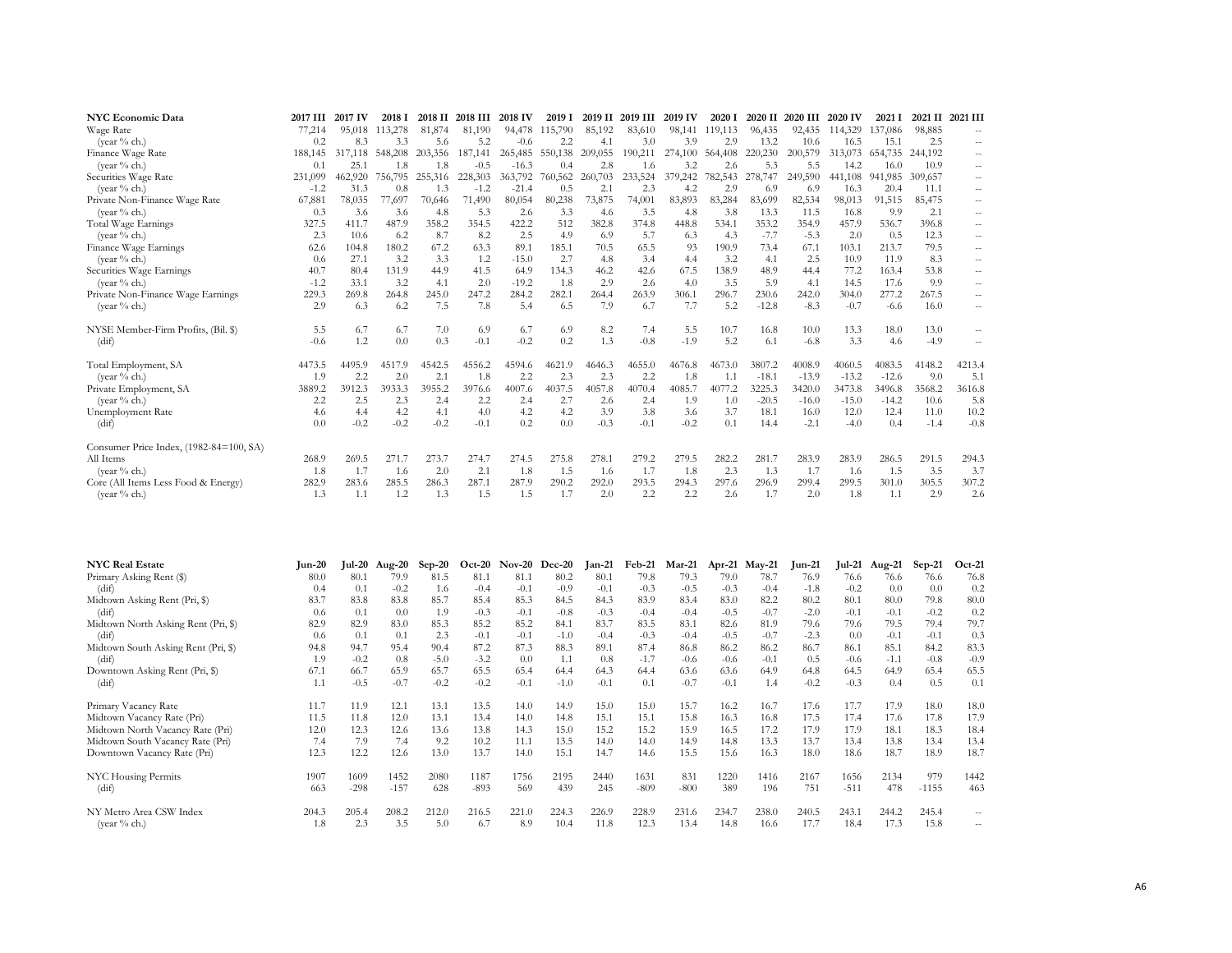### NYC Employment Seasonally Adjusted

|                                                | Jun-20          | $ ul-20$        | Aug- $20$     | $Sep-20$     | $Oct-20$        | $Nov-20$        | $Dec-20$         | $Jan-21$        | Feb-21          | Mar-21        | Apr-21          | $May-21$        | $Jun-21$        | $ ul-21$        | Aug-21       | $Sep-21$     | $Oct-21$        |
|------------------------------------------------|-----------------|-----------------|---------------|--------------|-----------------|-----------------|------------------|-----------------|-----------------|---------------|-----------------|-----------------|-----------------|-----------------|--------------|--------------|-----------------|
| <b>Total Nonfarm</b>                           | 3863.1          | 3937.8          | 4021.0        | 4067.8       | 4073.1          | 4071.9          | 4036.5           | 4058.4          | 4080.8          | 4111.3        | 4130.1          | 4142.2          | 4172.2          | 4197.4          | 4225.5       | 4217.3       | 4247.1          |
| (dif)                                          | 61.5            | 74.7            | 83.2          | 46.8         | 5.4             | $-1.3$          | $-35.3$          | 21.9            | 22.4            | 30.5          | 18.8            | 12.1            | 30.0            | 25.2            | 28.0         | $-8.2$       | 29.7            |
| Private                                        | 3281.2          | 3364.0          | 3430.2        | 3466.0       | 3485.6          | 3482.4          | 3453.4           | 3467.4          | 3493.8          | 3529.3        | 3548.7          | 3565.4          | 3590.4          | 3600.0          | 3622.1       | 3628.3       | 3665.1          |
| (dif)                                          | 59.6            | 82.7            | 66.3          | 35.8         | 19.6            | $-3.2$          | $-29.0$          | 14.0            | 26.3            | 35.5          | 19.4            | 16.7            | 25.0            | 9.6             | 22.1         | 6.2          | 36.8            |
| <b>Financial Activities</b>                    | 461.4           | 460.3           | 463.5         | 466.9        | 463.9           | 463.6           | 464.0            | 466.5           | 464.1           | 464.6         | 462.1           | 462.8           | 460.3           | 452.3           | 455.6        | 456.3        | 457.3           |
| (dif)                                          | $-5.6$          | $-1.1$          | 3.2           | 3.4          | $-3.0$          | $-0.3$          | 0.5              | 2.5             | $-2.3$          | 0.5           | $-2.5$          | 0.7             | $-2.5$          | $-8.0$          | 3.3          | 0.7          | 1.0             |
| Finance & Insurance                            | 339.5           | 336.9           | 339.0         | 342.2        | 339.4           | 339.3           | 338.1            | 339.8           | 337.7           | 338.7         | 337.7           | 337.8           | 335.2           | 330.2           | 331.3        | 333.1        | 332.1           |
| (dif)                                          | $-5.3$          | $-2.6$          | 2.1           | 3.2          | $-2.7$          | $-0.1$          | $-1.2$           | 1.7             | $-2.2$          | 1.1           | $-1.0$          | 0.1             | $-2.6$          | $-5.0$          | 1.1          | 1.8          | $-1.0$          |
| Securities                                     | 177.8           | 176.4           | 177.6<br>1.2  | 180.5<br>2.9 | 178.9           | 178.0<br>$-0.9$ | 176.9<br>$-1.2$  | 177.4<br>0.5    | 176.2           | 177.0         | 176.4<br>$-0.6$ | 177.2           | 175.9<br>$-1.3$ | 171.4           | 172.1        | 173.8<br>1.7 | 172.5           |
| (dif)                                          | $-3.7$<br>102.8 | $-1.4$<br>102.6 | 103.2         | 103.3        | $-1.6$<br>102.7 | 103.4           | 103.5            | 103.9           | $-1.2$<br>103.3 | 0.8<br>103.7  | 103.7           | 0.7             | 101.9           | $-4.5$<br>101.7 | 0.8<br>102.2 | 102.0        | $-1.3$<br>102.3 |
| Banking<br>(dif)                               | $-0.9$          | $-0.1$          | 0.5           | 0.1          | $-0.6$          | 0.7             | 0.1              | 0.4             | $-0.6$          | 0.4           | 0.0             | 103.0<br>$-0.7$ | $-1.1$          | $-0.1$          | 0.5          | $-0.3$       | 0.4             |
| Real Estate & Rental & Leasing                 | 121.9           | 123.4           | 124.5         | 124.7        | 124.5           | 124.2           | 125.9            | 126.7           | 126.5           | 125.9         | 124.4           | 125.0           | 125.1           | 122.1           | 124.3        | 123.3        | 125.2           |
| (dif)                                          | $-0.4$          | 1.5             | 1.1           | 0.2          | $-0.3$          | $-0.3$          | 1.7              | 0.8             | $-0.2$          | $-0.6$        | $-1.5$          | 0.6             | 0.1             | $-2.9$          | 2.1          | $-1.0$       | 2.0             |
| Information                                    | 195.2           | 195.4           | 194.8         | 200.2        | 204.0           | 202.4           | 204.1            | 208.1           | 210.6           | 210.5         | 208.0           | 213.7           | 212.9           | 214.7           | 218.1        | 217.3        | 220.5           |
| (dif)                                          | $-4.0$          | 0.2             | $-0.5$        | 5.3          | 3.8             | $-1.6$          | 1.7              | 4.0             | 2.6             | $-0.1$        | $-2.5$          | 5.7             | $-0.9$          | 1.8             | 3.4          | $-0.8$       | 3.2             |
| <b>Professional &amp; Business Services</b>    | 680.2           | 682.2           | 686.4         | 688.6        | 689.2           | 691.9           | 689.5            | 694.0           | 700.9           | 706.9         | 715.8           | 717.5           | 722.7           | 719.8           | 721.1        | 721.2        | 728.3           |
| (dif)                                          | $-6.2$          | 1.9             | 4.2           | 2.2          | 0.6             | 2.7             | $-2.4$           | 4.5             | 6.9             | 6.0           | 8.9             | 1.7             | 5.2             | $-2.8$          | 1.2          | 0.1          | 7.2             |
| Professional, Scientific, & Technical Services | 411.9           | 408.8           | 407.5         | 410.1        | 408.2           | 409.9           | 409.1            | 412.7           | 415.6           | 417.7         | 423.6           | 426.4           | 425.7           | 424.1           | 426.1        | 429.5        | 436.0           |
| (dif)                                          | $-6.0$          | $-3.1$          | $-1.2$        | 2.6          | $-2.0$          | 1.7             | $-0.8$           | 3.7             | 2.9             | 2.1           | 5.9             | 2.9             | $-0.7$          | $-1.5$          | 2.0          | 3.4          | 6.5             |
| Management of Companies & Enterprises          | 61.0            | 62.1            | 63.2          | 63.8         | 63.5            | 64.0            | 64.2             | 63.4            | 62.8            | 62.8          | 63.0            | 62.6            | 61.9            | 61.6            | 61.7         | 62.7         | 62.7            |
| (dif)                                          | $-1.6$          | 1.1             | 1.1           | 0.6          | $-0.3$          | 0.5             | 0.1              | $-0.8$          | $-0.6$          | 0.0           | 0.2             | $-0.3$          | $-0.8$          | $-0.3$          | 0.1          | 1.0          | 0.1             |
| Administrative Services                        | 207.3           | 211.3           | 215.7         | 214.7        | 217.5           | 218.0           | 216.3            | 217.9           | 222.6           | 226.4         | 229.3           | 228.5           | 235.1           | 234.1           | 233.3        | 229.0        | 229.6           |
| (dif)                                          | 1.5             | 4.0             | 4.4           | $-1.0$       | 2.8             | 0.6             | $-1.7$           | 1.6             | 4.6             | 3.8           | 2.9             | $-0.8$          | 6.7             | $-1.0$          | $-0.8$       | $-4.3$       | 0.6             |
| <b>Employment Services</b>                     | 71.7            | 73.0            | 74.0          | 71.2         | 75.8            | 76.6            | 77.2             | 80.4            | 83.6            | 89.1          | 86.5            | 85.3            | 89.4            | 88.2            | 87.0         | 83.6         | 86.6            |
| (dif)                                          | $-0.5$          | 1.3             | 1.0           | $-2.8$       | 4.6             | 0.8             | 0.6              | 3.2             | 3.2             | 5.4           | $-2.6$          | $-1.2$          | 4.1             | $-1.2$          | $-1.2$       | $-3.4$       | 3.1             |
| <b>Educational &amp; Health Services</b>       | 969.1           | 977.8           | 993.3         | 1000.7       | 1003.1          | 1006.7          | 1003.7           | 1003.3          | 1012.9          | 1023.4        | 1027.9          | 1025.3          | 1027.2          | 1040.8          | 1040.6       | 1037.7       | 1043.2          |
| (dif)                                          | 18.6            | 8.6             | 15.5          | 7.4          | 2.5             | 3.6             | $-2.9$           | $-0.5$          | 9.6             | 10.5          | 4.5             | $-2.6$          | 1.9             | 13.6            | $-0.2$       | $-2.9$       | 5.5             |
| <b>Educational Services</b>                    | 231.0           | 230.2           | 233.4         | 232.5        | 229.4           | 226.8           | 220.8            | 227.8           | 224.4           | 229.8         | 230.6           | 228.8           | 231.8           | 245.3           | 247.2        | 237.2        | 235.9           |
| (dif)                                          | 1.8             | $-0.8$          | 3.2           | $-0.8$       | $-3.2$          | $-2.6$          | $-6.0$           | 7.0             | $-3.4$          | 5.3           | 0.8             | $-1.8$          | 3.1             | 13.5            | 1.9          | $-10.0$      | $-1.3$          |
| Health Care & Social Assistance                | 738.1           | 747.5           | 759.9         | 768.1        | 773.8           | 779.9           | 782.9            | 775.4           | 788.4           | 793.6         | 797.3           | 796.6           | 795.4           | 795.5           | 793.4        | 800.5        | 807.3           |
| (dif)                                          | 16.8            | 9.4             | 12.4          | 8.3          | 5.6             | 6.1             | 3.0              | $-7.5$          | 13.0            | 5.2           | 3.7             | $-0.8$          | $-1.2$          | 0.1             | $-2.1$       | 7.1          | 6.8             |
| Leisure & Hospitality                          | 184.3           | 202.6           | 223.1         | 234.3        | 248.1           | 244.2           | 224.2            | 225.8           | 236.0           | 245.1         | 253.5           | 259.8           | 279.7           | 295.6           | 301.9        | 310.5        | 321.7           |
| (dif)                                          | 8.0             | 18.3            | 20.4          | 11.2         | 13.9            | $-3.9$          | $-20.0$          | 1.7             | 10.1            | 9.2           | 8.4             | 6.3             | 19.8            | 15.9            | 6.4          | 8.5          | 11.2            |
| Arts, Entertainment, & Recreation              | 43.7            | 40.4            | 43.1          | 49.0         | 49.4            | 47.9            | 48.1             | 52.4            | 52.0            | 49.0          | 49.5            | 48.7            | 59.8            | 65.5            | 67.5         | 70.9         | 74.8            |
| (dif)                                          | $-1.2$          | $-3.3$          | 2.7           | 5.9          | 0.4             | $-1.5$          | 0.2              | 4.3             | $-0.3$          | $-3.1$        | 0.5             | $-0.8$          | 11.1            | 5.6             | 2.1          | 3.4          | 3.8             |
| Accommodation & Food Services<br>(dif)         | 140.6<br>9.2    | 162.2<br>21.6   | 180.0<br>17.8 | 185.3<br>5.3 | 198.8<br>13.5   | 196.3<br>$-2.5$ | 176.1<br>$-20.2$ | 173.5<br>$-2.6$ | 183.9<br>10.5   | 196.1<br>12.2 | 204.0<br>7.9    | 211.1<br>7.1    | 219.8<br>8.7    | 230.1<br>10.3   | 234.4<br>4.3 | 239.5<br>5.1 | 246.9<br>7.4    |
| <b>Other Services</b>                          | 134.6           | 149.0           | 154.6         | 156.2        | 155.0           | 155.0           | 153.9            | 155.5           | 154.8           | 156.9         | 156.6           | 157.5           | 157.6           | 156.5           | 160.4        | 160.1        | 161.1           |
| (dif)                                          | 2.2             | 14.4            | 5.6           | 1.6          | $-1.2$          | $-0.1$          | $-1.1$           | 1.6             | $-0.6$          | 2.1           | $-0.3$          | 0.9             | 0.1             | $-1.0$          | 3.9          | $-0.3$       | 1.0             |
| Trade, Transportation, & Utilities             | 478.3           | 508.4           | 520.4         | 523.7        | 530.1           | 529.5           | 524.5            | 526.2           | 527.1           | 531.2         | 532.3           | 536.2           | 538.1           | 533.2           | 538.1        | 538.0        | 544.5           |
| (dif)                                          | 21.9            | 30.1            | 11.9          | 3.4          | 6.4             | $-0.6$          | $-5.0$           | 1.7             | 0.9             | 4.1           | 1.0             | 4.0             | 1.9             | $-5.0$          | 4.9          | $-0.1$       | 6.5             |
| Retail Trade                                   | 250.0           | 276.2           | 282.2         | 285.6        | 287.0           | 283.2           | 282.4            | 286.4           | 288.3           | 289.6         | 291.1           | 290.6           | 293.5           | 295.3           | 298.0        | 298.1        | 299.3           |
| (dif)                                          | 17.2            | 26.2            | 6.0           | 3.4          | 1.5             | $-3.8$          | $-0.9$           | 4.1             | 1.9             | 1.3           | 1.5             | $-0.5$          | 2.9             | 1.8             | 2.7          | 0.1          | 1.3             |
| Wholesale Trade                                | 114.5           | 115.3           | 118.2         | 118.6        | 117.2           | 117.9           | 117.6            | 119.2           | 117.1           | 117.7         | 118.1           | 120.6           | 120.4           | 120.3           | 120.6        | 120.5        | 121.2           |
| (dif)                                          | 3.4             | 0.7             | 2.9           | 0.4          | $-1.4$          | 0.7             | $-0.3$           | 1.5             | $-2.1$          | 0.6           | 0.4             | 2.4             | $-0.2$          | $-0.1$          | 0.3          | $-0.1$       | 0.6             |
| Transportation & Warehousing                   | 99.0            | 102.2           | 105.5         | 105.1        | 111.2           | 113.7           | 110.0            | 106.1           | 107.2           | 109.4         | 108.5           | 110.6           | 109.9           | 103.4           | 105.1        | 105.1        | 109.7           |
| (dif)                                          | 1.2             | 3.2             | 3.3           | $-0.4$       | 6.2             | 2.5             | $-3.7$           | $-3.9$          | 1.1             | 2.2           | $-1.0$          | 2.2             | $-0.7$          | $-6.5$          | 1.8          | 0.0          | 4.5             |
| <b>Utilities</b>                               | 14.6            | 14.7            | 14.5          | 14.5         | 14.6            | 14.6            | 14.5             | 14.5            | 14.5            | 14.5          | 14.5            | 14.4            | 14.4            | 14.2            | 14.4         | 14.3         | 14.3            |
| (dif)                                          | 0.1             | 0.0             | $-0.2$        | 0.0          | 0.1             | 0.0             | $-0.1$           | 0.0             | 0.0             | 0.0           | 0.1             | $-0.1$          | $-0.1$          | $-0.2$          | 0.2          | $-0.1$       | 0.0             |
| Construction                                   | 129.4           | 138.0           | 142.5         | 142.7        | 140.2           | 137.8           | 136.6            | 135.2           | 134.8           | 137.7         | 138.9           | 139.4           | 139.1           | 133.8           | 133.7        | 134.3        | 135.7           |
| (dif)                                          | 20.3            | 8.6             | 4.5           | 0.2          | $-2.5$          | $-2.4$          | $-1.2$           | $-1.4$          | $-0.4$          | 2.9           | 1.2             | 0.5             | $-0.3$          | $-5.3$          | $-0.1$       | 0.6          | 1.4             |
| Manufacturing                                  | 48.7            | 50.3            | 51.7          | 52.7         | 51.9            | 51.5            | 52.9             | 52.9            | 52.6            | 53.0          | 53.7            | 53.1            | 52.8            | 53.3            | 52.5         | 52.8         | 52.7            |
| (dif)                                          | 4.4             | 1.6             | 1.5           | 1.0          | $-0.8$          | $-0.5$          | 1.5              | 0.0             | $-0.4$          | 0.4           | 0.7             | $-0.6$          | $-0.3$          | 0.5             | $-0.8$       | 0.3          | 0.0             |
| Government                                     | 581.9           | 573.9           | 590.8         | 601.8        | 587.5           | 589.4           | 583.1            | 591.0           | 587.1           | 582.1         | 581.4           | 576.9           | 581.8           | 597.4           | 603.4        | 589.1        | 582.0           |
| (dif)                                          | 1.9             | $-8.0$          | 16.9          | 11.0         | $-14.3$         | 1.9             | $-6.3$           | 7.9             | $-3.9$          | $-5.0$        | $-0.7$          | $-4.5$          | 5.0             | 15.6            | 6.0          | $-14.4$      | $-7.1$          |

Source: NYS DOL Data: Ths., Seasonally Adjusted by OMB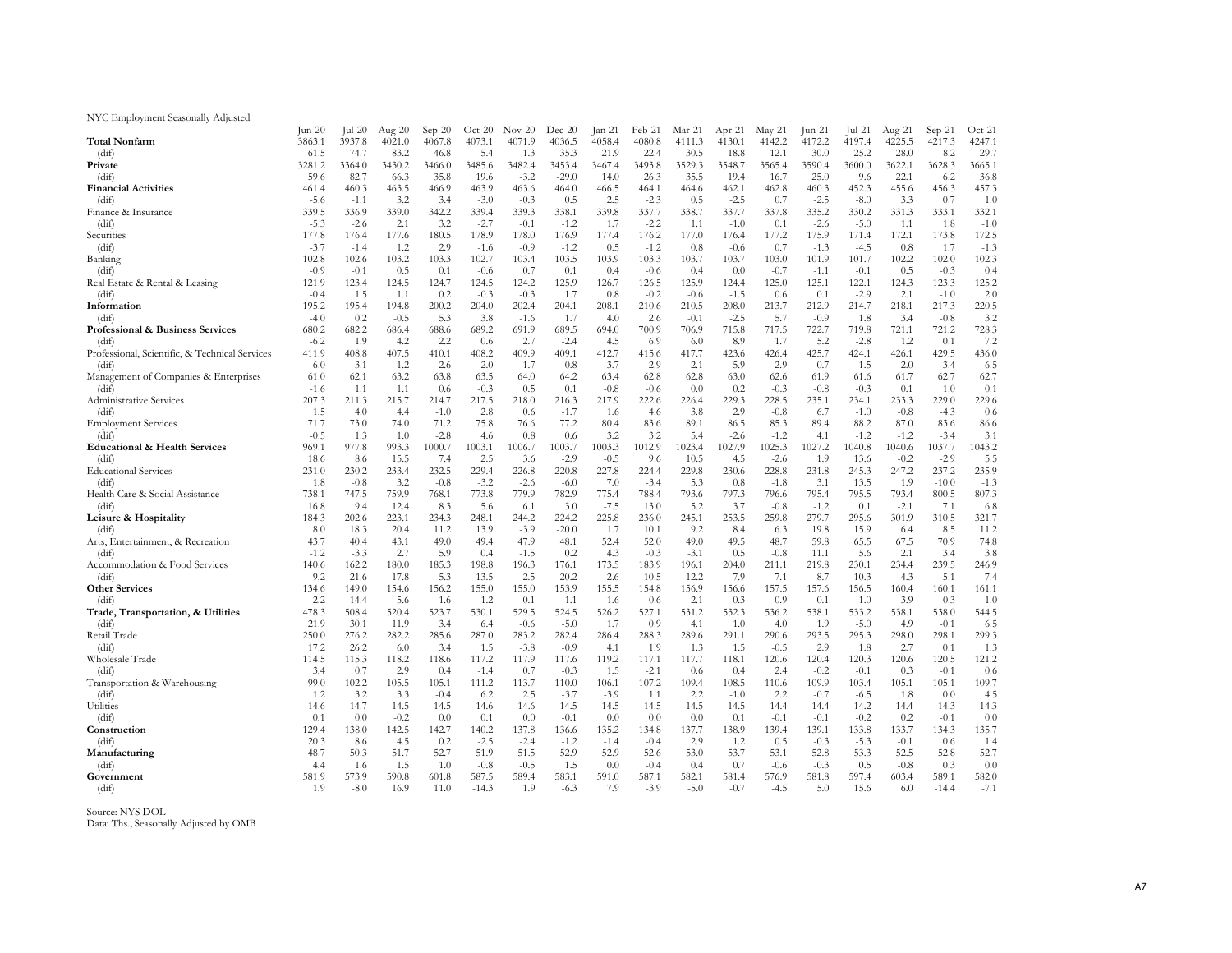### NYC Employment Non-Seasonally Adjusted

|                                                | $Jul-20$         | Aug- $20$ | $Sep-20$ | $Oct-20$ | $Nov-20$ | Dec-20   | $Jan-21$ | Feb-21   | Mar-21   | $Apr-21$ | $May-21$ | $Jun-21$ | $ ul-21$ | $Aug-21$ | $Sep-21$ | $Oct-21$ | 2020     | 2021   |
|------------------------------------------------|------------------|-----------|----------|----------|----------|----------|----------|----------|----------|----------|----------|----------|----------|----------|----------|----------|----------|--------|
| Total                                          | 3909.5           | 3970.0    | 4040.2   | 4102.4   | 4129.6   | 4100.2   | 4002.4   | 4049.9   | 4089.6   | 4123.7   | 4150.2   | 4179.6   | 4197.8   | 4198.1   | 4193.1   | 4276.6   | 4133.5   | 4146.1 |
| (year dif)                                     | $-717.5$         | $-642.7$  | $-607.4$ | $-597.7$ | $-624.3$ | $-656.5$ | $-636.5$ | $-625.1$ | $-541.8$ | 375.2    | 354.3    | 319.6    | 288.3    | 228.1    | 152.9    | 174.2    | $-516.7$ | 12.6   |
| Private                                        | 3333.3           | 3388.2    | 3440.6   | 3511.8   | 3534.9   | 3511.6   | 3424.6   | 3467.2   | 3507.8   | 3541.2   | 3571.4   | 3602.6   | 3588.0   | 3594.8   | 3610.3   | 3691.6   | 3545.5   | 3560.0 |
| (year dif)                                     | $-711.6$         | $-646.8$  | $-615.0$ | $-597.7$ | $-615.9$ | $-648.5$ | $-626.8$ | $-616.7$ | $-527.9$ | 378.6    | 358.7    | 323.6    | 254.7    | 206.6    | 169.7    | 179.8    | $-517.5$ | 14.5   |
| <b>Financial Activities</b>                    | 467.3            | 470.4     | 465.2    | 464.6    | 464.4    | 465.7    | 461.9    | 460.7    | 459.6    | 459.6    | 459.9    | 463.7    | 460.0    | 460.9    | 455.3    | 457.9    | 469.8    | 459.9  |
| (year dif)                                     | $-26.4$          | $-23.9$   | $-19.3$  | $-21.3$  | $-22.4$  | $-22.6$  | $-20.7$  | $-23.9$  | $-23.0$  | $-3.9$   | $-2.2$   | $-1.1$   | $-7.3$   | $-9.5$   | $-9.9$   | $-6.7$   | $-15.3$  | $-9.9$ |
| Finance & Insurance                            | 343.4            | 346.1     | 340.5    | 339.7    | 339.3    | 338.8    | 336.8    | 335.9    | 335.4    | 335.2    | 334.7    | 338.0    | 336.3    | 336.6    | 331.7    | 332.3    | 342.5    | 335.3  |
| (year dif)                                     | $-12.6$          | $-11.0$   | $-6.6$   | $-8.3$   | $-9.4$   | $-11.0$  | $-8.7$   | $-11.4$  | $-10.6$  | $-5.1$   | $-5.9$   | $-3.9$   | $-7.1$   | $-9.5$   | $-8.8$   | $-7.4$   | $-5.8$   | $-7.2$ |
| Securities                                     | 181.6            | 183.6     | 179.6    | 179.3    | 178.0    | 177.2    | 175.5    | 175.1    | 174.4    | 174.5    | 174.6    | 178.0    | 176.0    | 176.2    | 172.4    | 172.8    | 179.9    | 175.0  |
| (year dif)                                     | $-7.6$           | $-6.9$    | $-2.8$   | $-3.6$   | $-4.8$   | $-6.1$   | $-5.1$   | $-6.4$   | $-6.5$   | $-4.0$   | $-3.9$   | $-1.8$   | $-5.6$   | $-7.4$   | $-7.2$   | $-6.5$   | $-3.5$   | $-5.0$ |
| Banking                                        | 103.6            | 104.1     | 102.8    | 102.5    | 103.3    | 103.5    | 103.2    | 102.9    | 103.1    | 103.2    | 102.6    | 102.4    | 102.9    | 103.2    | 102.1    | 102.2    | 103.6    | 102.8  |
| (year dif)                                     | $-3.0$           | $-2.4$    | $-2.1$   | $-2.4$   | $-2.0$   | $-1.7$   | $-1.5$   | $-2.7$   | $-1.7$   | 0.3      | $-0.4$   | $-0.6$   | $-0.7$   | $-0.9$   | $-0.7$   | $-0.3$   | $-1.4$   | $-0.9$ |
| Real Estate & Rental & Leasing                 | 123.9            | 124.3     | 124.7    | 124.9    | 125.1    | 126.9    | 125.1    | 124.8    | 124.2    | 124.4    | 125.2    | 125.7    | 123.7    | 124.3    | 123.6    | 125.6    | 127.4    | 124.7  |
| (year dif)                                     | $-13.8$          | $-12.9$   | $-12.7$  | $-13.0$  | $-13.0$  | $-11.6$  | $-12.0$  | $-12.5$  | $-12.4$  | 1.2      | 3.7      | 2.8      | $-0.2$   | 0.0      | $-1.1$   | 0.7      | $-9.5$   | $-2.7$ |
| Information                                    | 194.8            | 197.0     | 200.9    | 206.2    | 205.2    | 204.5    | 202.3    | 207.3    | 209.3    | 207.8    | 211.8    | 214.7    | 216.4    | 219.8    | 219.2    | 222.6    | 206.8    | 213.1  |
| (year dif)                                     | $-27.4$          | $-28.3$   | $-22.1$  | $-16.8$  | $-20.8$  | $-20.7$  | $-21.3$  | $-19.5$  | $-19.1$  | 5.7      | 15.4     | 19.4     | 21.6     | 22.8     | 18.3     | 16.4     | $-13.8$  | 6.4    |
| Professional & Business Services               | 685.6            | 687.2     | 683.9    | 696.9    | 700.3    | 701.1    | 688.7    | 697.4    | 705.4    | 712.0    | 711.5    | 722.4    | 719.8    | 718.8    | 715.4    | 736.5    | 709.4    | 712.8  |
| (year dif)                                     | $-94.7$          | $-90.8$   | $-88.5$  | $-83.6$  | $-87.3$  | $-89.0$  | $-80.0$  | $-76.9$  | $-63.1$  | 28.5     | 31.4     | 39.6     | 34.2     | 31.6     | 31.5     | 39.6     | $-62.9$  | 3.4    |
| Professional, Scientific, & Technical Services | 412.4            | 409.3     | 405.5    | 408.9    | 412.2    | 411.2    | 409.5    | 415.4    | 417.2    | 422.5    | 423.7    | 428.1    | 429.2    | 426.3    | 424.3    | 436.7    | 418.9    | 423.3  |
| (year dif)                                     | $-33.5$          | $-34.4$   | $-31.8$  | $-34.5$  | $-34.2$  | $-36.8$  | $-30.6$  | $-29.2$  | $-25.6$  | 6.8      | 11.5     | 16.0     | 16.8     | 17.0     | 18.8     | 27.8     | $-21.0$  | 4.4    |
| Management of Companies & Enterprises          | 63.1             | 63.8      | 63.3     | 63.7     | 64.4     | 65.0     | 62.8     | 62.4     | 62.3     | 62.4     | 62.2     | 62.4     | 62.1     | 62.2     | 62.0     | 62.9     | 65.5     | 62.4   |
| (year dif)                                     | $-13.5$          | $-11.7$   | $-10.7$  | $-10.4$  | $-9.5$   | $-8.5$   | $-9.1$   | $-9.4$   | $-9.2$   | $-1.3$   | $-0.1$   | 0.6      | $-1.0$   | $-1.6$   | $-1.3$   | $-0.8$   | $-9.4$   | $-3.2$ |
| Administrative Services                        | 210.1            | 214.1     | 215.1    | 224.3    | 223.7    | 224.9    | 216.4    | 219.6    | 225.9    | 227.1    | 225.6    | 231.9    | 228.5    | 230.3    | 229.1    | 236.9    | 225.0    | 227.1  |
| (year dif)                                     | $-47.7$          | $-44.7$   | $-46.0$  | $-38.7$  | $-43.6$  | $-43.7$  | $-40.3$  | $-38.3$  | $-28.3$  | 23.0     | 20.0     | 23.0     | 18.4     | 16.2     | 14.0     | 12.6     | $-32.5$  | 2.2    |
| <b>Employment Services</b>                     | 70.5             | 71.6      | 71.8     | 77.8     | 79.2     | 80.7     | 77.6     | 81.8     | 87.4     | 85.4     | 85.8     | 90.0     | 86.4     | 86.2     | 84.5     | 88.7     | 77.4     | 85.4   |
| (year dif)                                     | $-16.8$          | $-16.4$   | $-20.0$  | $-15.4$  | $-18.0$  | $-18.6$  | $-10.2$  | $-6.0$   | 2.1      | 14.4     | 13.6     | 17.0     | 15.9     | 14.6     | 12.7     | 10.9     | $-12.1$  | 8.0    |
| <b>Educational &amp; Health Services</b>       | 941.7            | 952.1     | 980.8    | 1009.1   | 1024.4   | 1023.0   | 1000.4   | 1024.7   | 1035.3   | 1040.5   | 1035.9   | 1021.7   | 1013.3   | 1005.6   | 1019.0   | 1048.9   | 1004.3   | 1024.5 |
| (year dif)                                     | $-80.0$          | $-66.5$   | $-65.4$  | $-73.3$  | $-67.7$  | $-69.8$  | $-70.2$  | $-70.9$  | $-56.5$  | 84.6     | 79.6     | 71.2     | 71.6     | 53.5     | 38.2     | 39.8     | $-51.0$  | 20.2   |
| <b>Educational Services</b>                    | 200.1            | 200.6     | 220.6    | 235.6    | 238.5    | 232.2    | 223.5    | 234.5    | 240.7    | 242.0    | 237.6    | 225.3    | 223.8    | 220.3    | 226.2    | 242.0    | 234.8    | 231.6  |
| (year dif)                                     | $-23.6$          | $-20.4$   | $-23.1$  | $-33.6$  | $-33.3$  | $-36.0$  | $-26.0$  | $-38.6$  | $-30.9$  | $-4.7$   | 1.6      | 12.6     | 23.7     | 19.7     | 5.6      | 6.4      | $-21.0$  | $-3.2$ |
|                                                |                  | 751.5     | 760.2    | 773.5    | 785.9    | 790.8    | 776.9    | 790.2    | 794.6    | 798.5    | 798.3    | 796.4    | 789.5    | 785.3    | 792.8    | 806.9    | 769.6    | 792.9  |
| Health Care & Social Assistance<br>(year dif)  | 741.6<br>$-56.4$ | $-46.1$   | $-42.3$  | $-39.7$  | $-34.4$  | $-33.8$  | $-44.2$  | $-32.3$  | $-25.6$  | 89.3     | 78.0     | 58.6     | 47.9     | 33.8     | 32.6     | 33.4     | $-30.0$  | 23.4   |
|                                                | 205.6            | 222.6     | 237.2    | 249.6    | 247.0    | 224.8    | 205.9    | 220.6    | 232.7    | 251.4    | 271.2    | 292.6    | 305.5    | 309.0    | 314.1    | 323.0    | 271.8    | 272.6  |
| Leisure & Hospitality                          | $-267.4$         | $-246.4$  | $-234.9$ | $-223.2$ |          | $-249.2$ | $-246.7$ | $-236.1$ | $-200.3$ | 93.4     | 89.9     | 99.4     | 99.9     | 86.4     | 76.9     | 73.4     | $-196.3$ | 0.8    |
| (year dif)                                     |                  |           |          |          | $-226.9$ | 45.7     | 42.9     |          |          |          |          |          |          |          | 70.3     |          | 58.1     | 59.2   |
| Arts, Entertainment, & Recreation              | 41.4             | 42.5      | 48.0     | 48.9     | 48.8     |          |          | 44.7     | 46.0     | 51.9     | 56.8     | 64.8     | 69.7     | 70.3     |          | 74.3     |          |        |
| (year dif)                                     | $-54.9$          | $-52.5$   | $-46.5$  | $-47.9$  | $-47.9$  | $-49.9$  | $-49.1$  | $-48.5$  | $-45.3$  | $-0.8$   | 10.0     | 19.2     | 28.3     | 27.8     | 22.3     | 25.4     | $-37.0$  | 1.1    |
| Accommodation & Food Services                  | 164.2            | 180.1     | 189.2    | 200.7    | 198.2    | 179.1    | 163.0    | 175.9    | 186.7    | 199.5    | 214.4    | 227.8    | 235.8    | 238.7    | 243.8    | 248.7    | 213.7    | 213.4  |
| (year dif)                                     | $-212.5$         | $-193.9$  | $-188.4$ | $-175.3$ | $-179.0$ | $-199.3$ | $-197.6$ | $-187.6$ | $-155.0$ | 94.2     | 79.9     | 80.2     | 71.6     | 58.6     | 54.6     | 48.0     | $-159.3$ | $-0.3$ |
| <b>Other Services</b>                          | 148.3            | 153.4     | 155.3    | 155.1    | 155.1    | 154.3    | 153.8    | 154.3    | 156.4    | 156.5    | 158.8    | 158.9    | 157.5    | 160.2    | 159.0    | 161.2    | 158.1    | 157.7  |
| (year dif)                                     | $-46.7$          | $-41.4$   | $-39.9$  | $-41.7$  | $-42.9$  | $-43.7$  | $-40.4$  | $-40.5$  | $-33.0$  | 27.2     | 26.0     | 23.4     | 9.2      | 6.8      | 3.7      | 6.1      | $-37.6$  | $-0.5$ |
| Trade, Transportation, & Utilities             | 499.8            | 509.0     | 520.2    | 532.7    | 543.9    | 545.0    | 525.8    | 519.9    | 523.6    | 525.2    | 533.9    | 539.0    | 528.7    | 530.4    | 536.3    | 547.3    | 534.3    | 531.0  |
| (year dif)                                     | $-128.1$         | $-114.6$  | $-110.9$ | $-105.2$ | $-111.4$ | $-118.8$ | $-111.8$ | $-108.0$ | $-98.2$  | 80.2     | 82.8     | 61.3     | 28.9     | 21.4     | 16.1     | 14.6     | $-102.1$ | $-3.3$ |
| Retail Trade                                   | 273.4            | 278.7     | 283.2    | 288.4    | 293.7    | 296.1    | 286.4    | 283.8    | 284.7    | 286.1    | 288.6    | 292.8    | 293.5    | 294.1    | 295.4    | 300.8    | 286.3    | 290.6  |
| (year dif)                                     | $-72.8$          | $-66.3$   | $-62.0$  | $-60.5$  | $-66.7$  | $-67.1$  | $-59.5$  | $-55.7$  | $-49.7$  | 61.5     | 60.0     | 44.0     | 20.1     | 15.4     | 12.2     | 12.4     | $-62.6$  | 4.3    |
| Wholesale Trade                                | 115.4            | 117.9     | 118.4    | 117.6    | 118.7    | 117.9    | 117.8    | 116.1    | 116.9    | 117.5    | 120.2    | 121.1    | 120.9    | 121.5    | 121.1    | 121.5    | 121.0    | 119.5  |
| (year dif)                                     | $-25.4$          | $-22.2$   | $-21.4$  | $-22.3$  | $-21.8$  | $-23.2$  | $-20.9$  | $-22.8$  | $-20.0$  | 10.2     | 9.9      | 6.6      | 5.5      | 3.6      | 2.7      | 3.9      | $-19.4$  | $-1.6$ |
| Transportation & Warehousing                   | 96.4             | 97.9      | 104.2    | 112.1    | 116.9    | 116.5    | 107.1    | 105.5    | 107.5    | 107.1    | 110.7    | 110.7    | 100.1    | 100.4    | 105.5    | 110.7    | 112.3    | 106.5  |
| (year dif)                                     | $-29.2$          | $-25.4$   | $-26.9$  | $-21.7$  | $-22.3$  | $-27.7$  | $-30.7$  | $-28.9$  | $-28.0$  | 8.9      | 13.1     | 11.0     | 3.7      | 2.5      | 1.3      | $-1.4$   | $-19.4$  | $-5.7$ |
| Utilities                                      | 14.6             | 14.5      | 14.4     | 14.6     | 14.6     | 14.5     | 14.5     | 14.5     | 14.5     | 14.5     | 14.4     | 14.4     | 14.2     | 14.4     | 14.3     | 14.3     | 14.7     | 14.4   |
| (year dif)                                     | $-0.7$           | $-0.7$    | $-0.6$   | $-0.7$   | $-0.6$   | $-0.8$   | $-0.7$   | $-0.6$   | $-0.5$   | $-0.4$   | $-0.2$   | $-0.3$   | $-0.4$   | $-0.1$   | $-0.1$   | $-0.3$   | $-0.7$   | $-0.3$ |
| Construction                                   | 140.2            | 145.0     | 144.8    | 145.4    | 142.7    | 139.8    | 133.6    | 129.3    | 132.3    | 134.9    | 135.9    | 136.6    | 134.0    | 137.6    | 139.2    | 141.2    | 138.0    | 135.5  |
| (year dif)                                     | $-23.1$          | $-18.8$   | $-18.7$  | $-17.5$  | $-20.7$  | $-20.9$  | $-22.8$  | $-28.6$  | $-24.0$  | 47.7     | 26.6     | 6.1      | $-6.2$   | $-7.4$   | $-5.6$   | $-4.2$   | $-23.3$  | $-2.5$ |
| Manufacturing                                  | 50.0             | 51.5      | 52.3     | 52.2     | 51.9     | 53.4     | 52.2     | 53.0     | 53.2     | 53.3     | 52.5     | 53.0     | 52.8     | 52.5     | 52.8     | 53.0     | 53.0     | 52.8   |
| (year dif)                                     | $-17.8$          | $-16.1$   | $-15.3$  | $-15.1$  | $-15.8$  | $-13.8$  | $-12.9$  | $-12.3$  | $-10.7$  | 15.2     | 9.2      | 4.3      | 2.8      | 1.0      | 0.5      | 0.8      | $-15.2$  | $-0.1$ |
| Government                                     | 576.2            | 581.8     | 599.6    | 590.6    | 594.7    | 588.6    | 577.8    | 582.7    | 581.8    | 582.5    | 578.8    | 577.0    | 609.8    | 603.3    | 582.8    | 585.0    | 588.0    | 586.2  |
| (year dif)                                     | $-5.9$           | 4.1       | 7.6      | 0.0      | $-8.4$   | $-8.0$   | $-9.7$   | $-8.4$   | $-13.9$  | $-3.4$   | $-4.4$   | $-4.0$   | 33.6     | 21.5     | $-16.8$  | $-5.6$   | 0.9      | $-1.8$ |
|                                                |                  |           |          |          |          |          |          |          |          |          |          |          |          |          |          |          |          |        |

Source: NYS DOL Data: Ths.

Annual Figures: Average YTD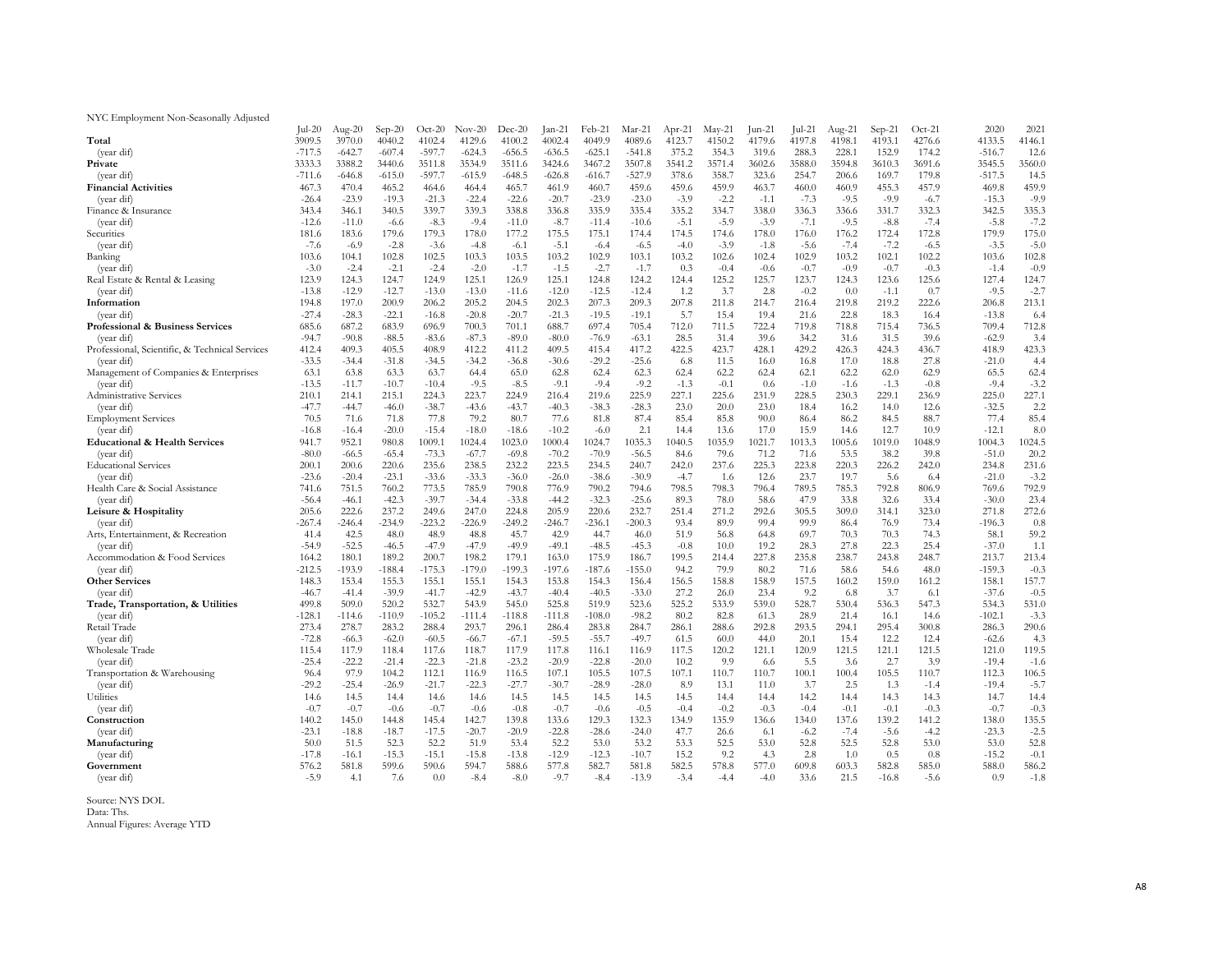| NY Household Employment<br><b>New York City</b><br>Labor Force SA<br>(dif)<br>Labor Force NSA<br>(year dif)<br>(year % ch.) | Jul-20<br>3,886<br>9.4<br>3,899<br>$-180.7$<br>$-4.4$ | Aug- $20$<br>3,979<br>92.8<br>3,987<br>$-81.3$<br>$-2.0$ | $Sep-20$<br>3,985<br>6.4<br>3,965<br>$-94.4$<br>$-2.3$ | $Oct-20$<br>3,870<br>$-115.4$<br>3,869<br>-217.9<br>$-5.3$ | $Nov-20$<br>3,869<br>$-0.5$<br>3,868<br>$-187.0$<br>$-4.6$ | $Dec-20$<br>3,868<br>$-0.8$<br>3,856<br>$-199.2$<br>$-4.9$ | $Jan-21$<br>3,867<br>$-1.5$<br>3,844<br>$-240.0$<br>$-5.9$ | Feb-21<br>3,876<br>8.9<br>3,896<br>$-222.6$<br>$-5.4$ | Mar-21<br>4,115<br>239.7<br>4,109<br>31.4<br>0.8 | $Apr-21$<br>4,116<br>0.5<br>4,086<br>404.2<br>11.0 | $May-21$<br>4,062<br>$-54.1$<br>3,986<br>345.7<br>9.5 | $\text{Jun-21}$<br>4,058<br>$-3.6$<br>4,022<br>149.7<br>3.9 | $\lceil$ ul-21<br>4,004<br>$-54.0$<br>3,986<br>87.1<br>2.2 | Aug-21<br>3,997<br>$-6.7$<br>3,974<br>$-13.2$<br>$-0.3$ | $Sep-21$<br>3,989<br>$-8.2$<br>3,951<br>$-13.6$<br>$-0.3$ | $Oct-21$<br>3,986<br>$-2.8$<br>3,980<br>111.3<br>2.9 | 2020<br>3,909<br>$-162.7$<br>3,910<br>$-160.7$<br>$-4.0$ | 2021<br>4,007<br>98.4<br>3,983<br>73.6<br>1.8 |
|-----------------------------------------------------------------------------------------------------------------------------|-------------------------------------------------------|----------------------------------------------------------|--------------------------------------------------------|------------------------------------------------------------|------------------------------------------------------------|------------------------------------------------------------|------------------------------------------------------------|-------------------------------------------------------|--------------------------------------------------|----------------------------------------------------|-------------------------------------------------------|-------------------------------------------------------------|------------------------------------------------------------|---------------------------------------------------------|-----------------------------------------------------------|------------------------------------------------------|----------------------------------------------------------|-----------------------------------------------|
| <b>Employed Residents SA</b>                                                                                                | 3,167                                                 | 3,389                                                    | 3,401                                                  | 3,407                                                      | 3,405                                                      | 3,403                                                      | 3,378                                                      | 3,376                                                 | 3,636                                            | 3,648                                              | 3,620                                                 | 3,627                                                       | 3,586                                                      | 3,590                                                   | 3,599                                                     | 3,613                                                | 3,427                                                    | 3,567                                         |
| (dif)                                                                                                                       | 17.8                                                  | 222.6                                                    | 11.7                                                   | 5.8                                                        | $-1.4$                                                     | $-1.9$                                                     | $-25.0$                                                    | $-2.0$                                                | 259.4                                            | 12.5                                               | $-28.0$                                               | 6.8                                                         | $-41.6$                                                    | 4.6                                                     | 9.0                                                       | 13.8                                                 | $-486.8$                                                 | 140.1                                         |
| <b>Employed Residents NSA</b>                                                                                               | 3,167                                                 | 3,394                                                    | 3,384                                                  | 3,415                                                      | 3,417                                                      | 3,408                                                      | 3,341                                                      | 3,381                                                 | 3,647                                            | 3,647                                              | 3,593                                                 | 3,618                                                       | 3,581                                                      | 3,585                                                   | 3,599                                                     | 3,646                                                | 3,429                                                    | 3,564                                         |
| (year dif)                                                                                                                  | $-744.1$                                              | $-509.8$                                                 | $-534.0$                                               | -519.2                                                     | $-500.4$                                                   | $-524.4$                                                   | -585.4                                                     | -583.1                                                | $-259.4$                                         | 535.9                                              | 688.0                                                 | 467.7                                                       | 414.4                                                      | 191.1                                                   | 215.1                                                     | 230.8                                                | $-484.1$                                                 | 134.8                                         |
| (year % ch.)                                                                                                                | $-19.0$                                               | $-13.1$                                                  | $-13.6$                                                | $-13.2$                                                    | $-12.8$                                                    | $-13.3$                                                    | $-14.9$                                                    | $-14.7$                                               | $-6.6$                                           | 17.2                                               | 23.7                                                  | 14.8                                                        | 13.1                                                       | 5.6                                                     | 6.4                                                       | 6.8                                                  | $-12.4$                                                  | 5.1                                           |
| Unemployed Residents SA                                                                                                     | 719                                                   | 589                                                      | 584                                                    | 463                                                        | 464                                                        | 465                                                        | 488                                                        | 499                                                   | 479                                              | 468                                                | 441                                                   | 431                                                         | 419                                                        | 407                                                     | 390                                                       | 374                                                  | 481                                                      | 440                                           |
| (dif)                                                                                                                       | $-8.3$                                                | $-129.9$                                                 | $-5.2$                                                 | $-121.2$                                                   | 0.9                                                        | 1.1                                                        | 23.5                                                       | 10.9                                                  | $-19.8$                                          | $-11.9$                                            | $-26.1$                                               | $-10.4$                                                     | $-12.4$                                                    | $-11.3$                                                 | $-17.2$                                                   | $-16.6$                                              | 324.1                                                    | $-41.7$                                       |
| Unemployed Residents NSA                                                                                                    | 733                                                   | 593                                                      | 581                                                    | 454                                                        | 451                                                        | 448                                                        | 502                                                        | 515                                                   | 462                                              | 440                                                | 393                                                   | 404                                                         | 405                                                        | 388                                                     | 353                                                       | 334                                                  | 481                                                      | 420                                           |
| (year dif)                                                                                                                  | 563.4                                                 | 428.5                                                    | 439.6                                                  | 301.4                                                      | 313.3                                                      | 325.1                                                      | 345.5                                                      | 360.4                                                 | 290.8                                            | $-131.7$                                           | $-342.4$                                              | $-318.0$                                                    | $-327.3$                                                   | $-204.3$                                                | $-228.7$                                                  | $-119.6$                                             | 323.5                                                    | $-61.3$                                       |
| (vear $%$ ch.)                                                                                                              | 333.2                                                 | 261.0                                                    | 310.2                                                  | 197.9                                                      | 226.9                                                      | 264.7                                                      | 220.3                                                      | 233.0                                                 | 170.2                                            | $-23.0$                                            | $-46.5$                                               | $-44.0$                                                     | $-44.7$                                                    | $-34.5$                                                 | $-39.3$                                                   | $-26.4$                                              | 216.4                                                    | 36.5                                          |
| LF Participation Rate SA                                                                                                    | 58.2                                                  | 59.7                                                     | 59.8                                                   | 58.2                                                       | 58.2                                                       | 58.3                                                       | 58.3                                                       | 58.5                                                  | 62.2                                             | 62.2                                               | 61.5                                                  | 61.5                                                        | 60.7                                                       | 60.7                                                    | 60.6                                                      | 60.7                                                 | 58.6                                                     | 60.7                                          |
| LF Participation Rate NSA                                                                                                   | 58.4                                                  | 59.8                                                     | 59.5                                                   | 58.1                                                       | 58.2                                                       | 58.1                                                       | 57.9                                                       | 58.8                                                  | 62.1                                             | 61.8                                               | 60.3                                                  | 60.9                                                        | 60.5                                                       | 60.3                                                    | 60.1                                                      | 60.6                                                 | 58.6                                                     | 60.3                                          |
| Emp Pop Ratio SA                                                                                                            | 47.5                                                  | 50.8                                                     | 51.1                                                   | 51.2                                                       | 51.2                                                       | 51.3                                                       | 50.9                                                       | 51.0                                                  | 54.9                                             | 55.2                                               | 54.8                                                  | 55.0                                                        | 54.4                                                       | 54.5                                                    | 54.7                                                      | 55.0                                                 | 51.3                                                     | 54.0                                          |
| Emp Pop Ratio NSA                                                                                                           | 47.5                                                  | 50.9                                                     | 50.8                                                   | 51.3                                                       | 51.4                                                       | 51.3                                                       | 50.4                                                       | 51.0                                                  | 55.1                                             | 55.1                                               | 54.4                                                  | 54.8                                                        | 54.3                                                       | 54.4                                                    | 54.7                                                      | 55.5                                                 | 51.4                                                     | 54.0                                          |
| Unemployment Rate SA                                                                                                        | 18.5                                                  | 14.8                                                     | 14.7                                                   | 12.0                                                       | 12.0                                                       | 12.0                                                       | 12.6                                                       | 12.9                                                  | 11.7                                             | 11.4                                               | 10.9                                                  | 10.6                                                        | 10.5                                                       | 10.2                                                    | 9.8                                                       | 9.4                                                  | 12.5                                                     | 11.0                                          |
| Unemployment Rate NSA<br><b>New York State</b><br>Labor Force SA<br>(dif)<br>Labor Force NSA<br>(year dif)                  | 18.8<br>9,377<br>98.0<br>9,462<br>$-132.0$            | 14.9<br>9,399<br>21.9<br>9,477<br>$-71.9$                | 14.7<br>9,301<br>$-98.3$<br>9,304<br>$-206.7$          | 11.7<br>9,227<br>$-74.2$<br>9,195<br>$-332.0$              | 11.7<br>9,261<br>34.6<br>9,232<br>-251.5                   | 11.6<br>9,290<br>29.2<br>9,229<br>$-239.9$                 | 13.1<br>9,283<br>$-7.4$<br>9,184<br>-345.2                 | 13.2<br>9,289<br>6.2<br>9,216<br>$-308.8$             | 11.2<br>9,524<br>234.5<br>9,436<br>$-26.9$       | 10.8<br>9,503<br>$-21.2$<br>9,386<br>584.0         | 9.9<br>9,431<br>$-71.5$<br>9,276<br>356.7             | 10.1<br>9,418<br>$-12.8$<br>9,395<br>63.1                   | 10.2<br>9,355<br>$-63.1$<br>9,382<br>$-80.4$               | 9.8<br>9,339<br>$-16.5$<br>9,335<br>$-142.2$            | 8.9<br>9,316<br>$-22.6$<br>9,248<br>$-56.0$               | 8.4<br>9,304<br>$-12.3$<br>9,260<br>64.7             | 12.5<br>9,289<br>$-219.8$<br>9,289<br>$-218.0$           | 10.6<br>9,376<br>87.1<br>9,312<br>22.7        |
| (year % ch.)                                                                                                                | $-1.4$                                                | $-0.8$                                                   | $-2.2$                                                 | $-3.5$                                                     | $-2.7$                                                     | $-2.5$                                                     | $-3.6$                                                     | $-3.2$                                                | $-0.3$                                           | 6.6                                                | 4.0                                                   | 0.7                                                         | $-0.8$                                                     | $-1.5$                                                  | $-0.6$                                                    | 0.7                                                  | $-2.3$                                                   | 0.2                                           |
| <b>Employed Residents SA</b>                                                                                                | 7,999                                                 | 8,301                                                    | 8,373                                                  | 8,424                                                      | 8,458                                                      | 8,485                                                      | 8,468                                                      | 8,463                                                 | 8,719                                            | 8,728                                              | 8,693                                                 | 8,693                                                       | 8,647                                                      | 8,648                                                   | 8,653                                                     | 8,664                                                | 8,359                                                    | 8,637                                         |
| (dif)                                                                                                                       | 115.5                                                 | 301.9                                                    | 72.5                                                   | 51.0                                                       | 33.5                                                       | 27.0                                                       | $-16.9$                                                    | $-4.3$                                                | 256.1                                            | 8.2                                                | $-35.1$                                               | 0.0                                                         | $-45.3$                                                    | 0.6                                                     | 5.0                                                       | 11.3                                                 | $-786.4$                                                 | 278.4                                         |
| <b>Employed Residents NSA</b>                                                                                               | 8,062                                                 | 8,381                                                    | 8,387                                                  | 8,434                                                      | 8,468                                                      | 8,446                                                      | 8,322                                                      | 8,326                                                 | 8,640                                            | 8,661                                              | 8,628                                                 | 8,716                                                       | 8,692                                                      | 8,672                                                   | 8,670                                                     | 8,708                                                | 8,361                                                    | 8,603                                         |
| (year dif)                                                                                                                  | $-1146.5$                                             | $-787.5$                                                 | $-794.6$                                               | -751.1                                                     | $-690.8$                                                   | $-690.1$                                                   | $-813.0$                                                   | $-804.2$                                              | $-404.1$                                         | 1288.3                                             | 1110.3                                                | 760.5                                                       | 630.1                                                      | 291.5                                                   | 282.7                                                     | 273.9                                                | $-782.3$                                                 | 242.4                                         |
| (vear $%$ ch.)                                                                                                              | $-12.5$                                               | $-8.6$                                                   | $-8.7$                                                 | $-8.2$                                                     | $-7.5$                                                     | $-7.6$                                                     | $-8.9$                                                     | $-8.8$                                                | $-4.5$                                           | 17.5                                               | 14.8                                                  | 9.6                                                         | 7.8                                                        | 3.5                                                     | 3.4                                                       | 3.2                                                  | $-8.5$                                                   | 3.8                                           |
| Unemployed Residents SA                                                                                                     | 1,379                                                 | 1,099                                                    | 928                                                    | 803                                                        | 804                                                        | 806                                                        | 816                                                        | 826                                                   | 804                                              | 775                                                | 739                                                   | 726                                                         | 708                                                        | 691                                                     | 663                                                       | 640                                                  | 930                                                      | 739                                           |
| (dif)                                                                                                                       | $-17.4$                                               | $-280.0$                                                 | $-170.8$                                               | $-125.3$                                                   | 1.2                                                        | 2.2                                                        | 9.6                                                        | 10.5                                                  | $-21.7$                                          | $-29.4$                                            | $-36.4$                                               | $-12.8$                                                     | $-17.7$                                                    | $-17.3$                                                 | $-27.5$                                                   | $-23.5$                                              | 566.6                                                    | $-191.2$                                      |
| Unemployed Residents NSA                                                                                                    | 1,400                                                 | 1,097                                                    | 917                                                    | 761                                                        | 764                                                        | 783                                                        | 863                                                        | 890                                                   | 797                                              | 725                                                | 648                                                   | 680                                                         | 690                                                        | 663                                                     | 578                                                       | 552                                                  | 928                                                      | 708                                           |
| (year dif)                                                                                                                  | 1014.4                                                | 715.6                                                    | 587.9                                                  | 419.1                                                      | 439.3                                                      | 450.2                                                      | 467.8                                                      | 495.4                                                 | 377.1                                            | $-704.3$                                           | $-753.6$                                              | $-697.6$                                                    | $-710.4$                                                   | -433.7                                                  | $-338.7$                                                  | $-209.3$                                             | 564.3                                                    | $-219.7$                                      |
| (year % ch.)                                                                                                                | 263.0                                                 | 187.9                                                    | 178.8                                                  | 122.5                                                      | 135.5                                                      | 135.4                                                      | 118.5                                                      | 125.6                                                 | 89.9                                             | $-49.3$                                            | $-53.8$                                               | $-50.6$                                                     | $-50.7$                                                    | $-39.6$                                                 | $-36.9$                                                   | $-27.5$                                              | 162.8                                                    | 2.6                                           |
| LF Participation Rate SA                                                                                                    | 60.2                                                  | 60.4                                                     | 59.8                                                   | 59.3                                                       | 59.6                                                       | 59.8                                                       | 59.8                                                       | 59.9                                                  | 61.4                                             | 61.3                                               | 60.9                                                  | 60.9                                                        | 60.5                                                       | 60.4                                                    | 60.3                                                      | 60.2                                                 | 59.6                                                     | 60.6                                          |
| LF Participation Rate NSA                                                                                                   | 60.8                                                  | 60.9                                                     | 59.8                                                   | 59.1                                                       | 59.4                                                       | 59.4                                                       | 59.2                                                       | 59.4                                                  | 60.9                                             | 60.6                                               | 59.9                                                  | 60.7                                                        | 60.6                                                       | 60.4                                                    | 59.8                                                      | 59.9                                                 | 59.6                                                     | 60.1                                          |
| Emp Pop Ratio SA                                                                                                            | 51.4                                                  | 53.3                                                     | 53.8                                                   | 54.2                                                       | 54.4                                                       | 54.6                                                       | 54.5                                                       | 54.6                                                  | 56.2                                             | 56.3                                               | 56.1                                                  | 56.2                                                        | 55.9                                                       | 55.9                                                    | 56.0                                                      | 56.1                                                 | 53.7                                                     | 55.8                                          |
| Emp Pop Ratio NSA                                                                                                           | 51.8                                                  | 53.8                                                     | 53.9                                                   | 54.2                                                       | 54.5                                                       | 54.4                                                       | 53.6                                                       | 53.7                                                  | 55.7                                             | 55.9                                               | 55.7                                                  | 56.3                                                        | 56.2                                                       | 56.1                                                    | 56.1                                                      | 56.4                                                 | 53.7                                                     | 55.6                                          |
| Unemployment Rate SA                                                                                                        | 14.7                                                  | 11.7                                                     | 10.0                                                   | 8.7                                                        | 8.7                                                        | 8.7                                                        | 8.8                                                        | 8.9                                                   | 8.4                                              | 8.2                                                | 7.8                                                   | 7.7                                                         | 7.6                                                        | 7.4                                                     | 7.1                                                       | 6.9                                                  | 10.1                                                     | 7.9                                           |
| Unemployment Rate NSA                                                                                                       | 14.8                                                  | 11.6                                                     | 9.9                                                    | 8.3                                                        | 8.3                                                        | 8.5                                                        | 9.4                                                        | 9.7                                                   | 8.4                                              | 7.7                                                | 7.0                                                   | 7.2                                                         | 7.4                                                        | 7.1                                                     | 6.3                                                       | 6.0                                                  | 10.1                                                     | 7.6                                           |

Source: NYS DOL

Labor Force Data in Ths., Rates & Ratios in %

Annual Figures: Average YTD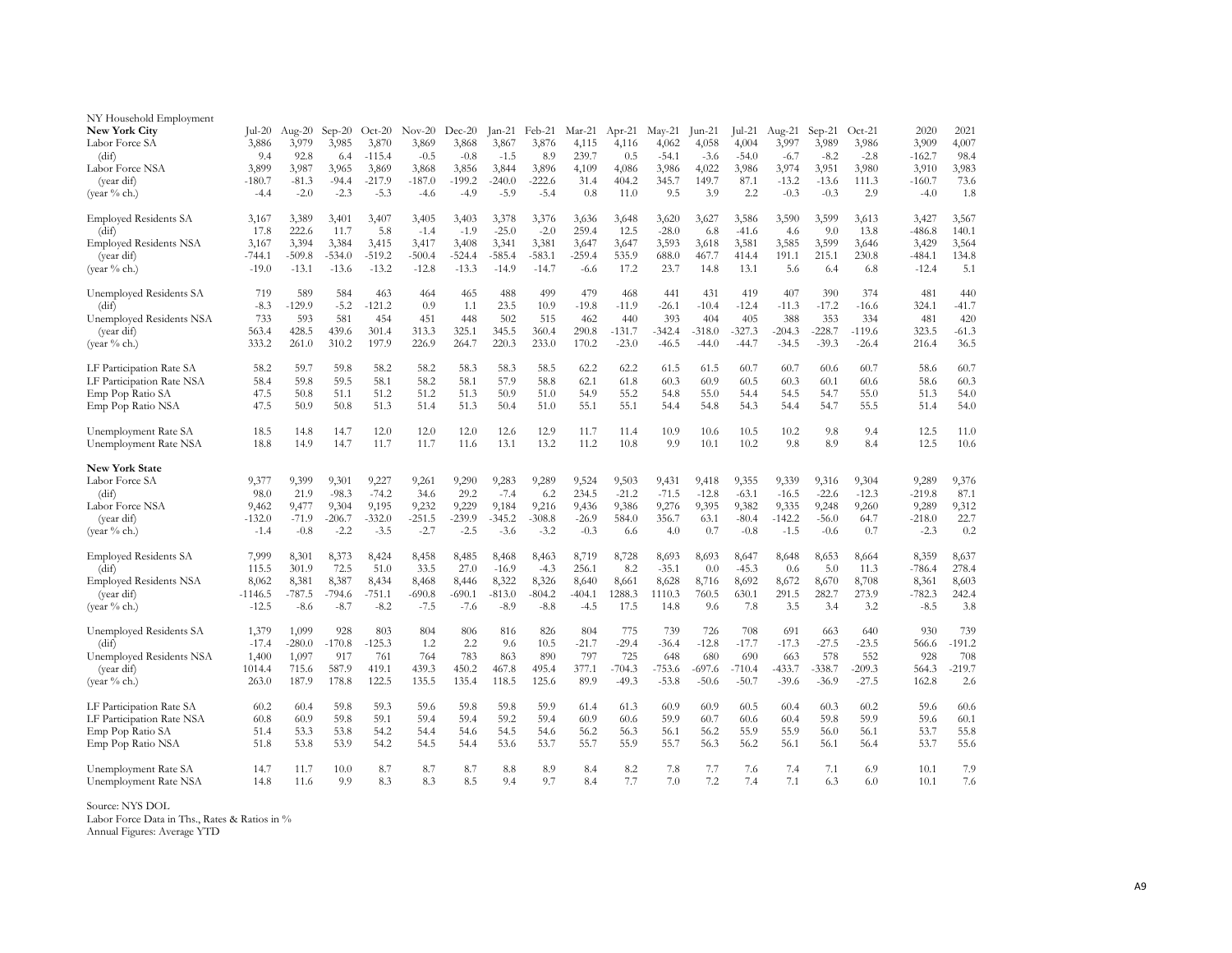| U.S. General Economic Indicators         |          |          |          |          |          |          |          |          |          |          |          |          |          |          |          |          |          |
|------------------------------------------|----------|----------|----------|----------|----------|----------|----------|----------|----------|----------|----------|----------|----------|----------|----------|----------|----------|
| <b>GDP</b>                               | 2004     | 2005     | 2006     | 2007     | 2008     | 2009     | 2010     | 2011     | 2012     | 2013     | 2014     | 2015     | 2016     | 2017     | 2018     | 2019     | 2020     |
| Nominal GDP                              | 12217.2  | 13039.2  | 13815.6  | 14474.2  | 14769.9  | 14478.1  | 15049.0  | 15599.7  | 16254.0  | 16843.2  | 17550.7  | 18206.0  | 18695.1  | 19479.6  | 20527.2  | 21372.6  | 20893.7  |
| Real GDP                                 | 14399.7  | 14901.3  | 15315.9  | 15623.9  | 15643.0  | 15236.3  | 15649.0  | 15891.5  | 16254.0  | 16553.3  | 16932.1  | 17390.3  | 17680.3  | 18079.1  | 18606.8  | 19032.7  | 18384.7  |
| $(\%$ ch.)                               | 3.9      | 3.5      | 2.8      | 2.0      | 0.1      | $-2.6$   | 2.7      | 1.5      | 2.3      | 1.8      | 2.3      | 2.7      | 1.7      | 2.3      | 2.9      | 2.3      | $-3.4$   |
| Final Sales of Domestic Product          | 14329.2  | 14841.2  | 15240.9  | 15586.7  | 15678.0  | 15400.3  | 15596.8  | 15847.4  | 16182.8  | 16444.1  | 16842.3  | 17248.3  | 17630.6  | 18030.4  | 18528.8  | 18944.4  | 18395.9  |
| $\frac{0}{6}$ ch.)                       | 3.5      | 3.6      | 2.7      | 2.3      | 0.6      | $-1.8$   | 1.3      | 1.6      | 2.1      | 1.6      | 2.4      | 2.4      | 2.2      | 2.3      | 2.8      | 2.2      | $-2.9$   |
| Final Sales to Domestic Purchasers       | 15201.7  | 15761.3  | 16172.3  | 16439.9  | 16368.5  | 15922.7  | 16186.2  | 16418.5  | 16734.4  | 16963.8  | 17415.7  | 17957.7  | 18374.6  | 18809.7  | 19365.4  | 19822.0  | 19319.8  |
| $\frac{6}{6}$ ch.)                       | 3.9      | 3.7      | 2.6      | 1.7      | $-0.4$   | $-2.7$   | 1.7      | 1.4      | 1.9      | 1.4      | 2.7      | 3.1      | 2.3      | 2.4      | 3.0      | 2.4      | $-2.5$   |
| Personal Consumption Expenditures        | 9748.6   | 10093.8  | 10386.2  | 10638.7  | 10654.7  | 10515.6  | 10716.0  | 10898.3  | 11047.4  | 1121     | 11515.3  | 11892.9  | 12187.7  | 12483.7  | 12845.0  | 13126.3  | 12629.9  |
| $(\%$ ch.)                               | 3.8      | 3.5      | 2.9      | 2.4      | 0.2      | $-1.3$   | 1.9      | 1.7      | 1.4      | 1.5      | 2.7      | 3.3      | 2.5      | 2.4      | 2.9      | 2.2      | $-3.8$   |
| Durable Goods                            | 952.1    | 1004.9   | 1049.3   | 1099.7   | 1036.4   | 973.0    | 1027.3   | 1079.7   | 1144.2   | 1214.1   | 1301.6   | 1400.6   | 1476.0   | 1568.4   | 1678.2   | 1749.7   | 1884.3   |
| $(\%$ ch.)                               | 8.3      | 5.5      | 4.4      | -4.8     | $-5.7$   | $-6.1$   | 5.6      | 5.1      | 6.0      | 6.1      | 7.2      | 7.6      | 5.4      | 6.3      | 7.0      | 4.3      | 7.7      |
| Nondurable Goods                         | 2306.5   | 2383.4   | 2461.6   | 2503.4   | 2463.9   | 2423.1   | 2461.3   | 2482.9   | 2493.5   | 2538.5   | 2605.3   | 2693.7   | 2760.5   | 2834.2   | 2903.6   | 2988.1   | 3080.5   |
| $(\%$ ch.)                               | 3.3      | 3.3      | 3.3      | 1.7      | $-1.6$   | $-1.7$   | 1.6      | 0.9      | 0.4      | 1.8      | 2.6      | 3.4      | 2.5      | 2.7      | 2.5      | 2.9      | 3.1      |
| <b>Gross Private Domestic Investment</b> | 2502.6   | 2670.6   | 2752.4   | 2684.1   | 2462.9   | 1942.0   | 2216.5   | 2362.1   | 2621.8   | 2801.5   | 2959.2   | 3121.8   | 3089.9   | 3212.5   | 3394.8   | 3510.6   | 3316.2   |
| $(\%$ ch.)                               | 9.3      | 6.7      | 3.1      | $-2.5$   | $-8.2$   | $-21.2$  | 14.1     | 6.6      | 11.0     | 6.9      | 5.6      | 5.5      | $-1.0$   | 4.0      | 5.7      | 3.4      | $-5.5$   |
| Nonresidential                           | 1594.0   | 1716.4   | 1854.2   | 1982.1   | 1994.2   | 1704.3   | 1781.0   | 1935.4   | 2118.5   | 2206.0   | 2365.3   | 2420.3   | 2442.0   | 2541.4   | 2704.4   | 2822.0   | 2671.1   |
| $(\%$ ch.)                               | 5.6      | 7.7      | 8.0      | 6.9      | 0.6      | $-14.5$  | 4.5      | 8.7      | 9.5      | 4.1      | 7.2      | 2.3      | 0.9      | 4.1      | 6.4      | 4.3      | $-5.3$   |
| Residential                              | 830.9    | 885.4    | 818.9    | 665.8    | 504.6    | 395.3    | 383.0    | 382.5    | 432.0    | 485.5    | 504.1    | 555.4    | 592.1    | 615.9    | 612.3    | 606.7    | 648.0    |
| $(\%$ ch.)                               | 10.0     | 6.6      | $-7.5$   | $-18.7$  | $-24.2$  | $-21.7$  | $-3.1$   | $-0.1$   | 13.0     | 12.4     | 3.8      | 10.2     | 6.6      | 4.0      | $-0.6$   | $-0.9$   | 6.8      |
| Net Exports of Goods & Services          | $-865.6$ | $-915.3$ | $-927.6$ | $-847.9$ | $-685.7$ | $-516.3$ | $-589.4$ | $-571.0$ | $-551.6$ | $-519.3$ | $-575.3$ | $-721.7$ | $-757.1$ | $-799.5$ | $-864.2$ | $-905.3$ | $-942.7$ |
| $(\%$ ch.)                               | 13.3     | 5.7      | 1.3      | $-8.6$   | $-19.1$  | $-24.7$  | 14.2     | $-3.1$   | $-3.4$   | $-5.9$   | 10.8     | 25.5     | 4.9      | 5.6      | 8.1      | 4.7      | 4.1      |
| Government Consumption & Investment      | 2991.1   | 3013.8   | 3061.8   | 3116.9   | 3195.8   | 3310.7   | 3308.0   | 3202.7   | 3136.5   | 3060.7   | 3033.2   | 3088.4   | 3148.8   | 3165.2   | 3208.8   | 3279.5   | 3360.2   |
| $(\%$ ch.)                               | 1.5      | 0.8      | 1.6      | 1.8      | 2.5      | 3.6      | $-0.1$   | $-3.2$   | $-2.1$   | $-2.4$   | $-0.9$   | 1.8      | 2.0      | 0.5      | 1.4      | 2.2      | 2.5      |
| Change in Private Inventories            | 82.6     | 63.7     | 87.1     | 40.6     | $-32.7$  | $-177.3$ | 57.3     | 46.7     | 71.2     | 108.7    | 86.3     | 137.6    | 35.7     | 33.6     | 65.7     | 75.1     | $-42.3$  |
| (dif)                                    | 62.7     | $-18.9$  | 23.4     | -46.5    | $-73.2$  | $-144.7$ | 234.6    | $-10.6$  | 24.5     | 37.4     | $-22.4$  | 51.3     | $-101.9$ | $-2.1$   | 32.1     | 9.4      | $-117.4$ |
| <b>Additional U.S. Indicators</b>        |          |          |          |          |          |          |          |          |          |          |          |          |          |          |          |          |          |
| GDP Implicit Price Deflator (% ch.)      | 2.7      | 3.1      | 3.1      | 2.7      | 1.9      | 0.6      | 1.2      | 2.1      | 1.9      | 1.7      | 1.9      | 1.0      | 1.0      | 1.9      | 2.4      | 1.8      | 1.2      |
| Corporate Profits                        | 1289.3   | 1488.6   | 1646.3   | 1533.2   | 1285.8   | 1386.8   | 1728.7   | 1809.8   | 1997.4   | 2010.7   | 2120.2   | 2060.5   | 2037.7   | 2128.9   | 2304.9   | 2367.8   | 2243.8   |
| $(\%$ ch.)                               | 22.1     | 15.5     | 10.6     | $-6.9$   | $-16.1$  | 7.9      | 24.7     | 4.7      | 10.4     | 0.7      | 5.4      | $-2.8$   | $-1.1$   | 4.5      | 8.3      | 2.7      | $-5.2$   |
| ECI Private: Total Compensation          | 96.2     | 99.2     | 102.1    | 105.2    | 108.2    | 109.8    | 111.9    | 114.3    | 116.5    | 118.8    | 121.2    | 123.8    | 126.4    | 129.5    | 133.2    | 136.8    | 140.4    |
| $(\%$ ch.)                               | 3.8      | 3.1      | 2.9      | 3.1      | 2.9      | 1.4      | 1.9      | 2.2      | 1.9      | 1.9      | 2.1      | 2.1      | 2.1      | 2.5      | 2.9      | 2.7      | 2.6      |
| NonFarm Business Productivity            | 87.0     | 88.9     | 89.7     | 91.2     | 92.4     | 95.7     | 98.9     | 99.0     | 100.0    | 100.5    | 101.2    | 102.5    | 102.9    | 104.0    | 105.6    | 107.7    | 110.3    |
| $(\%$ ch.)                               | 3.0      | 2.2      | 1.0      | 1.6      | 1.3      | 3.6      | 3.4      | 0.0      | 1.0      | 0.5      | 0.7      | 1.2      | 0.4      | 1.2      | 1.5      | 2.0      | 2.4      |
| Unit Labor Costs                         | 92.2     | 93.5     | 96.2     | 98.8     | 100.3    | 97.8     | 96.3     | 98.4     | 100.0    | 100.7    | 102.9    | 104.8    | 105.6    | 108.0    | 110.1    | 112.1    | 117.1    |
| $(\%$ ch.)                               | 1.5      | 1.4      | 2.8      | 2.7      | 1.6      | $-2.5$   | $-1.5$   | 2.2      | 1.6      | 0.7      | 2.1      | 1.9      | 0.7      | 2.3      | 1.9      | 1.8      | 4.5      |

Data: Real GDP & Components in Bil. 2012 \$, SA Data: Profits with IDA & CCAdj in Bil \$, SA Data: ECI All Workers, Index Dec 2005=100, SA

Data: Prod & Unit Labor All Persons, Index 1992=100, SA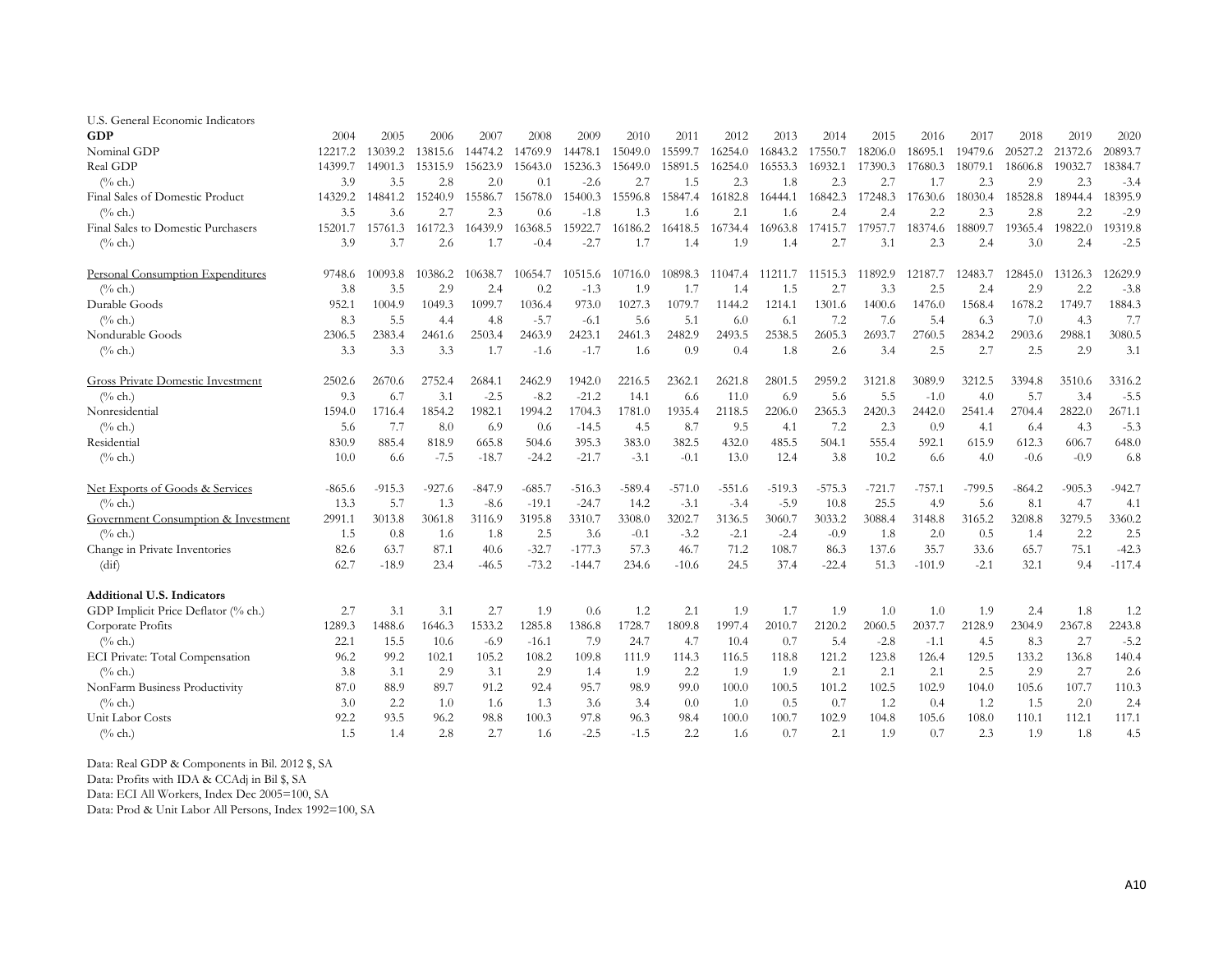| U.S. Employment                                            |               |               |                          |               |                  |                    |                 |                |                |              |               |               |               |               |               |              |                  |
|------------------------------------------------------------|---------------|---------------|--------------------------|---------------|------------------|--------------------|-----------------|----------------|----------------|--------------|---------------|---------------|---------------|---------------|---------------|--------------|------------------|
| <b>Payroll Survey: Current Employment Statistics (CES)</b> | 2004          | 2005          | 2006                     | 2007          | 2008             | 2009               | 2010            | 2011           | 2012           | 2013         | 2014          | 2015          | 2016          | 2017          | 2018          | 2019         | 2020             |
| Total Nonfarm                                              | 131,757       | 134,022       | 136,434                  | 137,978       | 137,225          | 131,289            | 130,337         | 131,922        | 134,157        | 136,356      | 138,922       | 141,804       | 144,333       | 146,595       | 148,893       | 150,900      | 142,252          |
| (dif)                                                      | 1,429         | 2,265         | 2,412                    | 1,544         | $-753$           | $-5,936$           | $-952$          | 1,585          | 2,235          | 2,199        | 2,567         | 2,882         | 2,529         | 2,262         | 2,298         | 2,007        | $-8,648$         |
| <b>Total Private</b>                                       | 110,139       | 112,218       | 114,459                  | 115,758       | 114,722          | 108,736            | 107,847         | 109,829        | 112,237        | 114,508      | 117,047       | 119,777       | 122,102       | 124,241       | 126,443       | 128,290      | 120,344          |
| (dif)                                                      | 1,392         | 2,079         | 2,241                    | 1,299         | $-1,036$         | -5,986             | $-889$          | 1,982          | 2,408          | 2,271        | 2,539         | 2,730         | 2,325         | 2,138         | 2,202         | 1,848        | $-7,947$         |
| <b>Financial Activities</b>                                | 8,105         | 8,197         | 8,367                    | 8,348         | 8,205            | 7,838              | 7,695           | 7,696          | 7,783          | 7,886        | 7,976         | 8,123         | 8,286         | 8,449         | 8,589         | 8,754        | 8,727            |
| (dif)                                                      | 28            | 92            | 170                      | $-19$         | $-143$           | $-367$             | $-143$          |                | 87             | 103          | -90           | 147           | 162           | 164           | 140           | 165          | $-27$            |
| Finance & Insurance                                        | 6,019         | 6,063         | 6,194                    | 6,179         | 6,076            | 5,844              | 5,761           | 5,769          | 5,828          | 5,886        | 5,931         | 6,035         | 6,147         | 6,261         | 6,336         | 6,434        | 6,502            |
| (dif)                                                      | $-1$          | 44            | 131                      | $-15$         | $-103$           | $-232$             | $-83$           | 8              | 59             | 57           | 45            | 105           | 112           | 114           | 76            | 97           | 68               |
| Securities                                                 | 813           | 834           | 869                      | 900           | 916              | 862                | 851             | 860            | 859            | 865          | 883           | 908           | 927           | 938           | 954           | 962          | 967              |
| (dif)                                                      | $\Omega$      | 21            | 35                       | 31            | 17               | $-54$              | $-12$           | -10            | $-1$           | 5            | 18            | 25            | 19            | 11            | 16            | 9            | $\overline{4}$   |
| Banking                                                    | 2,817         | 2,870         | 2,925                    | 2,866         | 2,732            | 2,590              | 2,550           | 2,554          | 2,583          | 2,614        | 2,564         | 2,571         | 2,609         | 2,644         | 2,651         | 2,649        | 2,656            |
| (dif)                                                      | 25            | 52            | 55                       | $-59$         | $-134$           | $-142$             | $-40$           | $\overline{4}$ | 29             | 31           | $-50$         | -7            | 38            | 35            | -6            | $-2$         | $\overline{7}$   |
| Real Estate & Rental & Leasing                             | 2,086         | 2,134         | 2,172                    | 2,169         | 2,129            | 1,994              | 1,934           | 1,927          | 1,955          | 2,000        | 2,045         | 2,088         | 2,138         | 2,189         | 2,253         | 2,320        | 2,225            |
| (dif)                                                      | 29            | 48            | 39                       | $-4$          | $-40$            | $-134$             | $-60$           | -7             | 28             | 45           | 45            | 43            | 50            | 50            | -64           | -68          | $-95$            |
| Information                                                | 3,118         | 3,061         | 3,038                    | 3,031         | 2,983            | 2,804              | 2,707           | 2,673          | 2,675          | 2,705        | 2,726         | 2,750         | 2,793         | 2,812         | 2,838         | 2,864        | 2,698            |
| (dif)                                                      | $-71$         | $-56$         | $-23$                    | $-7$          | $-48$            | $-180$             | $-96$<br>16,778 | $-34$          | $\overline{2}$ | 30<br>18,579 | 21            | 24            | 43            | 19<br>20,503  | 25            | 26<br>21,276 | $-166$<br>20,254 |
| Professional & Business Services                           | 16,435<br>408 | 16,997<br>562 | 17,620<br>623            | 18,001<br>381 | 17,798<br>$-203$ | 16,633             | 144             | 17,386<br>609  | 17,992<br>606  | 587          | 19,123<br>543 | 19,690<br>567 | 20,108<br>418 | 395           | 20,949<br>446 | 328          | $-1,023$         |
| (dif)<br>Educational & Health Services                     | 17,227        | 17,674        | 18,152                   | 18,676        | 19,228           | $-1,165$<br>19,628 | 19,973          | 20,322         | 20,769         | 21,085       | 21,436        | 22,025        | 22,639        | 23,189        | 23,636        | 24,162       | 23,234           |
| (dif)                                                      | 391           | 448           | 478                      | 524           | 553              | 399                | 345             | 349            | 447            | 315          | 352           | 589           | 614           | 550           | 447           | 526          | $-928$           |
| Leisure & Hospitality                                      | 12,492        | 12,813        | 13,109                   | 13,428        | 13,441           | 13,074             | 13,042          | 13,352         | 13,770         | 14,255       | 14,691        | 15,154        | 15,659        | 16,054        | 16,298        | 16,589       | 13,369           |
| (dif)                                                      | 317           | 321           | 296                      | 319           | 13               | $-367$             | $-32$           | 310            | 419            | 485          | 435           | 463           | 505           | 395           | 244           | 291          | $-3,219$         |
| Other Services                                             | 5,409         | 5,395         | 5,438                    | 5,493         | 5,515            | 5,366              | 5,331           | 5,361          | 5,430          | 5,483        | 5,567         | 5,621         | 5,690         | 5,769         | 5,831         | 5,890        | 5,396            |
| (dif)                                                      | -9            | $-15$         | 43                       | 55            | 22               | $-149$             | $-35$           | 30             | 70             | 53           | 84            | 55            | 69            | 79            | 62            | 60           | $-494$           |
| Trade, Transportation & Utilities                          | 25,475        | 25,894        | 26,205                   | 26,553        | 26,220           | 24,835             | 24,570          | 24,993         | 25,397         | 25,777       | 26,303        | 26,806        | 27,180        | 27,386        | 27,601        | 27,718       | 26,589           |
| (dif)                                                      | 247           | 419           | 311                      | 348           | $-333$           | $-1,386$           | $-265$          | 424            | 404            | 380          | 527           | 503           | 374           | 206           | 215           | 117          | $-1,129$         |
| Manufacturing                                              | 14,315        | 14,226        | 14,157                   | 13,878        | 13,403           | 11,848             | 11,529          | 11,727         | 11,927         | 12,019       | 12,185        | 12,335        | 12,353        | 12,438        | 12,687        | 12,817       | 12,182           |
| (dif)                                                      | $-194$        | $-89$         | -69                      | $-279$        | $-474$           | $-1,556$           | $-319$          | 198            | 200            | 92           | 165           | 150           | 18            | 86            | 249           | 129          | $-634$           |
| Construction                                               | 6,973         | 7,333         | 7,690                    | 7,627         | 7,162            | 6,017              | 5,518           | 5,530          | 5,646          | 5,857        | 6,151         | 6,460         | 6,727         | 6,965         | 7,287         | 7,494        | 7,274            |
| (dif)                                                      | 238           | 360           | 356                      | $-62$         | $-465$           | $-1,145$           | -499            | 12             | 116            | 212          | 294           | 309           | 267           | 239           | 321           | 207          | $-220$           |
| Government                                                 | 21,618        | 21,804        | 21,975                   | 22,219        | 22,503           | 22,553             | 22,490          | 22,093         | 21,920         | 21,847       | 21,875        | 22,027        | 22,230        | 22,354        | 22,450        | 22,610       | 21,909           |
| (dif)                                                      | 38            | 186           | 171                      | 244           | 284              | 50                 | $-63$           | $-397$         | $-173$         | $-72$        | 28            | 152           | 203           | 123           | 96            | 159          | $-701$           |
|                                                            |               |               |                          |               |                  |                    |                 |                |                |              |               |               |               |               |               |              |                  |
| <b>Other Employment Data</b>                               |               | 5.1           | 4.6                      | 4.6           | 5.8              | 9.3                | 9.6             | 8.9            | 8.1            | 7.4          |               | 5.3           | 4.9           |               | 3.9           | 3.7          | 8.1              |
| Unemployment Rate<br>(dif)                                 | 5.5<br>$-0.4$ | $-0.5$        | $-0.5$                   | 0.0           | 1.2              | 3.5                | 0.3             | $-0.7$         | $-0.9$         | $-0.7$       | 6.2<br>$-1.2$ | $-0.9$        | $-0.4$        | 4.3<br>$-0.5$ | $-0.5$        | $-0.2$       | 4.4              |
| Avg. Weekly Hours: Total Private (CES)                     | ×.            | $\sim$        | $\overline{\phantom{a}}$ | 34.4          | 34.3             | 33.9               | 34.1            | 34.3           | 34.4           | 34.5         | 34.5          | 34.5          | 34.4          | 34.4          | 34.5          | 34.4         | 34.6             |
| (dif)                                                      | $\sim$        | $-$           | $\sim$                   | $\sim$ $-$    | $-0.1$           | $-0.4$             | 0.3             | 0.2            | 0.1            | 0.0          | 0.1           | 0.0           | $-0.1$        | 0.0           | 0.1           | $-0.1$       | 0.2              |
| Avg. Wk. Earnings: Total Private (CES)                     | $\sim$        | $\sim$        | $\hspace{0.05cm} -$      | 719           | 739              | 750                | 771             | 791            | 808            | 826          | 844           | 863           | 883           | 905           | 934           | 963          | 1014             |
| (dif)                                                      | $\sim$        | $\sim$ $\sim$ | $\overline{\phantom{a}}$ | $\sim$ $-$    | 20               | 11                 | 21              | 20             | 17             | 18           | 19            | 19            | 19            | 22            | 29            | 28           | 52               |
| Initial Claims, SA                                         | 1483          | 1462          | 1354                     | 1390          | 1811             | 2486               | 1989            | 1805           | 1623           | 1488         | 1335          | 1204          | 1157          | 1057          | 955           | 945          | 5859             |
| (dif)                                                      | $-260$        | $-21$         | $-109$                   | 36            | 421              | 675                | $-497$          | $-184$         | $-181$         | $-136$       | $-153$        | $-131$        | $-47$         | $-101$        | $-102$        | $-10$        | 4915             |
| Continued Claims, SA                                       | 12698         | 11746         | 10641                    | 11041         | 14456            | 25169              | 19690           | 16533          | 14385          | 12906        | 11257         | 9821          | 9420          | 8493          | 7601          | 7363         | 44979            |
| (dif)                                                      | -2608         | $-952$        | $-1105$                  | 400           | 3415             | 10714              | $-5480$         | $-3157$        | $-2148$        | $-1479$      | $-1650$       | $-1436$       | $-401$        | $-927$        | $-892$        | $-239$       | 37616            |
| ISM Employment Diffusion Index, SA                         | 56.8          | 53.6          | 51.6                     | 52.7          | 44.8             | 41.9               | 57.4            | 57.1           | 52.9           | 52.4         | 54.9          | 50.7          | 49.2          | 56.8          | 56.8          | 50.9         | 44.3             |
| (dif)                                                      | 10.6          | $-3.3$        | $-2.0$                   | 1.0           | $-7.9$           | $-2.8$             | 15.4            | $-0.3$         | $-4.2$         | $-0.5$       | 2.5           | $-4.1$        | $-1.6$        | 7.6           | 0.0           | $-5.9$       | $-6.6$           |
| ISM Non-Mfg. Emp. Index, SA                                | 54.3          | 55.9          | 53.9                     | 52.1          | 43.8             | 40.0               | 49.8            | 52.4           | 53.5           | 54.2         | 54.8          | 56.0          | 52.6          | 55.2          | 56.9          | 54.9         | 46.1             |
| (dif)                                                      | 3.6           | 1.6           | $-2.0$                   | $-1.8$        | $-8.3$           | $-3.8$             | 9.8             | 2.6            | 1.1            | 0.8          | 0.5           | 1.2           | $-3.4$        | 2.6           | 1.7           | $-2.0$       | $-8.9$           |
|                                                            |               |               |                          |               |                  |                    |                 |                |                |              |               |               |               |               |               |              |                  |

Data: CES and Claims in Ths.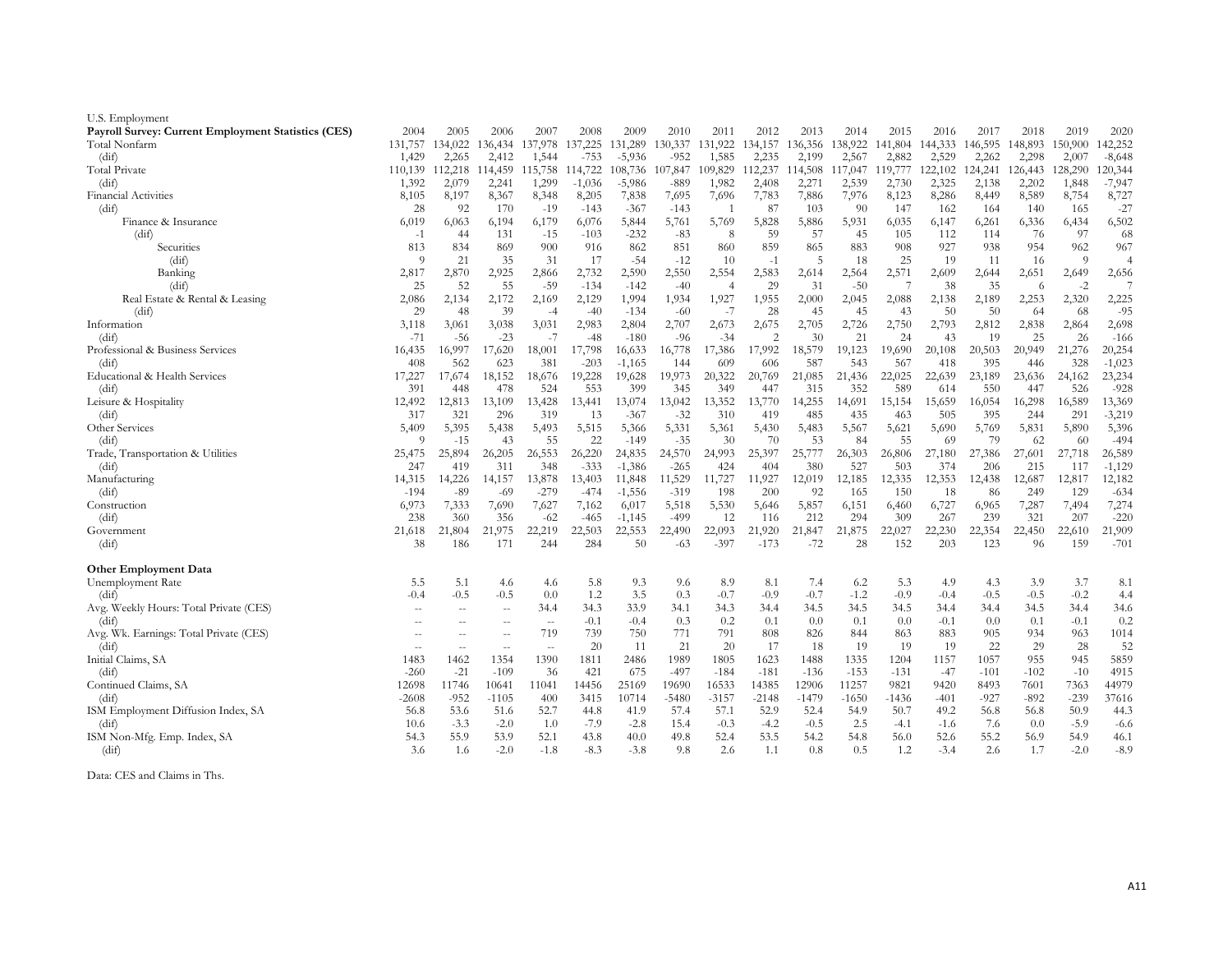| The U.S. Consumer & Housing Market                        |         |         |         |         |         |         |         |         |                 |         |         |         |         |         |         |         |         |
|-----------------------------------------------------------|---------|---------|---------|---------|---------|---------|---------|---------|-----------------|---------|---------|---------|---------|---------|---------|---------|---------|
| Personal Income, Consumption and Credit                   | 2004    | 2005    | 2006    | 2007    | 2008    | 2009    | 2010    | 2011    | 2012            | 2013    | 2014    | 2015    | 2016    | 2017    | 2018    | 2019    | 2020    |
| Total Personal Income                                     | 10044.3 | 10604.9 | 11384.7 | 12021.4 | 12477.6 | 12080.4 | 12594.5 | 13339.3 | 14014.3         | 14193.6 | 14976.6 | 15685.2 | 16096.9 | 16850.2 | 17706.0 | 18424.4 | 19627.6 |
| $(\%$ ch.)                                                | 5.7     | 5.6     | 7.4     | 5.6     | 3.8     | $-3.2$  | 4.3     | 5.9     | 5.1             | 1.3     | 5.5     | 4.7     | 2.6     | 4.7     | 5.1     | 4.1     | 6.5     |
| Disposable Personal Income                                | 8995.5  | 9392.5  | 10027.7 | 10528.9 | 10970.1 | 10928.0 | 11356.9 | 11885.6 | 12504.8         | 12517.3 | 13192.0 | 13745.3 | 14138.7 | 14801.2 | 15629.7 | 16219.3 | 17432.0 |
| $(\%$ ch.)                                                | 5.9     | 4.4     | 6.8     | 5.0     | 4.2     | $-0.4$  | 3.9     | 4.7     | 5.2             | 0.1     | 5.4     | 4.2     | 2.9     | 4.7     | 5.6     | 3.8     | 7.5     |
| Wage Rate (\$)                                            | 41141   | 42463   | 44392   | 46358   | 47618   | 47604   | 48891   | 50228   | 51640           | 52172   | 53814   | 55423   | 56058   | 57807   | 59776   | 61785   | 66455   |
| $(\%$ ch.)                                                | 4.4     | 3.2     | 4.5     | 4.4     | 2.7     | 0.0     | 2.7     | 2.7     | 2.8             | 1.0     | 3.1     | 3.0     | 1.1     | 3.1     | 3.4     | 3.4     | 7.6     |
| Personal Consumption Expenditures (PCE)                   | 8232.0  | 8769.1  | 9277.2  | 9746.6  | 10050.1 | 9891.2  | 10260.3 | 10698.9 | 11047.4         | 11363.5 | 11847.7 | 12263.5 | 12693.3 | 13239.1 | 13913.5 | 14428.7 | 14047.6 |
| $(\%$ ch.)                                                | 6.3     | 6.5     | 5.8     | 5.1     | 3.1     | $-1.6$  | 3.7     | 4.3     | 3.3             | 2.9     | 4.3     | 3.5     | 3.5     | 4.3     | 5.1     | 3.7     | $-2.6$  |
| Consumer Installment Credit: Total Outstanding            | 2192.2  | 2290.9  | 2456.7  | 2609.5  | 2643.8  | 2555.0  | 2646.8  | 2756.2  | 2912.9          | 3090.5  | 3309.5  | 3400.2  | 3636.4  | 3830.8  | 4007.0  | 4192.2  | 4184.9  |
| $(\%$ ch.)                                                | 5.5     | 4.5     | 7.2     | 6.2     | 1.3     | $-3.4$  | 3.6     | 4.1     | 5.7             | 6.1     | 7.1     | 2.7     | 6.9     | 5.3     | 4.6     | 4.6     | $-0.2$  |
| Personal Saving as a % of Disposable Personal Income, (%) | 5.0     | 2.9     | 3.6     | 3.4     | 4.6     | 5.9     | 6.2     | 6.8     | 8.6             | 6.1     | 7.1     | 7.5     | 7.0     | 7.3     | 7.6     | 7.6     | 16.3    |
| <b>Retail Sales</b>                                       |         |         |         |         |         |         |         |         |                 |         |         |         |         |         |         |         |         |
| Total Retail Sales & Food Services                        | 319.5   | 340.3   | 358.3   | 370.2   | 365.3   | 338.8   | 357.0   | 383.1   | 401.7           | 417.0   | 434.5   | 445.7   | 457.4   | 478.3   | 499.1   | 515.5   | 516.8   |
| $(\%$ ch.)                                                | 6.1     | 6.5     | 5.3     | 3.3     | $-1.3$  | $-7.2$  | 5.4     | 7.3     | 4.8             | 3.8     | 4.2     | 2.6     | 2.6     | 4.6     | 4.4     | 3.3     | 0.3     |
| excl. Food Services & Drinking Places                     | 288.4   | 307.2   | 323.0   | 333.1   | 327.3   | 301.1   | 318.0   | 341.8   | 358.1           | 371.6   | 386.4   | 393.7   | 402.7   | 420.5   | 438.0   | 451.0   | 464.9   |
| $(\%$ ch.)                                                | 6.1     | 6.5     | 5.2     | 3.1     | $-1.7$  | $-8.0$  | 5.6     | 7.5     | 4.8             | 3.8     | 4.0     | 1.9     | 2.3     | 4.4     | 4.2     | 3.0     | 3.1     |
| excl. Autos & Gasoline Stations                           | 220.5   | 234.8   | 248.0   | 256.6   | 258.4   | 250.2   | 257.7   | 270.9   | 281.7           | 290.6   | 303.4   | 315.9   | 325.5   | 339.4   | 355.2   | 369.5   | 377.3   |
| $(\%$ ch.)                                                | 6.1     | 6.5     | 5.6     | 3.5     | 0.7     | $-3.2$  | 3.0     | 5.1     | 4.0             | 3.2     | 4.4     | 4.1     | 3.0     | 4.3     | 4.6     | 4.0     | 2.1     |
| <b>TCB Consumer Confidence Index</b>                      |         |         |         |         |         |         |         |         |                 |         |         |         |         |         |         |         |         |
| Overall                                                   | 96.1    | 100.3   | 105.9   | 103.3   | 57.9    | 45.2    | 54.5    | 58.1    | 67.1            | 73.2    | 86.9    | 98.0    | 99.8    | 120.5   | 130.1   | 128.3   | 101.0   |
| (dif)                                                     | 16.3    | 4.2     | 5.6     | $-2.5$  | $-45.4$ | $-12.7$ | 9.3     | 3.6     | 8.9             | 6.2     | 13.7    | 11.1    | 1.9     | 20.7    | 9.6     | $-1.8$  | $-27.3$ |
| Present Situation                                         | 94.9    | 116.1   | 130.2   | 128.8   | 69.9    | 24.0    | 25.7    | 36.1    | 49.8            | 67.6    | 87.4    | 111.7   | 120.3   | 144.8   | 164.8   | 169.8   | 109.8   |
| (dif)                                                     | 26.9    | 21.2    | 14.1    | $-1.4$  | $-58.9$ | $-45.8$ | 1.7     | 10.5    | 13.7            | 17.8    | 19.8    | 24.3    | 8.7     | 24.4    | 20.0    | 5.1     | $-60.0$ |
| Expectations                                              | 96.9    | 89.7    | 89.7    | 86.4    | 50.0    | 59.4    | 73.7    | 72.8    | 78.6            | 77.0    | 86.6    | 88.8    | 86.1    | 104.3   | 107.0   | 100.6   | 95.2    |
| (dif)                                                     | 9.1     | $-7.1$  | $-0.1$  | $-3.3$  | $-36.4$ | 9.4     | 14.3    | $-0.9$  | 5.8             | $-1.6$  | 9.6     | 2.3     | -2.7    | 18.1    | 2.7     | $-6.4$  | $-5.4$  |
| The Reuters/UM Index of Consumer Sentiment                |         |         |         |         |         |         |         |         |                 |         |         |         |         |         |         |         |         |
| Overall                                                   | 95.2    | 88.6    | 87.3    | 85.6    | 63.8    | 66.3    | 71.8    | 67.4    | 76.5            | 79.2    | 84.1    | 92.9    | 91.8    | 96.8    | 98.4    | 96.0    | 81.5    |
| (dif)                                                     | 7.6     | $-6.7$  | $-1.2$  | $-1.7$  | $-21.8$ | 2.5     | 5.6     | $-4.5$  | 9.2             | 2.7     | 4.9     | 8.8     | $-1.1$  | 4.9     | 1.6     | $-2.4$  | $-14.4$ |
| Expectations                                              | 88.5    | 77.4    | 75.9    | 75.6    | 57.3    | 64.1    | 66.0    | 59.8    | 70.7            | 70.7    | 75.0    | 84.9    | 81.8    | 86.5    | 88.2    | 86.5    | 75.4    |
| (dif)                                                     | 7.1     | $-11.1$ | $-1.5$  | $-0.3$  | $-18.3$ | 6.8     | 1.9     | $-6.2$  | 10.9            | 0.0     | 4.3     | 9.9     | $-3.1$  | 4.7     | 1.7     | $-1.7$  | $-11.1$ |
| <b>Housing Market</b>                                     |         |         |         |         |         |         |         |         |                 |         |         |         |         |         |         |         |         |
| New Single-Family Homes Sold                              | 1201    | 1279    | 1049    | 769     | 482     | 374     | 321     | 306     | 368             | 430     | 440     | 503     | 561     | 616     | 614     | 683     | 828     |
| $(\%$ ch.)                                                | 10.1    | 6.5     | $-18.0$ | $-26.7$ | $-37.3$ | $-22.4$ | $-14.2$ | $-4.6$  | 20.1            | 16.8    | 2.4     | 14.2    | 11.5    | 9.9     | $-0.3$  | 11.3    | 21.1    |
| Existing Single-Family Homes Sold                         | 5914    | 6181    | 5712    | 4418    | 3655    | 3868    | 3705    | 3793    | 4125            | 4475    | 4338    | 4623    | 4822    | 4904    | 4736    | 4749    | 5076    |
| $(^{0}/_{0}$ ch.)                                         | 8.6     | 4.5     | $-7.6$  | $-22.6$ | $-17.3$ | 5.8     | $-4.2$  | 2.4     | $\!\!\!\!\!8.8$ | 8.5     | $-3.1$  | 6.6     | 4.3     | 1.7     | $-3.4$  | 0.3     | 6.9     |
| <b>Housing Starts</b>                                     | 1950    | 2073    | 1812    | 1342    | 900     | 554     | 586     | 612     | 784             | 928     | 1000    | 1107    | 1177    | 1205    | 1247    | 1292    | 1397    |
| $\frac{6}{6}$ ch.)                                        | 5.2     | 6.3     | $-12.6$ | $-25.9$ | $-32.9$ | $-38.4$ | 5.7     | 4.5     | 28.1            | 18.4    | 7.8     | 10.6    | 6.4     | 2.4     | 3.5     | 3.6     | 8.1     |
| Housing Permits                                           | 2058    | 2160    | 1844    | 1392    | 896     | 582     | 604     | 624     | 829             | 988     | 1052    | 1178    | 1205    | 1285    | 1329    | 1385    | 1479    |
| $(\%$ ch.)                                                | 9.0     | 5.0     | $-14.6$ | $-24.5$ | $-35.6$ | $-35.0$ | 3.7     | 3.4     | 32.8            | 19.3    | 6.5     | 11.9    | 2.4     | 6.6     | 3.4     | 4.3     | 6.8     |
| Median New Single-Family Home Price                       | 217.8   | 234.2   | 243.1   | 243.7   | 230.4   | 214.5   | 221.2   | 224.3   | 242.1           | 265.1   | 283.2   | 293.7   | 306.5   | 321.6   | 323.1   | 319.3   | 335.0   |
| $(\%$ ch.)                                                | 13.8    | 7.5     | 3.8     | 0.3     | $-5.5$  | $-6.9$  | 3.1     | 1.4     | 7.9             | 9.5     | 6.8     | 3.7     | 4.3     | 4.9     | 0.5     | $-1.2$  | 4.9     |
| Median Existing Single-Family Home Price                  | 192.8   | 217.5   | 221.9   | 215.5   | 195.8   | 172.5   | 172.7   | 164.9   | 175.8           | 195.9   | 207.1   | 221.4   | 233.6   | 247.5   | 259.5   | 272.3   | 298.7   |
| $(\%$ ch.)                                                | 8.1     | 12.8    | 2.0     | $-2.9$  | $-9.2$  | $-11.9$ | 0.1     | $-4.5$  | 6.6             | 11.5    | 5.7     | 6.9     | 5.6     | 5.9     | 4.8     | 5.0     | 9.7     |
|                                                           |         |         |         |         |         |         |         |         |                 |         |         |         |         |         |         |         |         |

Data: Income & Consumption in Bil. \$, SA Data: Credit & Retail Sales in Bil. \$, SA Data: Home Sales, Starts & Permits in Ths., SA Data: Home Prices in Ths. \$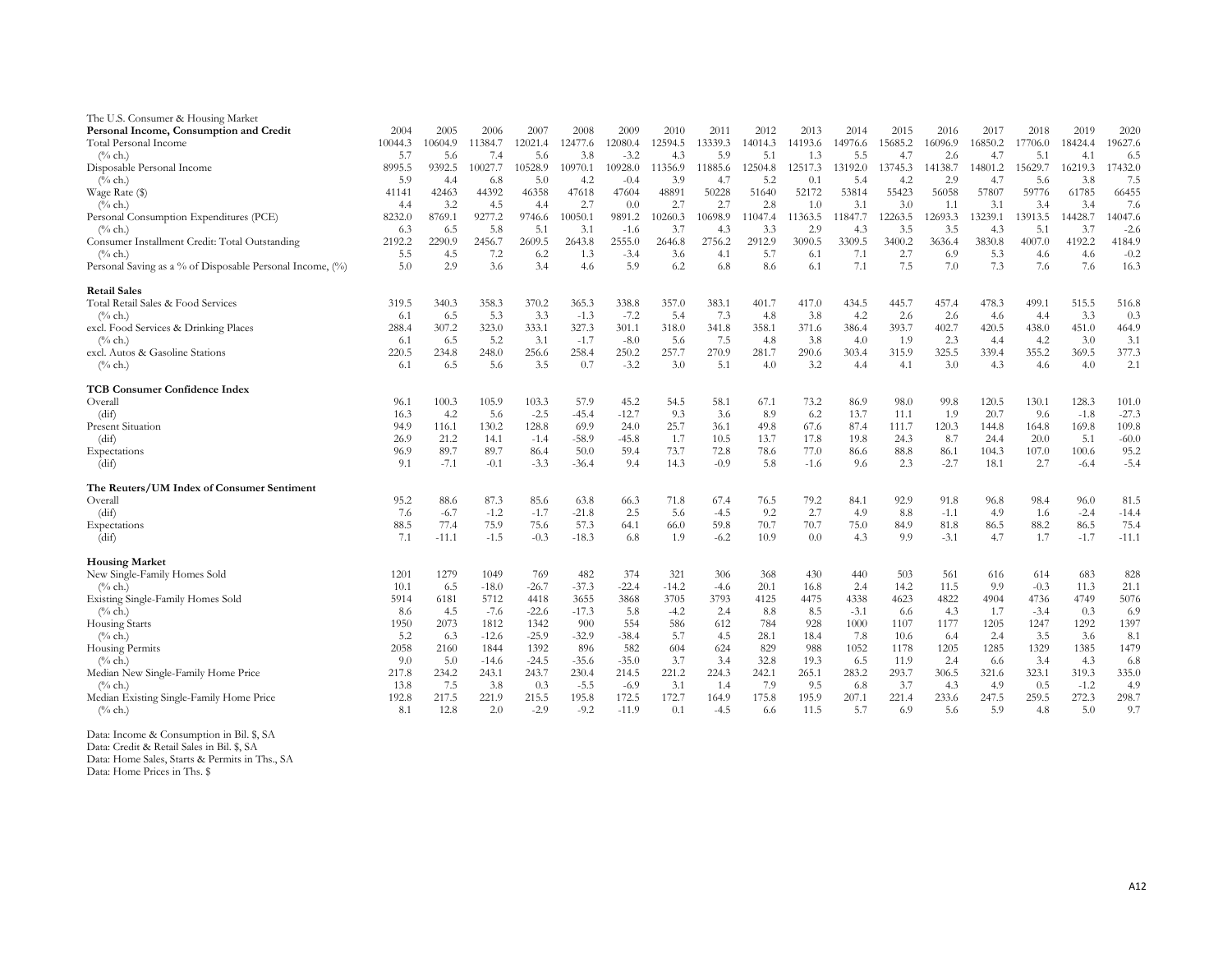| U.S. Price and Production                                        |       |        |        |        |        |         |       |        |        |               |        |         |         |       |       |         |         |
|------------------------------------------------------------------|-------|--------|--------|--------|--------|---------|-------|--------|--------|---------------|--------|---------|---------|-------|-------|---------|---------|
| Consumer Price Index, (1982-84=100, SA)                          | 2004  | 2005   | 2006   | 2007   | 2008   | 2009    | 2010  | 2011   | 2012   | 2013          | 2014   | 2015    | 2016    | 2017  | 2018  | 2019    | 2020    |
| All Items                                                        | 188.9 | 195.3  | 201.6  | 207.3  | 215.3  | 214.6   | 218.1 | 224.9  | 229.6  | 233.0         | 236.7  | 237.0   | 240.0   | 245.1 | 251.1 | 255.7   | 258.8   |
| $\frac{0}{6}$ ch.)                                               | 2.7   | 3.4    | 3.2    | 2.9    | 3.8    | $-0.3$  | 1.6   | 3.1    | 2.1    | 1.5           | 1.6    | 0.1     | 1.3     | 2.1   | 2.4   | 1.8     | 1.2     |
| Core (All Items Less Food & Energy)                              | 196.6 | 200.9  | 205.9  | 210.7  | 215.6  | 219.2   | 221.3 | 225.0  | 229.8  | 233.8         | 237.9  | 242.3   | 247.6   | 252.2 | 257.6 | 263.2   | 267.7   |
| $(\%$ ch.)                                                       | 1.8   | 2.1    | 2.5    | 2.3    | 2.3    | 1.7     | 1.0   | 1.7    | 2.1    | 1.8           | 1.8    | 1.8     | 2.2     | 1.8   | 2.1   | 2.2     | 1.7     |
| Commodities                                                      | 154.7 | 160.2  | 164.0  | 167.5  | 174.7  | 169.8   | 174.6 | 183.8  | 187.6  | 187.7         | 187.9  | 181.7   | 179.2   | 181.3 | 184.6 | 185.3   | 184.9   |
| $(^{0}/_{0}$ ch.)                                                | 2.3   | 3.5    | 2.4    | 2.2    | 4.3    | $-2.8$  | 2.9   | 5.3    | 2.0    | 0.1           | 0.1    | $-3.3$  | $-1.3$  | 1.1   | 1.8   | 0.4     | $-0.2$  |
| Services                                                         | 222.8 | 230.1  | 238.9  | 246.8  | 255.5  | 259.2   | 261.3 | 265.8  | 271.4  | 277.9         | 285.1  | 291.7   | 299.9   | 308.1 | 316.6 | 325.1   | 332.0   |
| $(\%$ ch.)                                                       | 2.9   | 3.3    | 3.8    | 3.3    | 3.5    | 1.4     | 0.8   | 1.7    | 2.1    | 2.4           | 2.6    | 2.3     | 2.8     | 2.7   | 2.8   | 2.7     | 2.1     |
| <b>Personal Consumption Expenditures</b>                         |       |        |        |        |        |         |       |        |        |               |        |         |         |       |       |         |         |
| PCE C-W Price Index, $(2000 = 100, SA)$                          | 84.4  | 86.9   | 89.3   | 91.6   | 94.3   | 94.1    | 95.7  | 98.2   | 100.0  | 101.4         | 102.9  | 103.1   | 104.1   | 106.1 | 108.3 | 109.9   | 111.2   |
| $(\%$ ch.)                                                       | 2.5   | 2.9    | 2.8    | 2.6    | 3.0    | $-0.3$  | 1.8   | 2.5    | 1.9    | 1.4           | 1.5    | 0.2     | 1.0     | 1.8   | 2.1   | 1.5     | 1.2     |
| PCE C-W Price Index Less Food & Energy, (2000 = 100, SA)         | 86.5  | 88.4   | 90.6   | 92.6   | 94.4   | 95.3    | 96.7  | 98.2   | 100.0  | 101.5         | 103.2  | 104.5   | 106.1   | 107.9 | 110.1 | 112.0   | 113.6   |
| $(\%$ ch.)                                                       | 2.0   | 2.2    | 2.4    | 2.2    | 2.0    | 0.9     | 1.4   | 1.6    | 1.8    | 1.5           | 1.6    | 1.3     | 1.6     | 1.7   | 2.0   | 1.7     | 1.4     |
| <b>Producer Price Index</b>                                      |       |        |        |        |        |         |       |        |        |               |        |         |         |       |       |         |         |
| Final Demand (Nov. 2009=100, SA)                                 |       |        |        |        |        | --      | 101.8 | 105.7  | 107.7  | 109.1         | 110.9  | 109.9   | 110.4   | 113.0 | 116.2 | 118.2   | 118.4   |
| $(\%$ ch.)                                                       |       |        |        |        |        |         |       | 3.9    | 1.8    | 1.4           | 1.6    | $-0.9$  | 0.4     | 2.3   | 2.9   | 1.7     | 0.2     |
| Final Demand Less Food, Energy & Trade Svcs. (Aug. 2013=100, SA) |       |        |        |        |        |         |       |        |        | $\sim$ $\sim$ | 101.5  | 102.1   | 103.3   | 105.4 | 108.4 | 110.6   | 111.4   |
| $(\%$ ch.)                                                       |       |        |        |        |        |         |       |        |        |               |        | 0.6     | 1.2     | 2.1   | 2.9   | 2.0     | 0.7     |
| West Texas Intermediate Oil Price, (\$ per Bbl)                  | 41.4  | 56.5   | 66.0   | 72.3   | 99.6   | 61.7    | 79.4  | 94.9   | 94.1   | 97.9          | 93.3   | 48.7    | 43.1    | 50.9  | 64.9  | 57.0    | 39.2    |
| $(\%$ ch.)                                                       | 33.2  | 36.3   | 16.9   | 9.5    | 37.7   | $-38.1$ | 28.8  | 19.5   | $-0.8$ | 4.0           | $-4.7$ | $-47.8$ | $-11.4$ | 17.9  | 27.6  | $-12.2$ | $-31.2$ |
| Production                                                       |       |        |        |        |        |         |       |        |        |               |        |         |         |       |       |         |         |
| Industrial Production, (Index 2002=100, SA)                      | 93.8  | 96.9   | 99.1   | 101.7  | 98.1   | 86.9    | 91.7  | 94.6   | 97.4   | 99.3          | 102.3  | 100.9   | 98.7    | 100.0 | 103.2 | 102.3   | 95.0    |
| $(%$ ch.)                                                        | 2.7   | 3.4    | 2.2    | 2.6    | $-3.5$ | $-11.5$ | 5.5   | 3.1    | 3.0    | 2.0           | 3.0    | $-1.4$  | $-2.2$  | 1.3   | 3.2   | $-0.8$  | $-7.2$  |
| Purchasing Managers Index                                        | 59.1  | 54.5   | 53.2   | 52.4   | 46.4   | 47.3    | 56.8  | 55.1   | 51.4   | 53.4          | 55.5   | 51.3    | 51.4    | 57.4  | 58.8  | 51.3    | 52.5    |
| (dif)                                                            | 7.4   | $-4.6$ | $-1.3$ | $-0.7$ | $-6.1$ | 0.9     | 9.5   | $-1.7$ | $-3.7$ | 2.0           | 2.0    | $-4.2$  | 0.1     | 6.1   | 1.3   | $-7.5$  | 1.2     |
| <b>Business Activity</b>                                         | 62.5  | 60.2   | 58.0   | 56.0   | 47.4   | 48.1    | 57.5  | 57.2   | 57.6   | 56.6          | 59.6   | 60.8    | 58.0    | 60.2  | 61.5  | 57.9    | 56.1    |
| (dif)                                                            | 4.2   | $-2.3$ | $-2.2$ | $-2.0$ | $-8.6$ | 0.7     | 9.4   | $-0.3$ | 0.4    | $-1.0$        | 3.0    | 1.1     | $-2.7$  | 2.1   | 1.4   | $-3.6$  | $-1.8$  |
| <b>Total New Orders</b>                                          | 186.3 | 203.7  | 219.5  | 230.2  | 216.2  | 153.4   | 188.9 | 208.4  | 219.9  | 231.7         | 238.8  | 223.7   | 220.2   | 226.4 | 237.9 | 246.2   | 212.6   |
| $(\%$ ch.)                                                       | 6.3   | 9.4    | 7.7    | 4.9    | $-6.1$ | $-29.0$ | 23.1  | 10.3   | 5.5    | 5.4           | 3.0    | $-6.3$  | $-1.6$  | 2.8   | 5.1   | 3.5     | $-13.6$ |
| <b>Excluding Defense</b>                                         | 177.0 | 195.5  | 209.0  | 219.4  | 202.6  | 143.0   | 175.1 | 194.9  | 207.2  | 220.9         | 226.8  | 212.9   | 207.7   | 214.7 | 224.2 | 231.6   | 199.5   |
| $(\%$ ch.)                                                       | 6.9   | 10.4   | 6.9    | 5.0    | $-7.7$ | $-29.4$ | 22.4  | 11.3   | 6.3    | 6.7           | 2.7    | $-6.1$  | $-2.4$  | 3.4   | 4.4   | 3.3     | $-13.8$ |
| Inventory/Sales Ratios, SA                                       |       |        |        |        |        |         |       |        |        |               |        |         |         |       |       |         |         |
| <b>Total Business</b>                                            | 1.3   | 1.3    | 1.3    | 1.3    | 1.3    | 1.4     | 1.3   | 1.3    | 1.3    | 1.3           | 1.3    | 1.4     | 1.4     | 1.4   | 1.4   | 1.4     | 1.4     |
| Manufacturing                                                    | 1.2   | 1.2    | 1.2    | 1.2    | 1.3    | 1.4     | 1.3   | 1.3    | 1.3    | 1.3           | 1.3    | 1.4     | 1.4     | 1.4   | 1.4   | 1.5     | 1.6     |

Data: Orders in Bil. \$, SA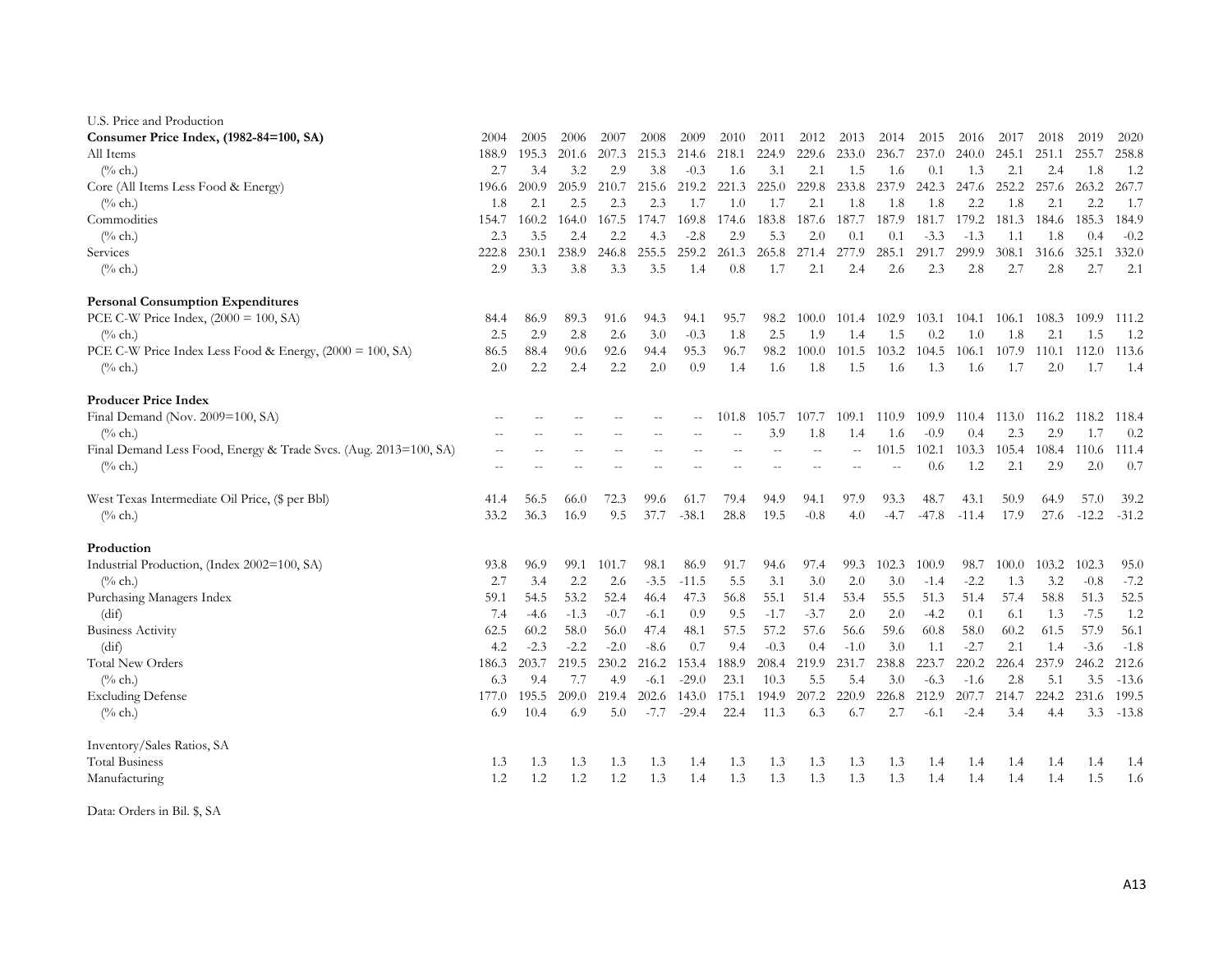| Rates & Trade                                        |                |            |            |         |         |                                    |                          |                                                   |                          |         |            |         |                       |            |            |              |              |
|------------------------------------------------------|----------------|------------|------------|---------|---------|------------------------------------|--------------------------|---------------------------------------------------|--------------------------|---------|------------|---------|-----------------------|------------|------------|--------------|--------------|
| Rates                                                | 2004           | 2005       | 2006       | 2007    | 2008    | 2009                               | 2010                     | 2011                                              | 2012                     | 2013    | 2014       | 2015    | 2016                  | 2017       | 2018       | 2019         | 2020         |
| M2 Money Stock, (Bil. \$, SA)                        | 6417.2         | 6680.1     | 7069.5     | 7469.4  | 8189.7  | 8493.1                             | 8799.4                   | 9657.7                                            | 10451.5                  | 11020.3 | 11674.0    | 12340.1 | 13214.2               | 13854.8    | 4373.9     | 15325.8      | 19129.5      |
| $(%$ ch.)                                            | 5.8            | 4.1        | 5.8        | 5.7     | 9.6     | 3.7                                | 3.6                      | 9.8                                               | 8.2                      | 5.4     | 5.9        | 5.7     | 7.1                   | 4.8        | 3.7        | 6.6          | 24.8         |
| Discount Rate, (% P.A.)                              | 2.3            | 4.2        | 6.0        | 5.9     | 2.4     | 0.5                                | 0.7                      | 0.8                                               | 0.8                      | 0.8     | 0.8        | 0.8     | 1.0                   | 1.6        | 2.4        | 2.8          | 0.7          |
| Federal Funds Target Rate, (%)                       | 2.3            | 4.3        | 5.3        | 4.3     | 0.1     | 0.1                                | 0.1                      | 0.1                                               | 0.1                      | 0.1     | 0.1        | 0.4     | 0.6                   | 1.4        | 2.4        | 1.6          | 0.1          |
| Federal Funds Effective Rate, (% P.A.)               | 1.4            | 3.2        | 5.0        | 5.0     | 1.9     | 0.2                                | 0.2                      | 0.1                                               | 0.1                      | 0.1     | 0.1        | 0.1     | 0.4                   | 1.0        | 1.8        | 2.2          | 0.4          |
| Prime Rate, (% P.A.)                                 | 4.3            | 6.2        | 8.0        | 8.1     | 5.1     | 3.3                                | 3.3                      | 3.3                                               | 3.3                      | 3.3     | 3.3        | 3.3     | 3.5                   | 4.1        | 4.9        | 5.3          | 3.5          |
| 3-Month T-Bill Auction Average, (%)                  | 1.4            | 3.2        | 4.8        | 4.4     | 1.4     | 0.2                                | 0.1                      | 0.1                                               | 0.1                      | 0.1     | 0.0        | 0.1     | 0.3                   | 1.0        | 2.0        | 2.1          | 0.4          |
| 10-Year T-Bond Nominal, (% P.A.)                     | 4.3            | 4.3        | 4.8        | 4.6     | 3.7     | 3.3                                | 3.2                      | 2.8                                               | 1.8                      | 2.4     | 2.5        | 2.1     | 1.8                   | 2.3        | 2.9        | 2.1          | 0.9          |
| 10-Year T-Bond minus FFunds Rate (Y.Curve)           | 293            | 108        | $-17$      | $-39$   | 174     | 310                                | 304                      | 268                                               | 166                      | 224     | 245        | 200     | 145                   | 133        | 108        | $-1$         | 52           |
| Moodys AAA Corporate, (% P.A.)                       | 5.63           | 5.23       | 5.59       | 5.56    | 5.63    | 5.31                               | 4.94                     | 4.64                                              | 3.67                     | 4.24    | 4.16       | 3.89    | 3.67                  | 3.74       | 3.93       | 3.39         | 2.48         |
| AAA minus 10-Year Bond                               | 135            | 94         | 79         | 93      | 196     | 205                                | 173                      | 185                                               | 187                      | 188     | 162        | 175     | 182                   | 141        | 102        | 124          | 158          |
| Municipal Bond Yield Average, (%, Seasoned)          | 4.75           | 4.52       | 4.45       | 4.35    | 5.03    | 5.08                               | 4.56                     | 4.97                                              | 3.79                     | 4.14    | 3.94       | 3.68    | 3.19                  | 3.47       | 3.67       | 3.06         | 2.48         |
| New York Stock Exchange Vol. (Mil.)                  | 31,833         | 35,945     | 39,583     | 44,336  | 55,024  | 45,775                             | 37,054                   | 31,989                                            | 23,900                   | 21,721  | 21,826     | 24,924  | 26,375                | 22,523     | $\sim$     | $\sim$       | $\sim$       |
| Dow Jones Industrials, (Index 1920=100, Monthly End) | 10,783         | 10,718     | 12,463     | 13,265  | 8,776   | 10,428                             | 11,578                   | 12,218                                            | 13,104                   | 16,577  | 17,823     | 17,425  | 19,763                | 24,719     | 23,327     | 28,538       | 30,606       |
| S&P 500 Stock Price (Index 1941-43=10, Monthly Avg)  | 1,131          | 1,207      | 1,311      | 1,477   | 1,221   | 947                                | 1,139                    | 1,269                                             | 1,380                    | 1,643   | 1,931      | 2,061   | 2,092                 | 2,448      | 2,745      | 2,913        | 3,219        |
| S&P Common Stock P/E Ratio, (%, NSA, Month Avg)      | 22.7           | 19.8       | 18.1       | 18      | 20.6    | $\sim$                             | $\overline{\phantom{a}}$ | $\sim$                                            | $\overline{\phantom{a}}$ | $\sim$  | $\sim$     | $\sim$  | $\sim$                | $\sim$     | $\sim$     | $\sim$ $-$   | $\sim$       |
| Nasdaq Composite Index, (Index Feb 05 1971=100)      | 1,987          | 2,099      | 2,265      | 2,577   | 2,162   | 1,841                              | 2,348                    | 2,680                                             | 2,966                    | 3,538   | 4,374      | 4,943   | 4,982                 | 6,231      | 7,419      | 7,937        | 10,193       |
| Trade, (Bil. \$, SA)                                 |                |            |            |         |         |                                    |                          |                                                   |                          |         |            |         |                       |            |            |              |              |
| <b>Total Exports</b>                                 | 96.8           | 107.2      | 121.5      | 137.8   | 153.5   | 131.9                              | 154.5                    | 177.3                                             | 184.7                    | 190.0   | 198.0      | 188.7   | 184.7                 | 198.9      | 211.6      | 210.7        | 177.9        |
| $(^{0}/_{0}$ ch.)                                    | 13.8           | 10.7       | 13.3       | 13.4    | 11.4    | $-14.0$                            | 17.1                     | 14.8                                              | 4.2                      | 2.9     | 4.2        | $-4.7$  | $-2.1$                | 7.7        | 6.4        | $-0.4$       | $-15.6$      |
| <b>Total Imports</b>                                 | 147.6          | 166.7      | 184.9      | 196.6   | 212.5   | 163.9                              | 195.7                    | 223.0                                             | 229.5                    | 229.9   | 238.9      | 230.4   | 226.6                 | 241.8      | 259.9      | 258.7        | 234.3        |
| $(%$ ch.)                                            | 17.0           | 12.9       | 11.0       | 6.3     | 8.1     | $-22.9$                            | 19.4                     | 13.9                                              | 2.9                      | 0.2     | 3.9        | $-3.6$  | $-1.6$                | 6.7        | 7.5        | $-0.5$       | $-9.5$       |
| Total Trade Balance                                  | $-50.8$        | $-59.5$    | $-63.5$    | $-58.8$ | $-59.1$ | $-32.0$                            | $-41.2$                  | $-45.7$                                           | $-44.8$                  | $-39.9$ | $-40.9$    | $-41.7$ | $-41.9$               | $-42.8$    | $-48.3$    | $-48.0$      | $-56.4$      |
| $(\%$ ch.)                                           | 23.5           | 17.1       | 6.6        | $-7.4$  | 0.5     | $-45.9$                            | 28.9                     | 10.9                                              | $-2.0$                   | $-11.0$ | 2.5        | 2.1     | 0.5                   | 2.1        | 12.9       | $-0.6$       | 17.4         |
| Import Price Index, (2000=100, NSA)                  |                |            |            |         |         |                                    |                          |                                                   |                          |         |            |         |                       |            |            |              |              |
| <b>Total Imports</b>                                 | 102.3          | 110.0      | 115.4      | 120.2   | 134.1   | 118.6                              | 126.8                    | 140.6                                             | 141.0                    | 139.5   | 138.0      | 123.9   | 119.8                 | 123.3      | 127.1      | 125.5        | 122.4        |
| $(\%$ ch.)                                           | 5.6            | 7.5        | 4.9        | 4.2     | 11.5    | $-11.5$                            | 6.9                      | 10.9                                              | 0.3                      | $-1.1$  | $-1.1$     | $-10.2$ | $-3.3$                | 2.9        | 3.1        | $-1.3$       | $-2.5$       |
| <b>Excluding Fuels</b>                               | 102.9          | 104.9      | 106.9      | 109.6   | 115.0   | 111.6                              | 114.6                    | 119.7                                             | 120.7                    | 119.7   | 119.5      | 116.6   | 115.0                 | 116.1      | 117.6      | 116.3        | 116.6        |
| $(\%$ ch.)                                           | 2.4            | 1.9        | 1.9        | 2.6     | 4.9     | $-3.0$                             | 2.7                      | 4.5                                               | 0.8                      | $-0.8$  | $-0.2$     | $-2.4$  | $-1.4$                | 1.0        | 1.3        | $-1.1$       | 0.3          |
| Canada (% ch.)                                       | 8.7            | 9.7        | 4.4        | 4.4     | 15.0    | $-16.5$                            | 10.2                     | 9.8                                               | $-3.7$                   | 0.5     | 0.1        | $-18.5$ | $-5.6$                | 7.9        | 5.3        | 5.5          | $-9.0$       |
| Mexico (% ch.)                                       | $\overline{a}$ | 7.2        | 7.2        | 7.1     | 13.4    | $-9.0$                             | 4.7                      | 7.6                                               | $-1.5$                   | $-1.5$  | $-2.2$     | $-7.7$  | $-3.4$                | 1.2        | 2.0        | $-1.4$       | $-0.6$       |
| European Union (% ch.)                               | 5.7            | 5.0        | 3.9        | 2.6     | 6.8     | $-4.0$                             | 2.7                      | 5.2                                               | 0.1                      | 0.6     | 1.6        | $-3.1$  | $-1.7$                | 1.2        | 2.9        | 0.1          | 0.6          |
| Japan $(\%$ ch.)                                     | 1.2            | 0.5        | $-1.4$     | $-0.5$  | 1.3     | 1.8                                | 1.9                      | 2.8                                               | 1.2                      | $-1.9$  | $-2.0$     | $-2.8$  | $-0.3$                | 0.3        | 0.5        | 0.2          | 0.1          |
| China (% ch.)                                        | $\sim$         | $-0.8$     | $-1.1$     | 0.8     | 4.1     | $-1.6$                             | $-0.1$                   | 3.1                                               | 1.2                      | $-1.0$  | 0.0        | $-1.0$  | $-1.7$                | $-0.9$     | 0.2        | $-1.4$       | $-0.6$       |
| Export Price Index, (2000=100, NSA)                  |                |            |            |         |         |                                    |                          |                                                   |                          |         |            |         |                       |            |            |              |              |
| <b>Total Exports</b>                                 | 103.6          | 106.9      | 110.7      | 116.1   | 123.1   | 117.4                              | 123.1                    | 133.0                                             | 133.5                    | 133.0   | 132.3      | 123.9   | 119.9                 | 122.8      | 126.9      | 125.9        | 122.4        |
| $(\%$ ch.)                                           | 3.9            | 3.2        | 3.6        | 4.9     | 6.0     | $-4.6$                             | 4.9                      | 8.1                                               | 0.4                      | $-0.4$  | $-0.5$     | $-6.3$  | $-3.2$                | 2.4        | 3.4        | $-0.9$       | $-2.8$       |
| Yen Per U.S. \$                                      | 108.2          | 110.1      | 116.3      | 117.8   | 103.4   | 93.6                               | 87.8                     | 79.7                                              | 79.8                     | 97.6    | 105.9      | 121.0   | 108.8                 | 112.1      | 110.4      | 109.0        | 106.8        |
| \$ per EURO                                          | 1.2            | 1.2        | 1.3        | 1.4     | 1.5     | 1.4                                | 1.3                      | 1.4                                               | 1.3                      | 1.3     | 1.3        | 1.1     | 1.1                   | 1.1        | 1.2        | 1.1          | 1.1          |
| Total Surplus or Deficit, (\$Mil.)                   | $-399,038$     | $-321,779$ | $-209,219$ |         |         | $-187,940$ $-680,469$ $-1,471,297$ |                          | $-1,275,104$ $-1,249,569$ $-1,060,756$ $-559,505$ |                          |         | $-487,438$ |         | $-475,424$ $-581,616$ | $-680,943$ | $-872,974$ | $-1,022,044$ | $-3,348,225$ |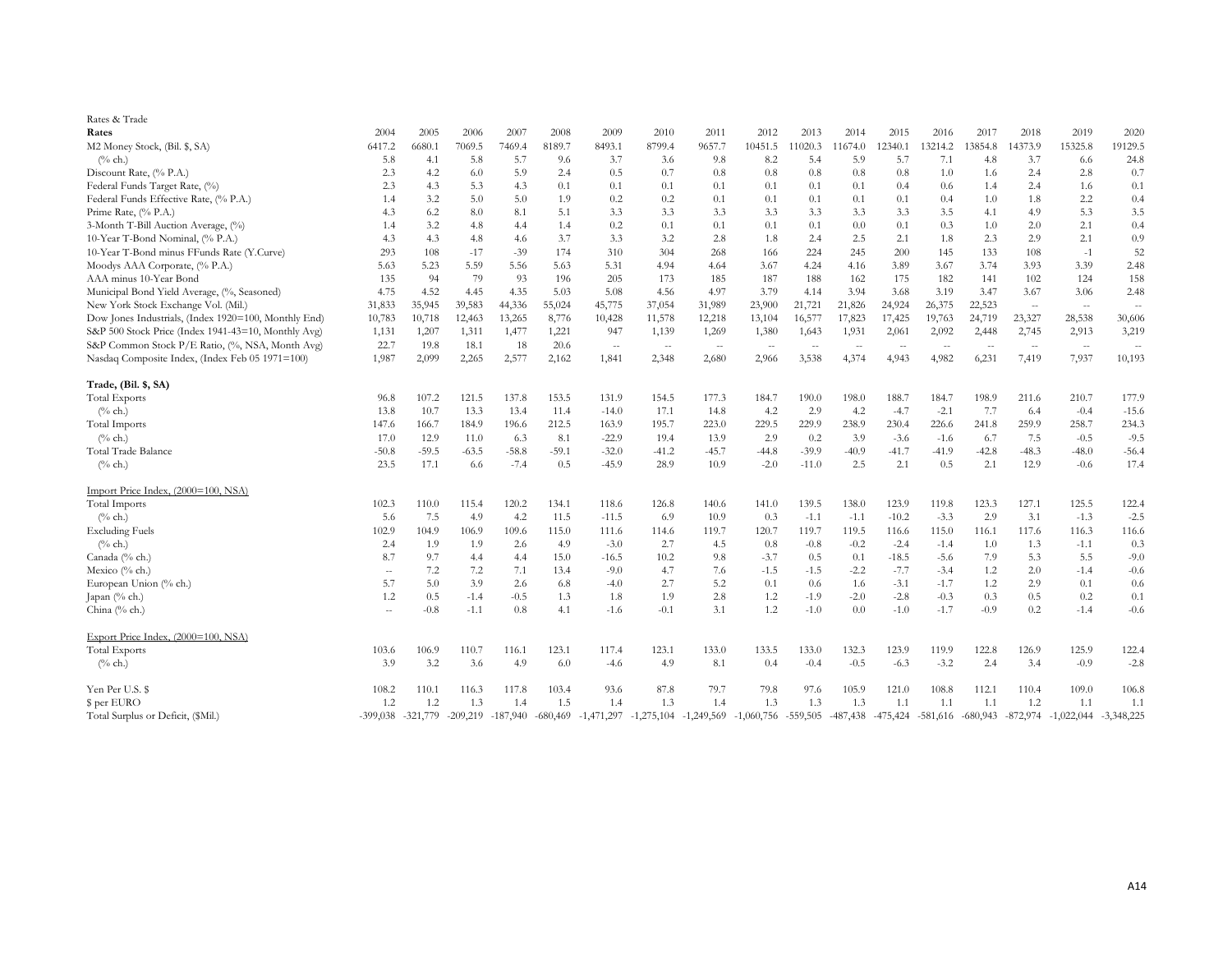### NYC Economic Data

|                                         | 2004    | 2005    | 2006    | 2007     | 2008    | 2009     | 2010    | 2011    | 2012    | 2013    | 2014    | 2015    | 2016    | 2017    | 2018    | 2019    | 2020                                          |
|-----------------------------------------|---------|---------|---------|----------|---------|----------|---------|---------|---------|---------|---------|---------|---------|---------|---------|---------|-----------------------------------------------|
| Nominal GCP                             | 521.6   | 565.1   | 593.6   | 617.3    | 595.2   | 627.4    | 668.6   | 690.3   | 751.6   | 780.7   | 830.3   | 868.5   | 915.5   | 959.8   | 1029.2  | 1065.2  | $\mathcal{L}_{\mathcal{F}}$                   |
| $(^{0}/_{0}$ ch.)                       | 5.4     | 8.3     | 5.0     | 4.0      | $-3.6$  | 5.4      | 6.6     | 3.3     | 8.9     | 3.9     | 6.3     | 4.6     | 5.4     | 4.8     | 7.2     | 3.5     | $\mathord{\hspace{1pt}\text{--}\hspace{1pt}}$ |
| Real GCP                                | 614.0   | 647.0   | 660.2   | 663.2    | 632.6   | 671.3    | 701.9   | 710.4   | 751.6   | 757.8   | 779.3   | 796.6   | 820.0   | 840.2   | 873.2   | 883.8   |                                               |
| $\frac{6}{6}$ ch.)                      | 2.1     | 5.4     | 2.0     | 0.5      | $-4.6$  | 6.1      | 4.6     | 1.2     | 5.8     | 0.8     | 2.8     | 2.2     | 2.9     | 2.5     | 3.9     | 1.2     | $=$                                           |
| Wage Rate                               | 64,861  | 67,893  | 73,341  | 80,197   | 80,426  | 73,875   | 78,047  | 80,057  | 80,601  | 80,509  | 84,843  | 85,848  | 86,017  | 89,875  | 92,705  | 95,683  | 105,578                                       |
| $(\%$ ch.)                              | 7.5     | 4.7     | 8.0     | 9.3      | 0.3     | $-8.1$   | 5.6     | 2.6     | 0.7     | $-0.1$  | 5.4     | 1.2     | 0.2     | 4.5     | 3.1     | 3.2     | 10.3                                          |
| Finance Wage Rate                       | 196,185 | 209,558 | 245,415 | 287,648  | 280,387 | 230,051  | 262,001 | 269,287 | 266,909 | 266,381 | 295,466 | 287,556 | 281,076 | 310,908 | 301,047 | 305,876 | 324,573                                       |
| $(^{0}/_{0}$ ch.)                       | 17.4    | 6.8     | 17.1    | 17.2     | $-2.5$  | $-18.0$  | 13.9    | 2.8     | $-0.9$  | $-0.2$  | 10.9    | $-2.7$  | $-2.3$  | 10.6    | $-3.2$  | 1.6     | 6.1                                           |
| Securities Wage Rate                    | 270,574 | 292,195 | 343,529 | 405,452  | 391,093 | 309,423  | 363,076 | 364,579 | 361,266 | 356,478 | 407,041 | 389,822 | 376,021 | 424,196 | 401,051 | 408,508 | 437,997                                       |
| $\frac{6}{6}$ ch.)                      | 19.4    | 8.0     | 17.6    | 18.0     | $-3.5$  | $-20.9$  | 17.3    | 0.4     | $-0.9$  | $-1.3$  | 14.2    | $-4.2$  | $-3.5$  | 12.8    | $-5.5$  | 1.9     | 7.2                                           |
| Private Non-Finance Wage Rate           | 51,768  | 53,896  | 56,365  | 59,771   | 61,159  | 59,510   | 61,731  | 62,945  | 64,471  | 65,003  | 67,288  | 69,226  | 70,049  | 72,084  | 74,972  | 78,002  | 86,883                                        |
| $\frac{6}{6}$ ch.)                      | 4.0     | 4.1     | 4.6     | 6.0      | 2.3     | $-2.7$   | 3.7     | 2.0     | 2.4     | 0.8     | 3.5     | 2.9     | 1.2     | 2.9     | 4.0     | 4.0     | 11.4                                          |
| Total Wage Earnings                     | 223     | 236.9   | 260.3   | 291.5    | 295.3   | 263.4    | 280.1   | 292.9   | 302     | 308.9   | 336.1   | 350.1   | 358.1   | 382     | 405.7   | 429.6   | 425                                           |
| $(\%$ ch.)                              | 7.9     | 6.2     | 9.9     | 12.0     | 1.3     | $-10.8$  | 6.3     | 4.6     | 3.1     | 2.3     | 8.8     | 4.1     | 2.3     | 6.7     | 6.2     | 5.9     | $-1.1$                                        |
| Finance Wage Earnings                   | 61.3    | 67.2    | 80.9    | 97.7     | 94.9    | 71.7     | 79.8    | 84.7    | 83.6    | 82.5    | 93.6    | 93.0    | 92.0    | 101.8   | 99.9    | 103.5   | 108.6                                         |
| $\frac{6}{6}$ ch.)                      | 17.6    | 9.7     | 20.4    | 20.8     | $-2.9$  | $-24.4$  | 11.2    | 6.1     | $-1.4$  | $-1.3$  | 13.4    | $-0.6$  | $-1.1$  | 10.6    | $-1.8$  | 3.6     | 4.9                                           |
| Securities Wage Earnings                | 43.6    | 48.8    | 59.9    | 73.9     | 71.9    | 51.4     | 58.4    | 60.7    | 59.3    | 58.1    | 66.9    | 65.7    | 64.9    | 73.0    | 70.8    | 72.6    | 77.4                                          |
| $\frac{0}{6}$ ch.)                      | 21.9    | 11.9    | 22.6    | 23.4     | $-2.7$  | $-28.5$  | 13.7    | 4.0     | $-2.4$  | $-2.1$  | 15.2    | $-1.8$  | $-1.2$  | 12.5    | $-3.0$  | 2.6     | 6.5                                           |
| Private Non-Finance Wage Earnings       | 133.8   | 141.6   | 151.0   | 164.5    | 170.4   | 161.1    | 169.0   | 177.2   | 187.2   | 194.9   | 209.7   | 223.0   | 231.2   | 244.1   | 260.3   | 279.1   | 268.3                                         |
| $(^{0}/_{0}$ ch.)                       | 4.74    | 5.81    | 6.67    | 8.95     | 3.57    | $-5.48$  | 4.95    | 4.82    | 5.67    | 4.10    | 7.59    | 6.34    | 3.65    | 5.60    | 6.65    | 7.21    | $-3.86$                                       |
| Personal Income, (Bil. \$)              | 329.6   | 342.1   | 375.2   | 410.7    | 410.6   | 400.5    | 420.4   | 448.9   | 470.4   | 483.3   | 507.9   | 531.9   | 557.5   | 603.2   | 624.5   | 642.6   | 677.6                                         |
| $(^{0}/_{0}$ ch.)                       | 3.6     | 3.8     | 9.7     | 9.5      | 0.0     | $-2.5$   | 5.0     | 6.8     | 4.8     | 2.7     | 5.1     | 4.7     | 4.8     | 8.2     | 3.5     | 2.9     | 5.4                                           |
| NYSE Member-Firm Profits, (Bil. \$)     | 13.7    | 9.4     | 20.9    | $-11.3$  | $-42.6$ | 61.4     | 27.6    | 7.7     | 23.9    | 16.7    | 16.0    | 14.3    | 17.3    | 24.5    | 27.3    | 28.1    | 50.9                                          |
| $\frac{0}{6}$ ch.)                      | $-18.3$ | $-30.9$ | 121.2   | $-154.1$ | 276.8   | $-244.3$ | $-55.0$ | $-72.3$ | 212.0   | $-30.0$ | $-4.5$  | $-10.5$ | 21.1    | 41.8    | 11.3    | 2.8     | 81.2                                          |
| Total Employment, SA                    | 3576.1  | 3631.3  | 3697.6  | 3777.1   | 3829.8  | 3731.1   | 3751.2  | 3840.5  | 3928.2  | 4023.6  | 4156.2  | 4283.5  | 4375.1  | 4462.1  | 4552.8  | 4650.0  | 4137.4                                        |
| $\frac{0}{6}$ ch.)                      | 0.6     | 1.5     | 1.8     | 2.2      | 1.4     | $-2.6$   | 0.5     | 2.4     | 2.3     | 2.4     | 3.3     | 3.1     | 2.1     | 2.0     | 2.0     | 2.1     | $-11.0$                                       |
| Private Employment, SA                  | 3010.9  | 3063.1  | 3128.2  | 3202.2   | 3248.1  | 3145.0   | 3172.4  | 3267.3  | 3357.8  | 3453.2  | 3583.0  | 3704.1  | 3791.5  | 3877.4  | 3968.1  | 4062.9  | 3549.1                                        |
| $(^{0}/_{0}$ ch.)                       | 0.7     | 1.7     | 2.1     | 2.4      | 1.4     | $-3.2$   | 0.9     | 3.0     | 2.8     | 2.8     | 3.8     | 3.4     | 2.4     | 2.3     | 2.3     | 2.4     | $-12.6$                                       |
| Unemployment Rate                       | 7.0     | 5.6     | 4.9     | 4.8      | 5.6     | 9.3      | 9.6     | 9.1     | 9.4     | 8.8     | 7.1     | 5.6     | 5.2     | 4.5     | 4.1     | 3.9     | 12.5                                          |
| (dif)                                   | $-1.3$  | $-1.3$  | $-0.7$  | $-0.1$   | 0.7     | 3.7      | 0.3     | $-0.5$  | 0.3     | $-0.6$  | $-1.7$  | $-1.5$  | $-0.4$  | $-0.6$  | $-0.4$  | $-0.3$  | 8.6                                           |
| Consumer Price Index, (1982-84=100, SA) |         |         |         |          |         |          |         |         |         |         |         |         |         |         |         |         |                                               |
| All Items                               | 204.8   | 212.7   | 220.7   | 226.9    | 235.8   | 236.8    | 240.9   | 247.7   | 252.6   | 256.8   | 260.2   | 260.6   | 263.4   | 268.5   | 273.6   | 278.2   | 282.9                                         |
| $(\%$ ch.)                              | 3.5     | 3.9     | 3.8     | 2.8      | 3.9     | 0.4      | 1.7     | 2.9     | 2.0     | 1.7     | 1.3     | 0.1     | 1.1     | 2.0     | 1.9     | 1.7     | 1.7                                           |
| Core (All Items Less Food & Energy)     | 217.0   | 223.5   | 231.0   | 236.4    | 242.2   | 247.0    | 250.1   | 254.8   | 260.0   | 265.2   | 269.2   | 273.7   | 278.7   | 282.8   | 286.7   | 292.5   | 298.3                                         |
| $(^{0}/_{0}$ ch.)                       | 2.9     | 3.0     | 3.4     | 2.3      | 2.5     | 2.0      | 1.3     | 1.9     | 2.1     | 2.0     | 1.5     | 1.7     | 1.8     | 1.5     | 1.4     | 2.0     | 2.0                                           |